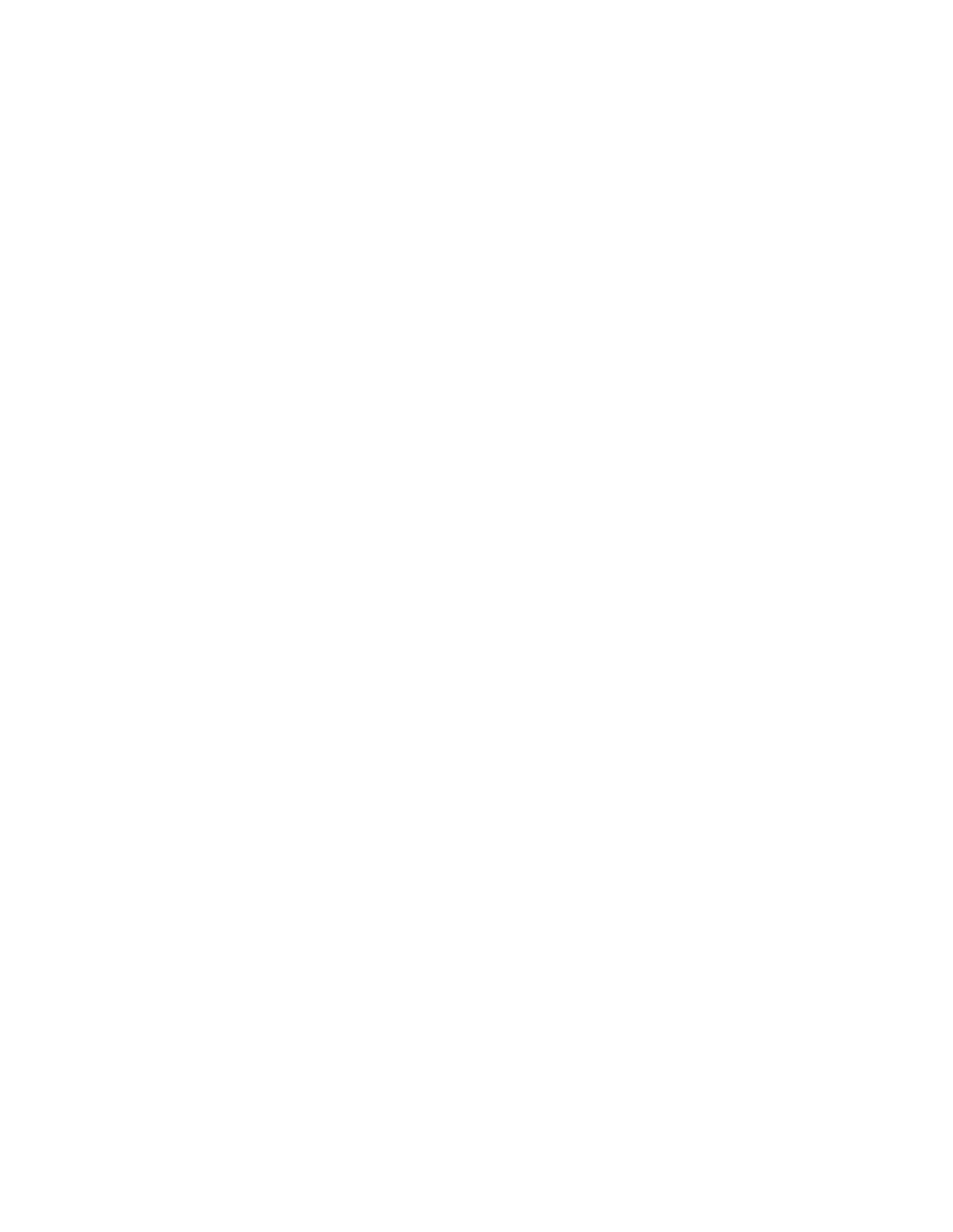## FOREWORD

The *Pinellas County Hurricane Amaranth Exercise – ACS After-Action Report and Improvement Plan* documents the outcomes and recommended corrective actions resulting from the Auxiliary Communications Service (ACS) component of the Pinellas County Hurricane Amaranth Exercise.

The document is divided into five sections.

Section 1. [Exercise Overview](#page-4-0) Section 2. [Applicable Documents](#page-10-0) Section 3. [Analysis of Capabilities](#page-11-0) Section 4. [Improvement Plan](#page-41-0) Section 5. Acronyms [and Abbreviations](#page-53-0)

Comments, suggestions, or questions on this document should be addressed to Michael Drake, WA1RYQ, email[: WA1RYQ@arrl.net.](mailto:WA1RYQ@arrl.net)

ARES® (Amateur Radio Emergency Service®) is a program of, and both logos are registered trademarks of the American Radio Relay League, Incorporated.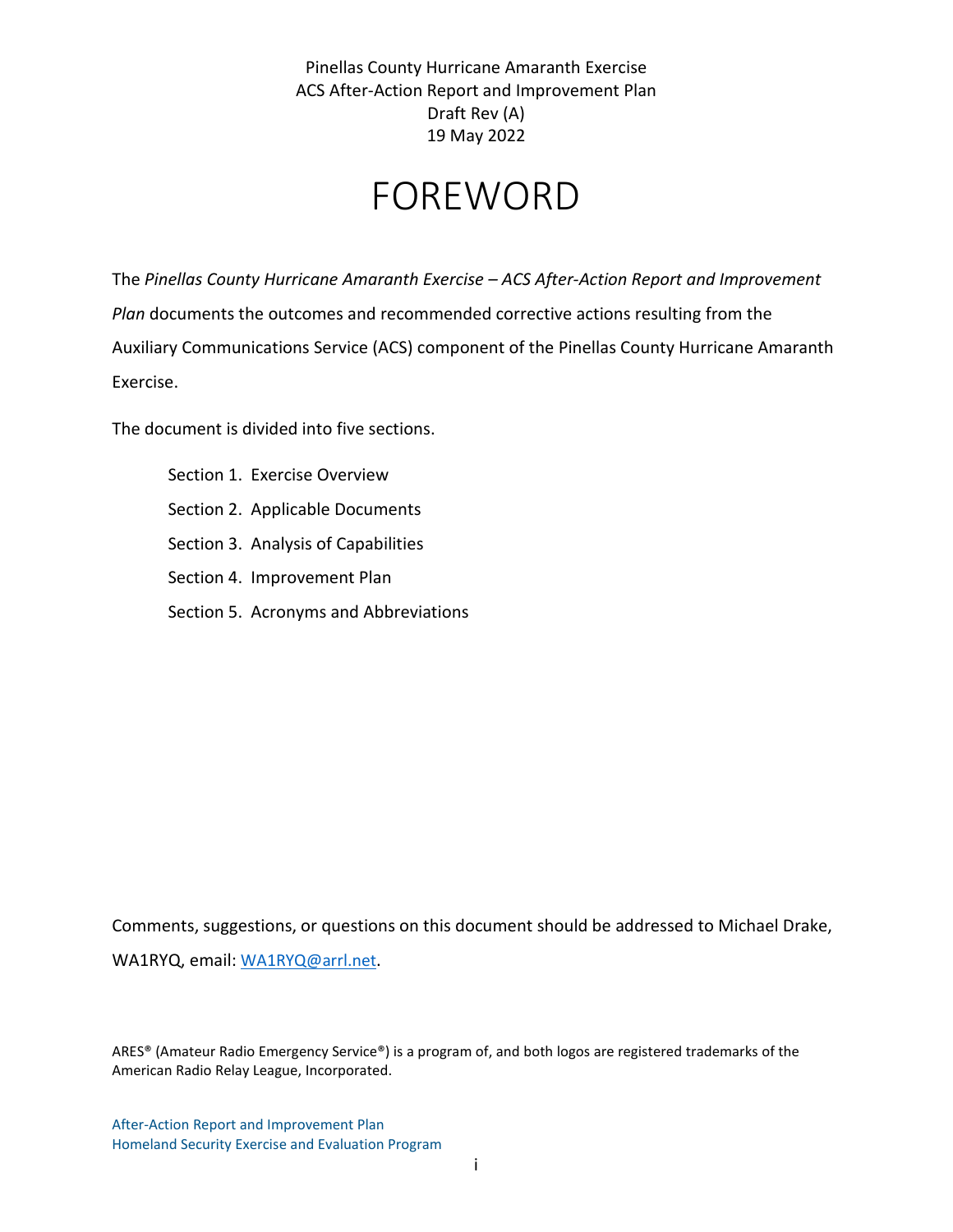| <b>REVISION</b> | <b>DESCRIPTION</b>                                                                                                                                                                                                                                                                                                                                                                                                    | <b>DATE</b> |
|-----------------|-----------------------------------------------------------------------------------------------------------------------------------------------------------------------------------------------------------------------------------------------------------------------------------------------------------------------------------------------------------------------------------------------------------------------|-------------|
| DRAFT REV (-)   | Initial Release                                                                                                                                                                                                                                                                                                                                                                                                       | 5/15/2022   |
| DRAFT REV (A)   | Corrected minor formatting and spelling issues<br>$\bullet$<br>Updated section 5, Acronyms and abbreviation.<br>Scrubbed document for first use.<br>Added Creative Commons copyright.<br>٠<br>Moved definition of performance measures to a location<br>before Table I.<br>Completed updating section 4, Improvement Plan.<br>Updated page header to include ACS in title.<br>Added a Legend to each page of Table I. | 5/19/2022   |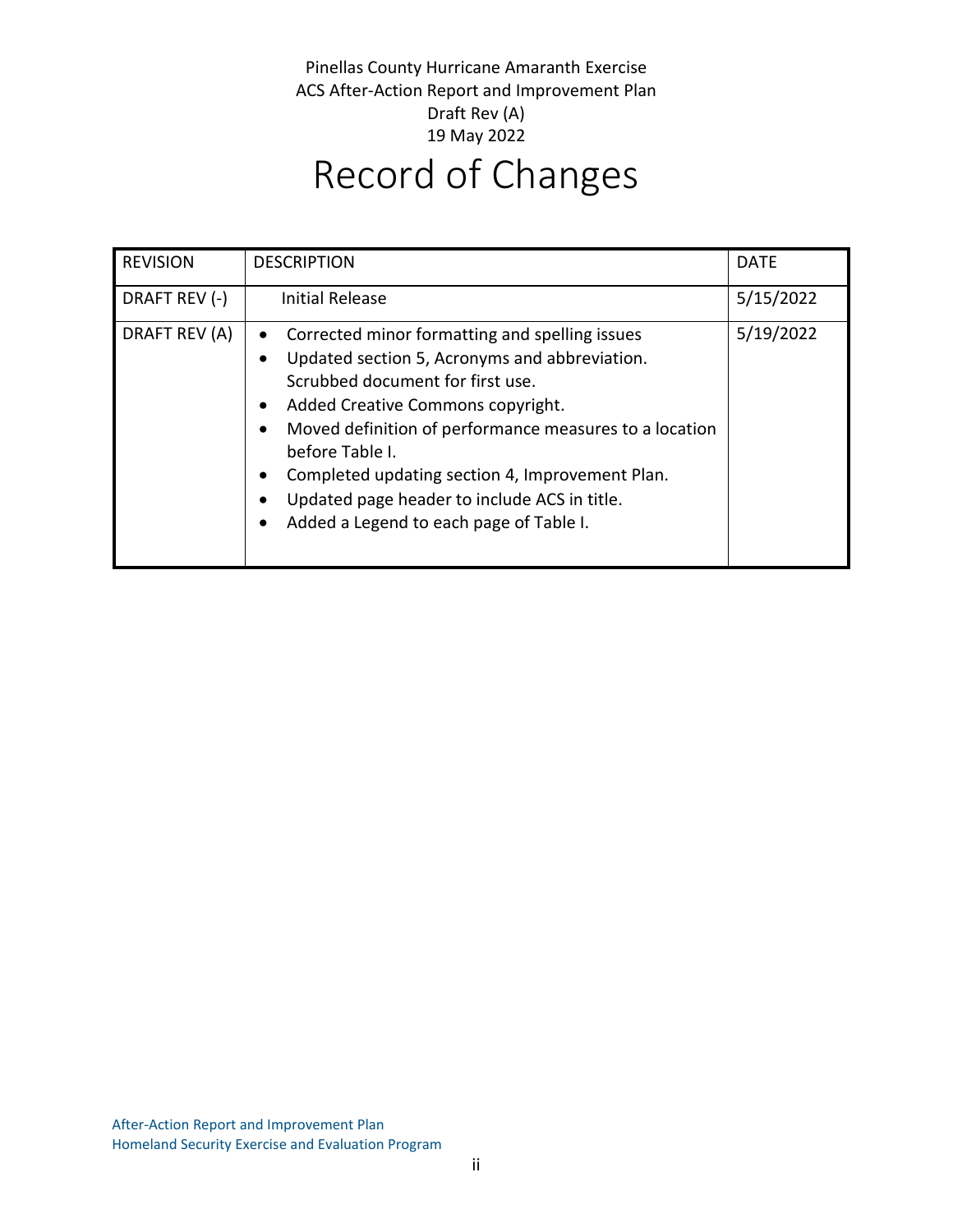## <span id="page-4-0"></span>1 EXERCISE OVERVIEW

The *Pinellas County Hurricane Amaranth Exercise – ACS After-Action Report and Improvement Plan* documents the outcomes and recommended corrective actions resulting from the ACS component of the Pinellas County Hurricane Amaranth Exercise. For detailed exercise planning and execution information refer to the documentation set identified in section [2.1.](#page-10-1)

| <b>Exercise Name</b>  | <b>Hurricane Amaranth Exercise</b>                                                                                                                                                                                                                                                                                                                                                                                                                                                                                                                                                                                                                                                                                                                                                                                                                                             |
|-----------------------|--------------------------------------------------------------------------------------------------------------------------------------------------------------------------------------------------------------------------------------------------------------------------------------------------------------------------------------------------------------------------------------------------------------------------------------------------------------------------------------------------------------------------------------------------------------------------------------------------------------------------------------------------------------------------------------------------------------------------------------------------------------------------------------------------------------------------------------------------------------------------------|
| <b>Exercise Dates</b> | May $1^{st}$ , May $2^{nd}$ , and May $3^{rd}$ 2022                                                                                                                                                                                                                                                                                                                                                                                                                                                                                                                                                                                                                                                                                                                                                                                                                            |
| <b>Scope</b>          | This exercise will evaluate the multi-agency and multi-jurisdictional<br>communications objectives and critical tasks performed by Pinellas ACS<br>during the activation of the Pinellas County Emergency Operations<br>Center (EOC) during the approach, landfall, and aftermath of a tropical<br>cyclone. The exercise will be divided into three operational periods.                                                                                                                                                                                                                                                                                                                                                                                                                                                                                                       |
| <b>Focus Area(s)</b>  | Response                                                                                                                                                                                                                                                                                                                                                                                                                                                                                                                                                                                                                                                                                                                                                                                                                                                                       |
| <b>Capabilities</b>   | <b>Operational Communications</b>                                                                                                                                                                                                                                                                                                                                                                                                                                                                                                                                                                                                                                                                                                                                                                                                                                              |
| <b>Objectives</b>     | During a simulated Hurricane activation of the Pinellas County EOC,<br>1.<br>the Pinellas County ACS will establish and maintain voice Very High<br>Frequency (VHF) radio networks that support the exchange of<br>information between the EOC and simulated emergency evacuation<br>shelters. Network establishment, network management, resource<br>deployment, and demobilization will be performed in accordance<br>with ACS standard operating procedures.<br>During a simulated Hurricane activation of the Pinellas County EOC,<br>2.<br>Pinellas ACS Radio Operators (RADO)s located at the EOC will<br>exchange tactical and formal message traffic with Pinellas ACS RADOs<br>located at simulated emergency evacuation shelters using voice VHF<br>radio networks. Each message exchange will be conducted in<br>accordance with ACS standard operating procedures. |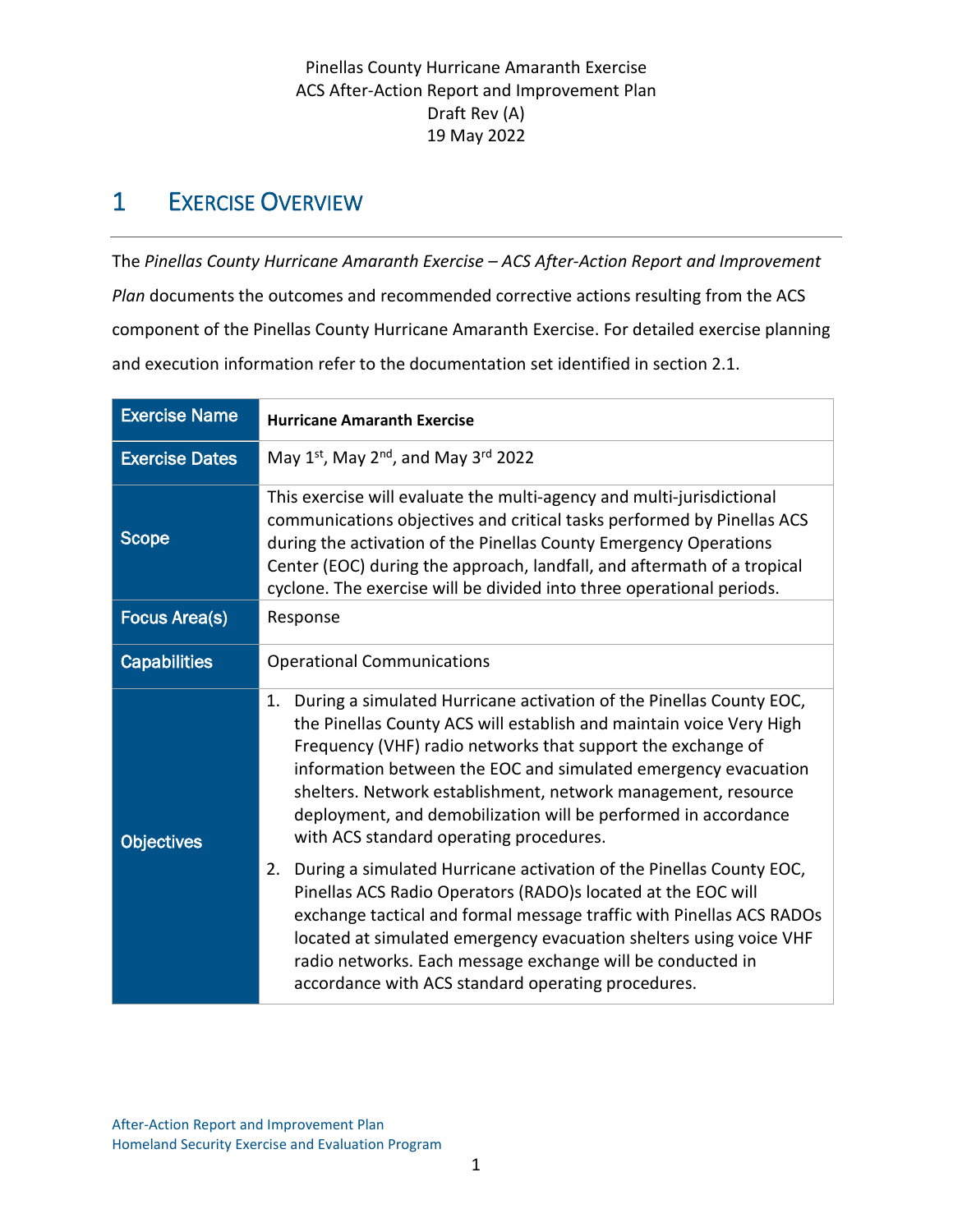| <b>Exercise Name</b> | <b>Hurricane Amaranth Exercise</b>                                                                                                                                                                                                                                                                                                                                                                                                                                                                                                            |
|----------------------|-----------------------------------------------------------------------------------------------------------------------------------------------------------------------------------------------------------------------------------------------------------------------------------------------------------------------------------------------------------------------------------------------------------------------------------------------------------------------------------------------------------------------------------------------|
|                      | During a simulated Hurricane activation of the Pinellas County EOC,<br>3.<br>Pinellas ACS will establish and maintain VHF/Ultra High Frequency<br>(UHF) radio and telephonic voice landline networks that support<br>resource management and tactical message exchanges between<br>Pinellas County municipalities, deployed ACS resources, and the<br>Pinellas County EOC. Network establishment, network management,<br>resource deployment, and demobilization will be performed in<br>accordance with ACS standard operating procedures.   |
| <b>Objectives</b>    | 4. During a simulated Hurricane activation of the Pinellas County EOC,<br>Pinellas ACS RADOs located at the EOC will exchange tactical and<br>formal message traffic with the state of Florida EOC using amateur<br>voice and Winlink digital radio networks; SHARES voice and SHARES<br>Winlink digital radio networks; and EMnet, MSAT, and Trackstar voice<br>satellite networks. Each message exchange will be conducted in<br>accordance with ACS standard operating procedures.                                                         |
|                      | 5.<br>During a simulated Hurricane activation of the Pinellas County EOC,<br>the Pinellas County ACS will emplace, configure, operate, and<br>maintain deployable satellite ground stations that provide high speed<br>internet, cellular phone, and Voice over Internet Protocol (VoIP)<br>phone services to collocated emergency management personnel.<br>Resource deployment, equipment operation, and demobilization will<br>be performed in accordance with ACS standard operating procedures.                                           |
|                      | 6. During a simulated Hurricane activation of the Pinellas County EOC,<br>the Pinellas County ACS will emplace, configure, and maintain<br>deployable Communications Command Centers that can support High<br>Frequency (HF), VHF, UHF amateur radio voice and data networks;<br>SHARES voice and data networks; 700 and 800 MHz public safety<br>networks, and maritime VHF radio communications. Resource<br>deployment, equipment operation, and demobilization will be<br>performed in accordance with ACS standard operating procedures. |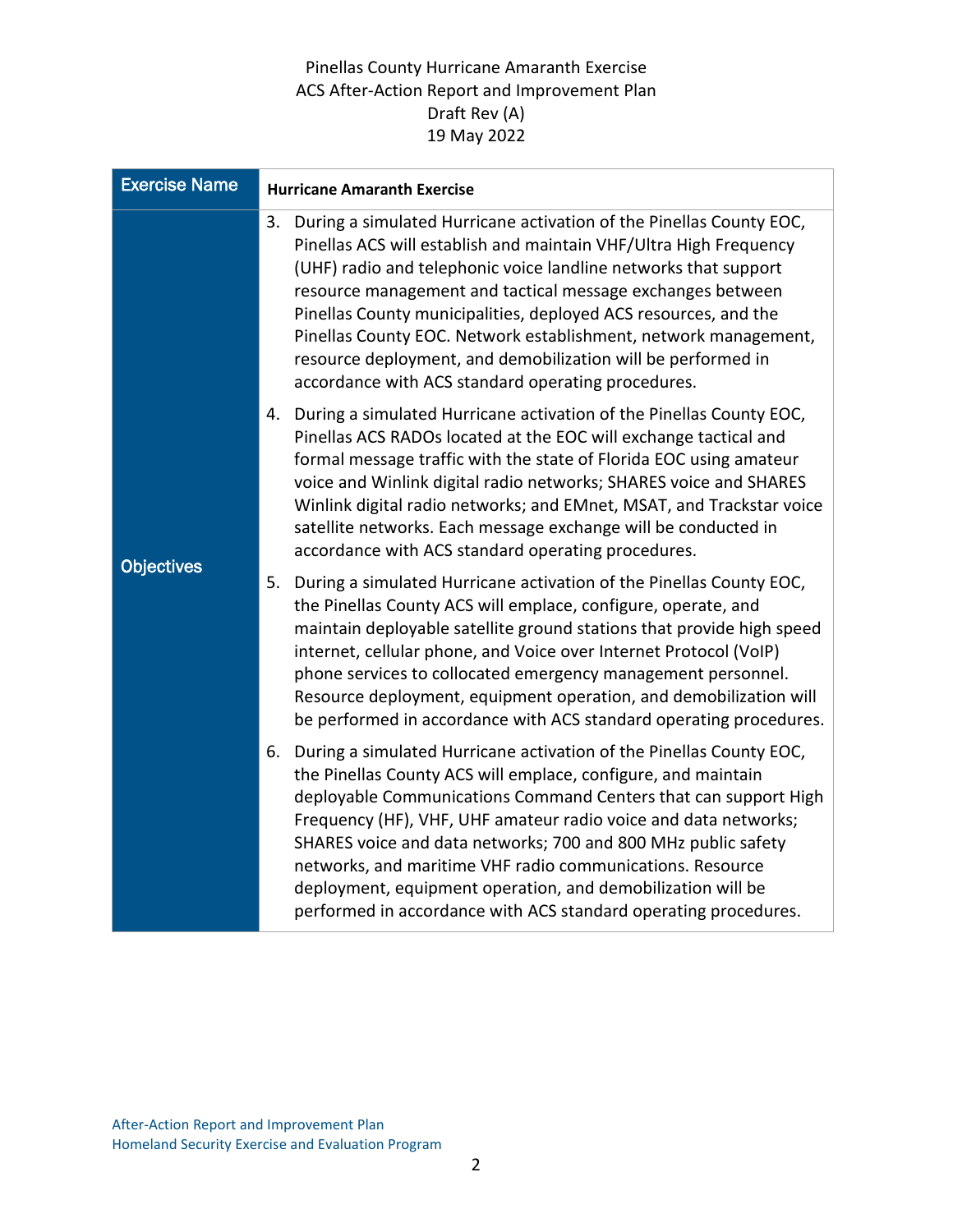| <b>Exercise Name</b>                  | <b>Hurricane Amaranth Exercise</b>                                                                                                                                                                                                                                                                                                                                                                                                                                                                                                                                                                           |
|---------------------------------------|--------------------------------------------------------------------------------------------------------------------------------------------------------------------------------------------------------------------------------------------------------------------------------------------------------------------------------------------------------------------------------------------------------------------------------------------------------------------------------------------------------------------------------------------------------------------------------------------------------------|
|                                       | During a simulated Hurricane activation of the Pinellas County EOC,<br>7.<br>the Pinellas County ACS will emplace, configure, and maintain<br>deployable Communications Command Centers that support high<br>speed ethernet and Wi-Fi internet service; and VoIP telephone<br>service to co-located emergency management personnel by using a<br>commercially available cellular service Wide Area Network (WAN)<br>backhaul capability. Resource deployment, equipment operation, and<br>demobilization will be performed in accordance with ACS standard<br>operating procedures.                          |
| <b>Objectives</b>                     | 8.<br>During a simulated Hurricane activation of the Pinellas County EOC,<br>Pinellas ACS RADOs located at deployable Incident Communication<br>Centers (ICC)s will establish and maintain VHF/UHF amateur radio<br>and 800 MHz Public Safety voice and data networks that support<br>resource management and tactical message exchanges between<br>deployed ACS resources, Pinellas County municipalities, and the<br>Pinellas County EOC. Network establishment, network management,<br>resource deployment, and demobilization will be performed in<br>accordance with ACS standard operating procedures. |
| <b>Threat/Hazard</b>                  | Hurricane                                                                                                                                                                                                                                                                                                                                                                                                                                                                                                                                                                                                    |
| <b>Scenario</b>                       | On May 2, 2022, a cold front moves over the southern Gulf of Mexico. A tropical<br>depression forms, later becoming Tropical Storm Amaranth. The storm<br>strengthens modestly over the next few days, and on May 6, 2022, Hurricane<br>Amaranth makes landfall in Pinellas County as a Category 2 hurricane with<br>winds of 100 mph and surge of $6 - 8$ ft.                                                                                                                                                                                                                                               |
| <b>Sponsor</b>                        | Pinellas County Department of Emergency Management (DEM)                                                                                                                                                                                                                                                                                                                                                                                                                                                                                                                                                     |
| Participating<br><b>Organizations</b> | Pinellas County Auxiliary Communication Service.                                                                                                                                                                                                                                                                                                                                                                                                                                                                                                                                                             |
| <b>Point of Contact</b>               | Clayton Parrott PMP, FPEM<br>Pinellas County ACS/ARES EC-RO<br>Phone (727) 464-4526<br>Cell: (727) 647-2388<br>cparrott@pinellascounty.org                                                                                                                                                                                                                                                                                                                                                                                                                                                                   |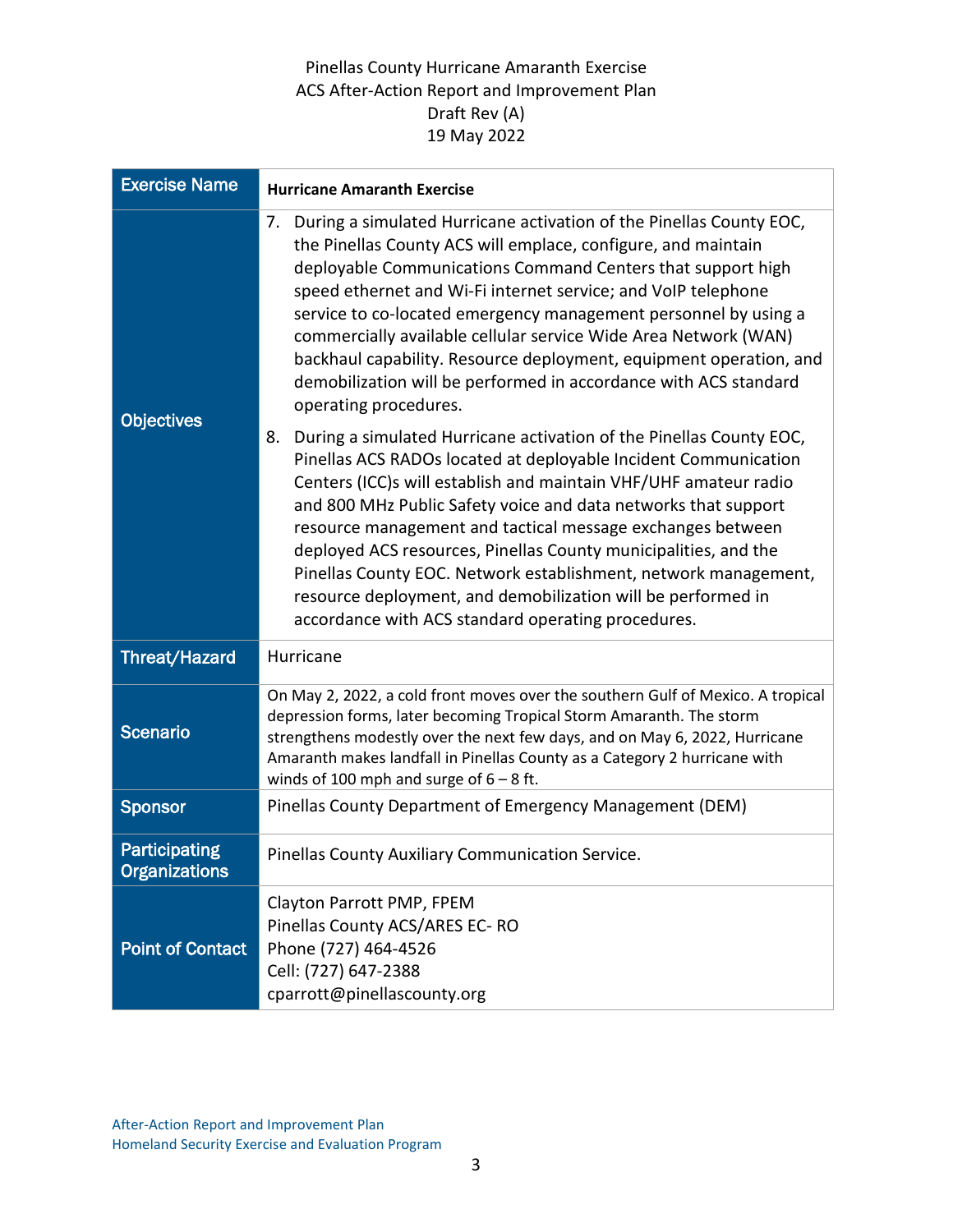#### 1.1 SUMMARY OF EXERCISE ACTIVITIES AND OUTCOMES

This section of the document details the significant events, activities, and outcomes that took place during the exercise.

## 1.1.1 Participation

Twenty-three individuals participated in the exercise.

- a. Nineteen of the twenty-three participants were assigned to the exercise venues. These venues consisted of six simulated emergency evacuation shelters, two Incident Communications Centers, and the EOC radio room. All the exercise venues were located on the Pinellas County Public Safety Complex.
- b. Two participants served as general exercise controllers.
- c. Two Pinellas County risk management team members participated as safety controllers/evaluators.

#### 1.1.2 Message Processing

One major objective of the exercise was to demonstrate our ability to exchange both formal and informal message traffic. ACS demonstrated this objective by exchanging *Twenty-nine* messages between the EOC radio room, the emergency evacuation shelters, the ICCs, and the state of Florida Watch Office.

- a. *Twenty-three* messages were exchanged during operational period two.
	- (1) Ten informal messages.
	- (2) Ten formal ICS 213 messages were exchanged using a voice net.
	- (3) Three formal ICS 213 messages passed via Winlink.
- b. An additional *Six* messages were exchanged during operational period three.
	- (1) Three formal Winlink ICS 213 messages were sent to the state of Florida Watch Office. One message was sent via telnet, one using HF Amateur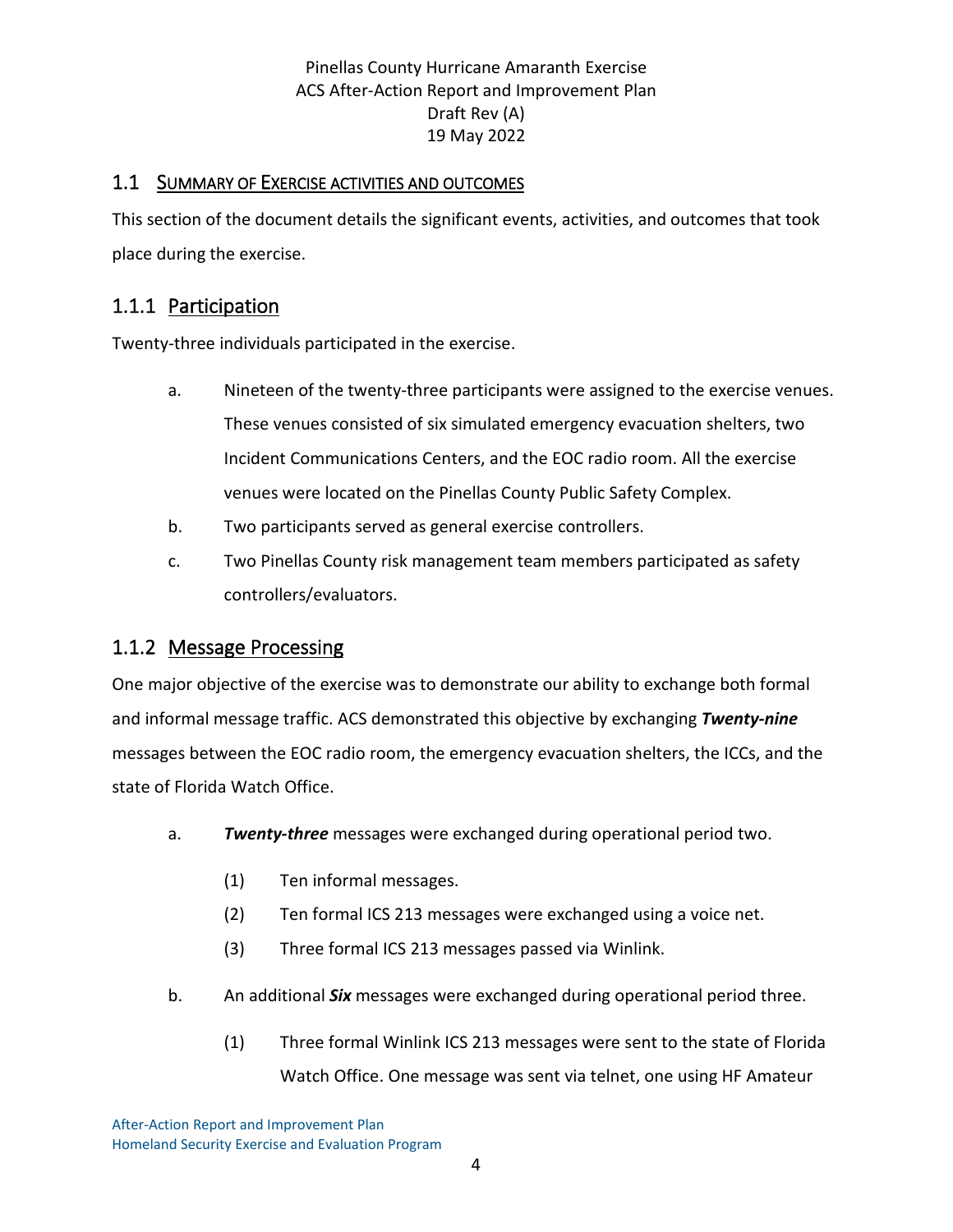radio and a Pactor modem, and the third using an HF SHARES system and a Pactor modem.

(2) All three messages sent to the state of Florida Watch Office were acknowledged. The state of Florida Watch Office responded with informal Winlink messages sent to the Pinellas County EOC.

## 1.1.3 Pinellas County Municipality Communication Tests

Another major objective was to perform connectivity tests with the twenty-nine Pinellas County Municipalities. The ICC teams were able to contact *Twenty* of the **Twenty-nine** Pinellas County municipalities by using VoIP phone and/or the county's 800MHz P25 radio system.

The ICC teams uncovered several discrepancies in the municipality contact list that the county will work to resolve.

#### 1.1.4 State of Florida Communication Tests

During operational Period Three, 1500 to 1730, the EOC team performed connectivity tests with the state of Florida Watch Office.

- a. The team successfully contacted the state of Florida EOC using both the *MSAT Satellite* and Statewide Law Enforcement Radio System (*SLERS*) systems. As previously mentioned, the EOC team was able to exchange information with the state using three different Winlink modes.
- b. The EOC team found that the *EMnet* satellite system at the state of Florida EOC location was inoperative. The EOC team was able to demonstrate that the Pinellas County site was operational by performing an Echo test with the *EMnet* satellite system tech support team.
- c. The EOC team successfully deployed the *Trackstar* antenna system on the roof the Public Safety Complex; however, it was unable to acquire the satellite. After contacting the *Trackstar* customer support staff it was determined that several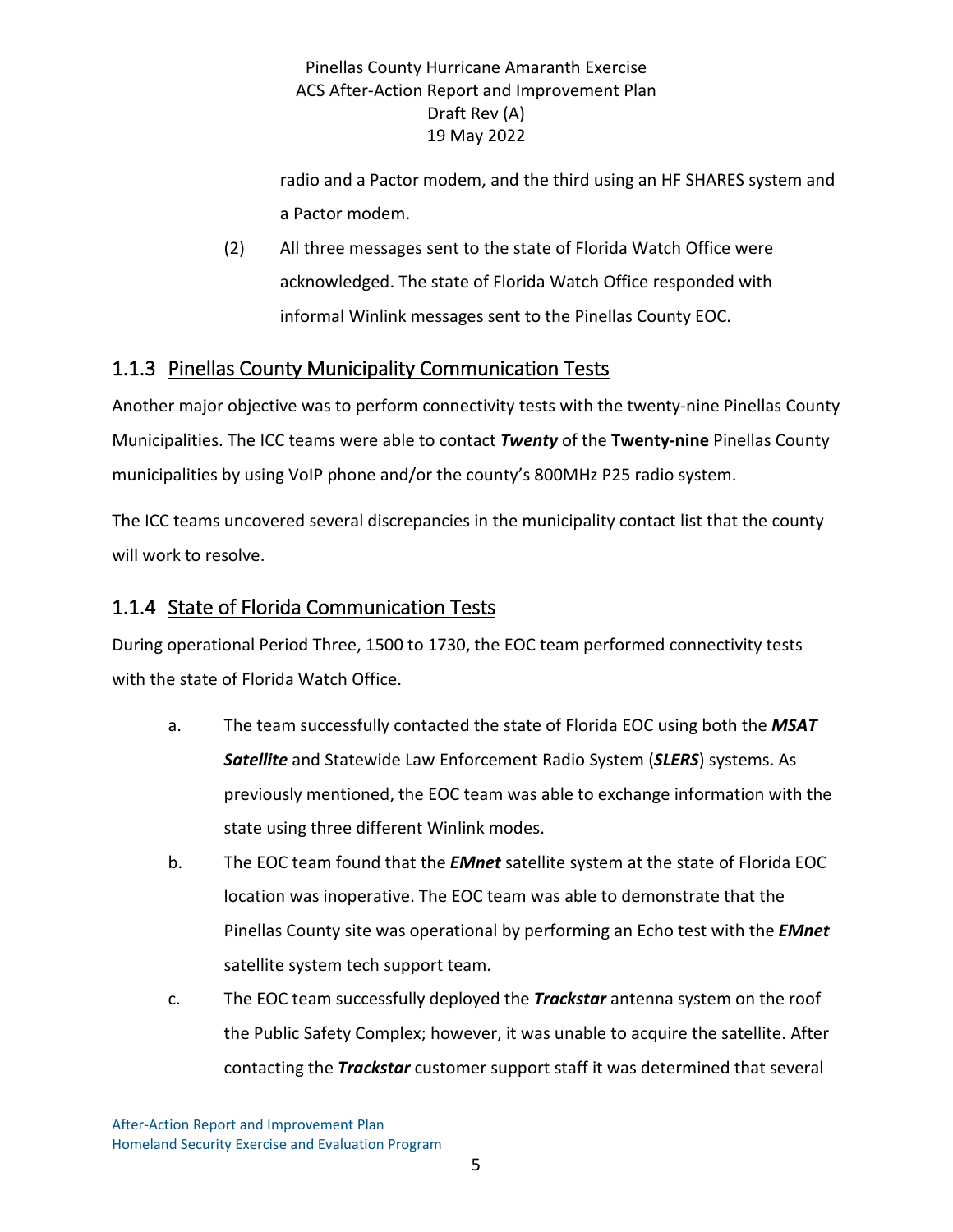software upgrades were needed to the Pinellas County System and this issue is currently being worked to resolution.

## 1.1.5 Logistics

All equipment used in the exercise, except for individual hand-held transceivers, was distributed to the players by Pinellas County and returned without shortfalls after the exercise. A few logistics problems were encountered during operational period two.

- a. When unpacking one of the shelter radio kits at a simulated shelter, the shelter team found that the kit was missing a radio power cable. Once notified of the shortfall, a replacement cable was delivered to the impacted shelter.
- b. Upon arrival at the simulated shelter locations, three shelter teams found that the Alternating Current (AC) power was inoperative. Once notified of the problem, an electrician was called to repair the problem. The impacted shelter teams made use of available hand-held transceivers (HT) to continue the mission and exchange traffic with the EOC.

It's important to note that these were unscripted problems. However, they are the type of realworld problems ACS is likely to encounter during a deployment. In each case, the shelter teams were able to seamlessly fall back to a casualty mode and continue to perform their missions.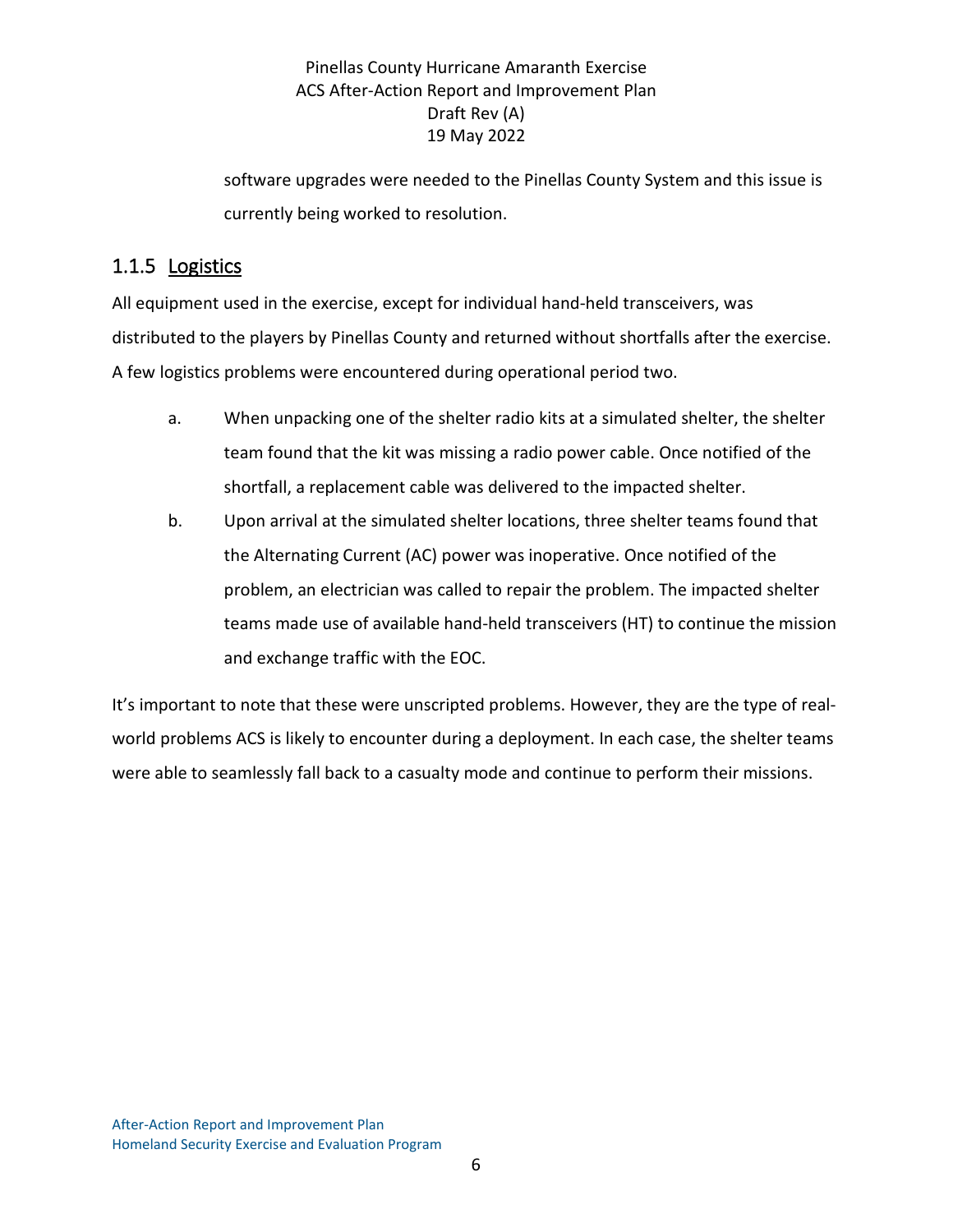## <span id="page-10-0"></span>2 APPLICABLE DOCUMENTS

#### <span id="page-10-1"></span>2.1 RELATED DOCUMENTS

The following documents were used to plan, execute, and evaluate the exercise.

- a. Pinellas County Hurricane Amaranth Exercise Exercise Plan, March 22nd, 2022
- b. Pinellas County Hurricane Amaranth Exercise ACS Exercise Plan, April 28th, 2022
- c. Pinellas County Hurricane Amaranth Exercise ACS Exercise Evaluation Guide (EEG) for EOC Radio Room, April 28th, 2022
- d. Pinellas County Hurricane Amaranth Exercise ACS Exercise Evaluation Guide (EEG) for Evacuation Shelters, April 28th, 2022
- e. Pinellas County Hurricane Amaranth Exercise ACS Exercise Evaluation Guide (EEG) for Incident Communication Center, April 28th, 2022
- f. Pinellas County Hurricane Amaranth Exercise ACS Master Scenario Event List (MSEL), May 2<sup>nd</sup>, 2022
- g. Pinellas County Hurricane Amaranth Exercise ACS After-Action Report and Improvement Plan – Appendix A (Exercise Artifacts), May 15th, 2022

#### 2.2 REFERENCE DOCUMENTS

The following documents were used as standards for evaluating performance.

- a. Pinellas County ACS/ARES® Emergency Communications Plan and Standard Operating Procedure, Rev(A), Feb 15<sup>th</sup>, 2022
- b. Pinellas County ACS/ARES® Winlink Training Plan; Rev (-)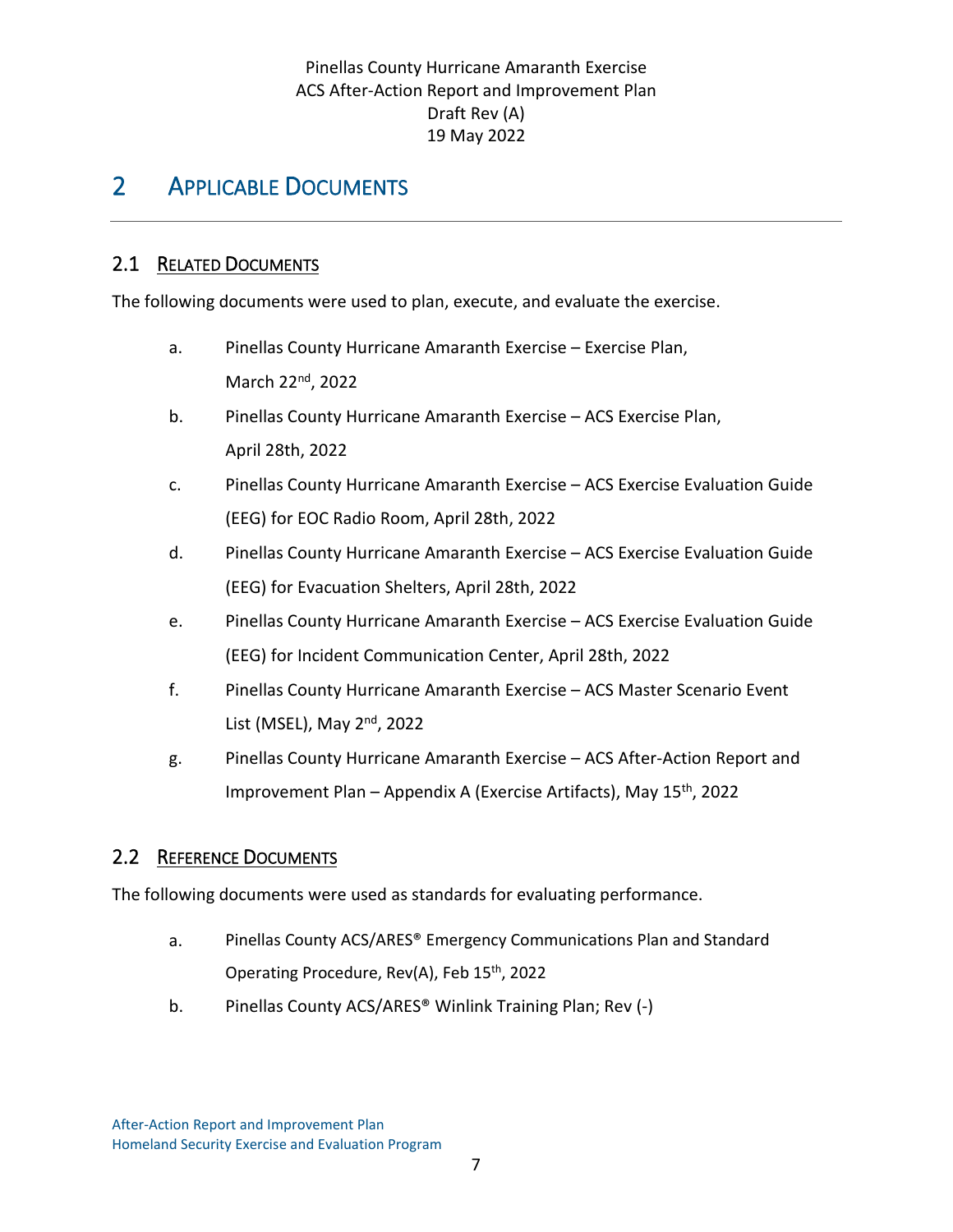## <span id="page-11-0"></span>3 ANALYSIS OF CAPABILITIES

[Table I](#page-13-0) identifies the exercise objectives, aligned capability targets, and performance ratings for each capability as observed during the exercise and determined by the evaluation team. The critical tasks associated with each capability target are detailed in the EEGs identified in section [2.1](#page-10-1) of this document.

The Exercise Objective (**EO**) and Capability Target (**CT**) IDs shown in [Table I](#page-13-0) uniquely identify each objective and capability target that was scheduled for evaluation during the exercise. Each ID has two component parts. The first character identifies the parent EEG from which the exercise objective and associated capability target was sourced and is assigned one of three values.

- a. **E**: EOC Radio Room EEG
- b. **S**: Emergency Evacuation Shelter EEG
- c. **D**: Incident Communications Center (Deployable resource) EEG

The remaining three characters identify the Exercise Objective (**EO**), or Capability Target (**CT**) number assigned.



*Figure 1. Exercise Objective and Capability Target IDs*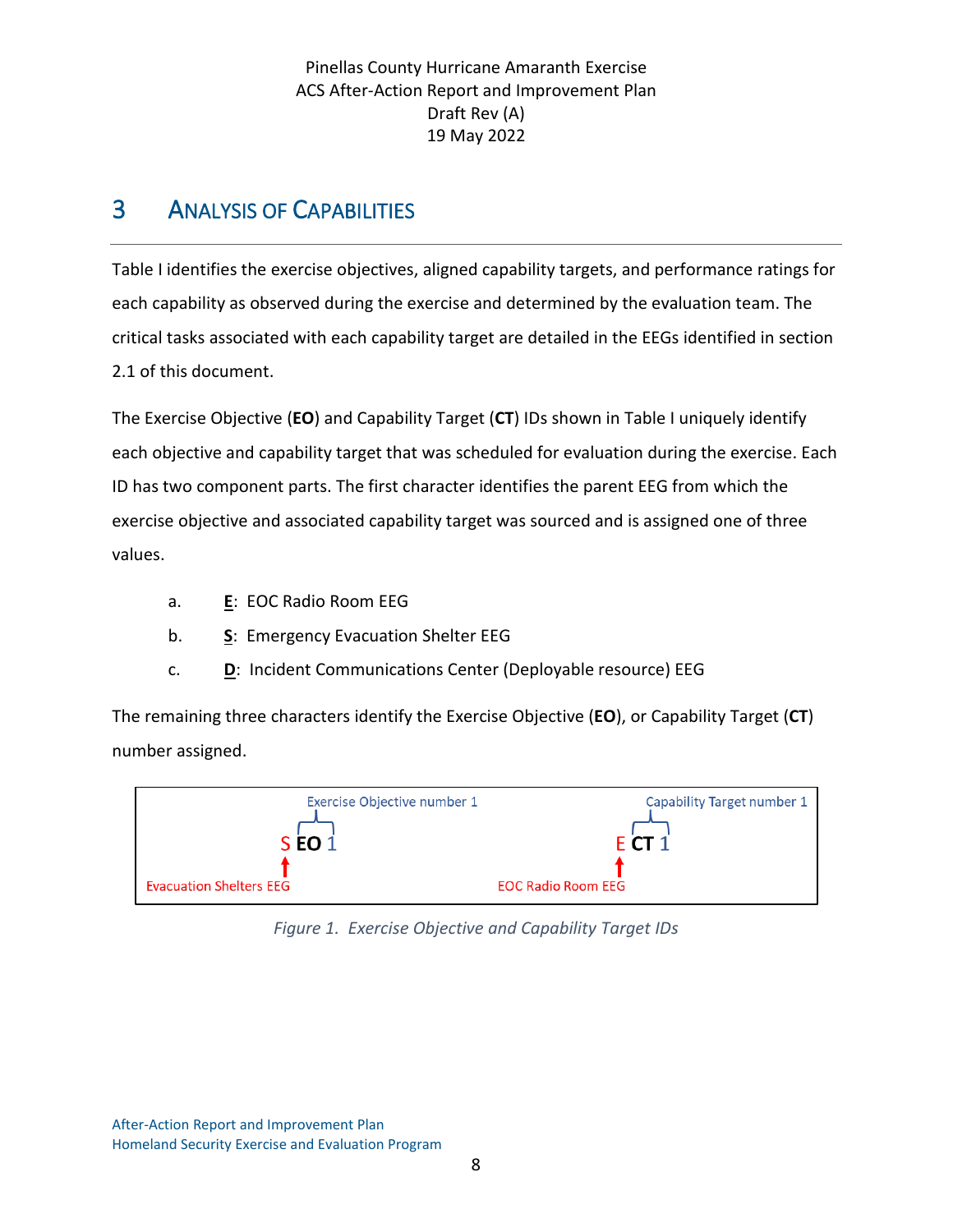The following performance rating definitions are used in this document.

- a. Performed without Challenges (P): The targets and critical tasks associated with the capability were completed in a manner that achieved the objective(s) and did not negatively impact the performance of other activities. Performance of this activity did not contribute to additional health and/or safety risks for the public or for emergency workers, and it was conducted in accordance with applicable plans, policies, procedures, regulations, and laws.
- b. Performed with Some Challenges (S): The targets and critical tasks associated with the capability were completed in a manner that achieved the objective(s) and did not negatively impact the performance of other activities. Performance of this activity did not contribute to additional health and/or safety risks for the public or for emergency workers, and it was conducted in accordance with applicable plans, policies, procedures, regulations, and laws. However, opportunities to enhance effectiveness and/or efficiency were identified.
- c. Performed with Major Challenges (M): The targets and critical tasks associated with the capability were completed in a manner that achieved the objective(s), but some or all of the following were observed: demonstrated performance had a negative impact on the performance of other activities; contributed to additional health and/or safety risks for the public or for emergency workers; and/or was not conducted in accordance with applicable plans, policies, procedures, regulations, and laws.
- d. Unable to be Performed (U): The targets and critical tasks associated with the capability were not performed in a manner that achieved the objective(s).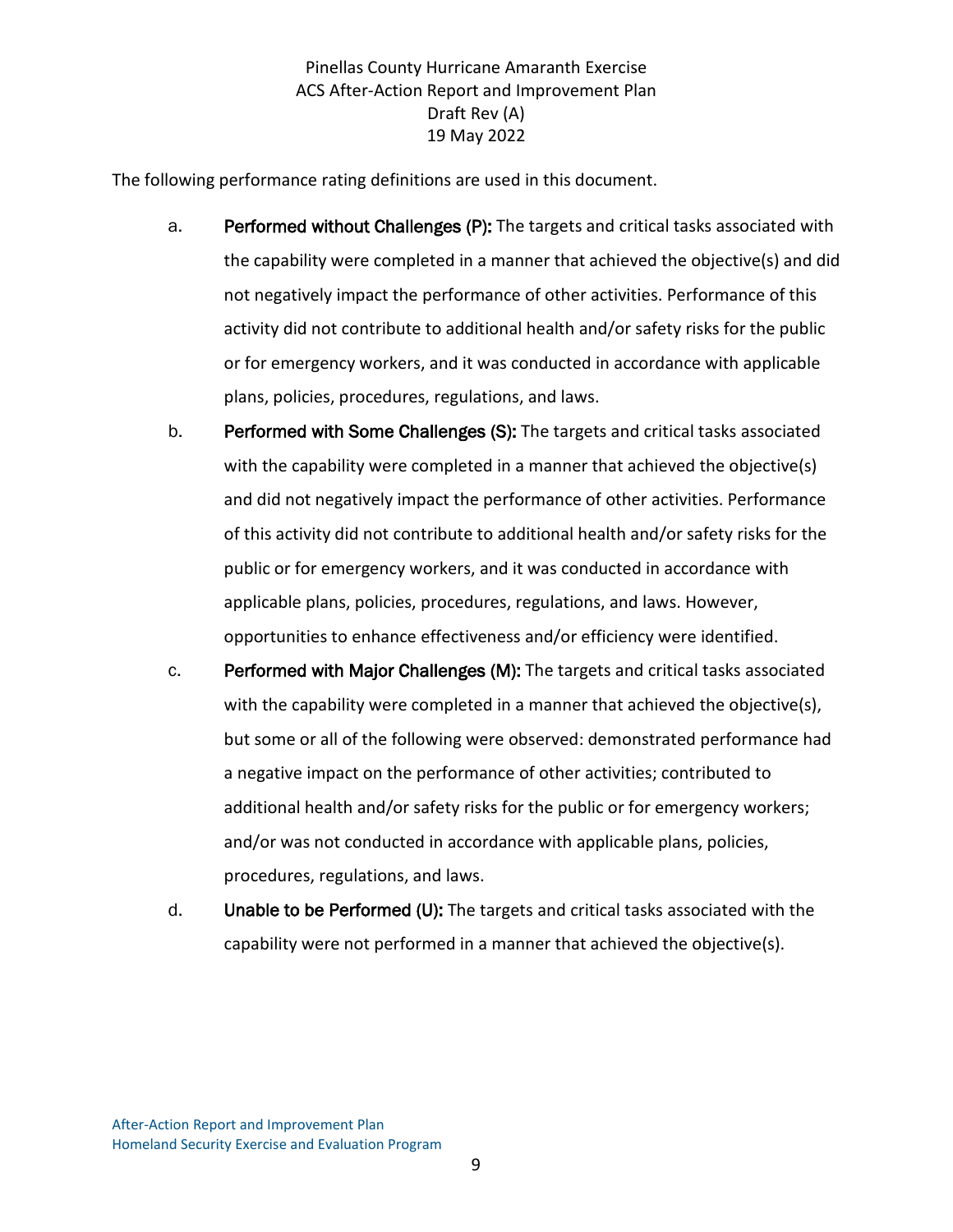## **Table I. Exercise Performance Summary**

<span id="page-13-0"></span>

|                     |                                                                           | <b>Performance Rating</b><br><b>Capability</b> |                |              |            |
|---------------------|---------------------------------------------------------------------------|------------------------------------------------|----------------|--------------|------------|
| <b>Objective ID</b> | <b>Objective Title</b>                                                    | <b>Target ID</b>                               | <b>Shelter</b> | <b>EOC</b>   | <b>ICC</b> |
|                     |                                                                           | SCT1, ECT3                                     | $\mathsf{S}$   | $\mathsf{S}$ |            |
|                     | Evacuation Shelters - Establish and Maintain VHF                          | <b>SCT2, ECT4</b>                              | S              | S            |            |
| <b>SEO1, EEO1</b>   | Communications                                                            | ECT <sub>8</sub>                               |                | $\mathsf{S}$ |            |
|                     |                                                                           | SCT <sub>3</sub>                               | $\mathsf{S}$   |              |            |
|                     |                                                                           |                                                |                |              |            |
| SEO2, EEO4          | Exchange Message Traffic Between EOC and Shelters<br>(SEO2/EEO4)          |                                                |                |              |            |
|                     |                                                                           |                                                |                |              |            |
| EEO <sub>2</sub>    | <b>Establish and Maintain County-Wide Communications</b><br>(EEO2)        | ECT1                                           |                | S            |            |
|                     |                                                                           | ECT <sub>2</sub>                               |                | S            |            |
|                     |                                                                           |                                                |                |              |            |
|                     |                                                                           | ECT <sub>5</sub>                               |                | $\mathsf{S}$ |            |
| EEO <sub>3</sub>    | Establish and Maintain Communications with state of<br>Florida EOC (EEO3) | ECT <sub>6</sub>                               |                | $\mathsf{S}$ |            |
|                     |                                                                           | ECT <sub>7</sub>                               |                | S            |            |
|                     |                                                                           |                                                |                |              |            |

**P** – No Challenges **S** – Some Challenges **M** – Major Challenges **U** – Unsatisfactory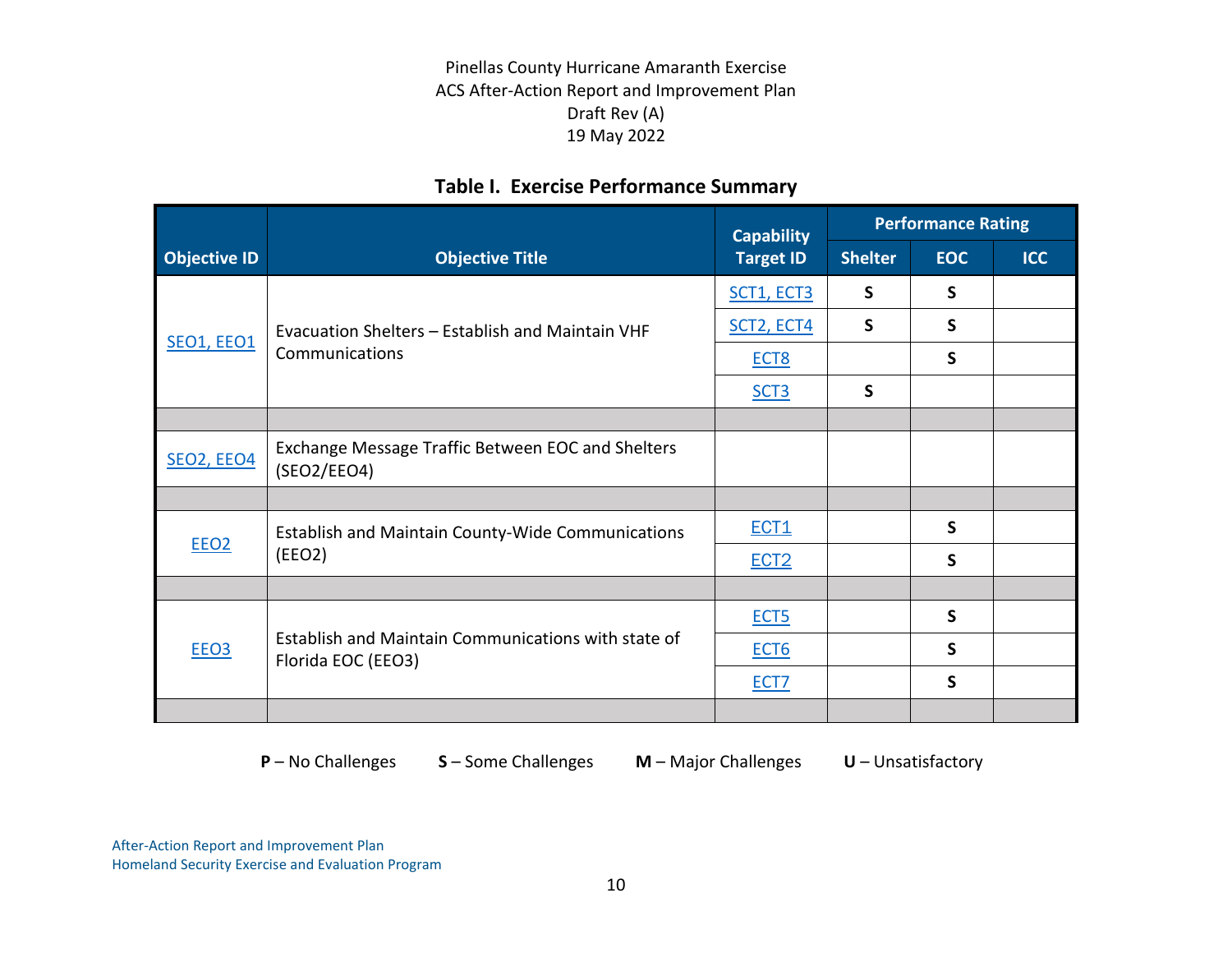#### **Table I. Exercise Performance Summary**

|                     |                                                                                              | <b>Capability</b> |                | <b>Performance Rating</b> |            |
|---------------------|----------------------------------------------------------------------------------------------|-------------------|----------------|---------------------------|------------|
| <b>Objective ID</b> | <b>Objective Title</b>                                                                       | <b>Target ID</b>  | <b>Shelter</b> | <b>EOC</b>                | <b>ICC</b> |
| DEO <sub>1</sub>    | SatRunner <sup>™</sup> CRD <sup>™</sup> Emplacement and Configuration                        | <b>DCT1</b>       |                |                           | S          |
|                     | (DEO1)                                                                                       | DCT <sub>2</sub>  |                |                           |            |
|                     |                                                                                              |                   |                |                           |            |
| DEO <sub>2</sub>    | CommandRunner <sup>™</sup> CRD <sup>™</sup> Emplacement and Radio<br>Configuration (DEO2)    | DCT <sub>3</sub>  |                |                           | S          |
|                     |                                                                                              | DCT <sub>8</sub>  |                |                           |            |
|                     |                                                                                              |                   |                |                           |            |
| DEO <sub>3</sub>    | CommandRunner <sup>™</sup> CRD <sup>™</sup> Emplacement and Internet<br>Configuration (DEO3) | <b>DCT4</b>       |                |                           |            |
| DEO <sub>4</sub>    | CommandRunner <sup>™</sup> CRD <sup>™</sup> RF network establishment and<br>Maintenance      | DCT <sub>5</sub>  |                |                           |            |

**P** – No Challenges **S** – Some Challenges **M** – Major Challenges **U** – Unsatisfactory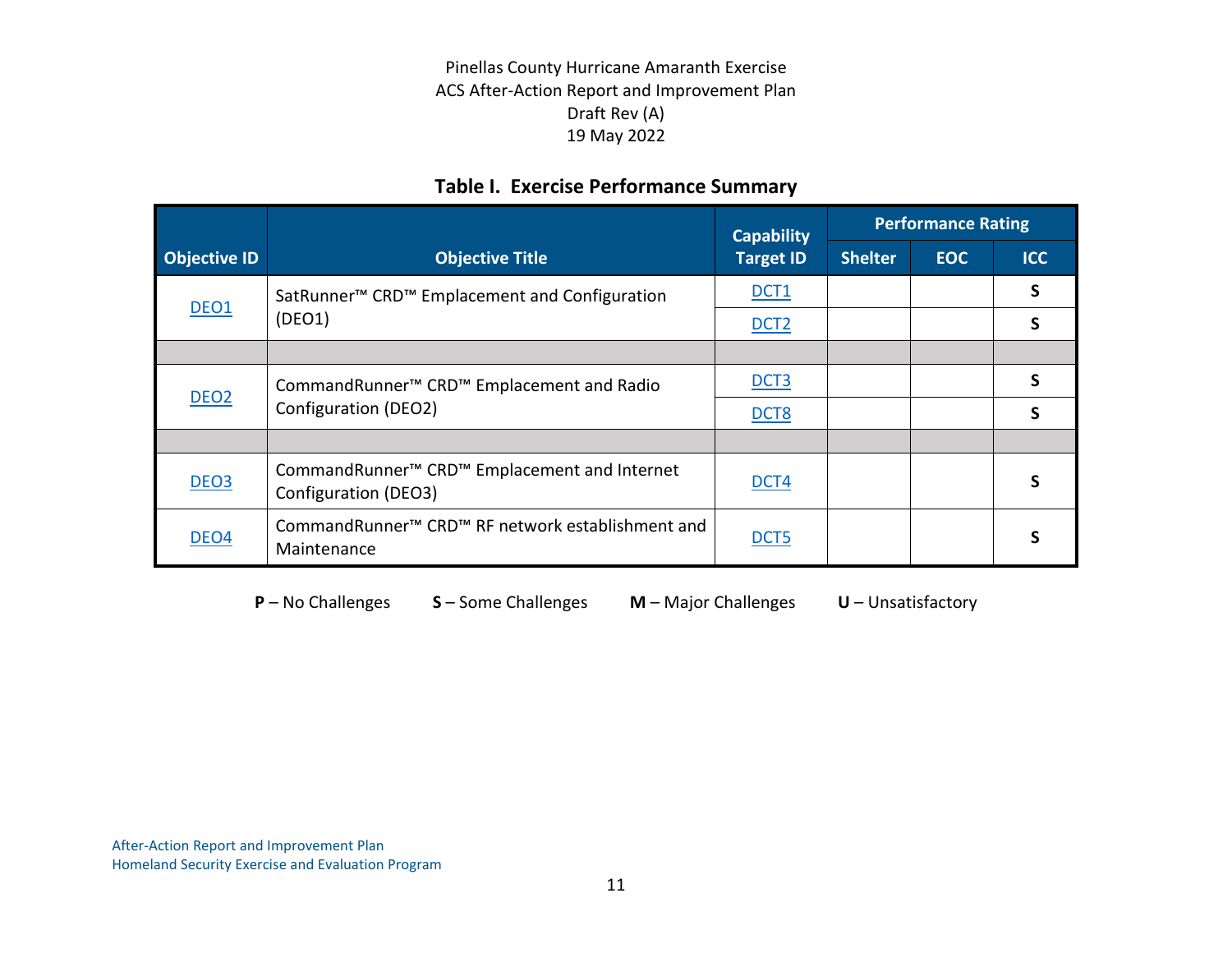<span id="page-15-0"></span>The following sections provide an overview of the performance related to each exercise objective and associated capability target, highlighting strengths and areas for improvement.

#### 3.1 EVACUATION SHELTERS – ESTABLISH AND MAINTAIN VHF COMMUNICATIONS (SEO1/EEO1)

<span id="page-15-1"></span>During a simulated hurricane activation of the Pinellas County EOC, the Pinellas County ACS will establish and maintain voice and Winlink digital VHF radio networks that support the exchange of information between the EOC and simulated emergency evacuation shelters. Network establishment, network management, resource deployment, and demobilization will be performed in accordance with ACS standard operating procedures.

The strengths and areas for improvement for each capability aligned to this objective are described in this section.

## 3.1.1 Organizational Capability Target (SCT1/ECT3)

Within 2 hours of ACS Activation, establish a VHF radio voice network that supports the exchange of information between *TBD* Pinellas County emergency evacuation shelters and the Pinellas County EOC. Network communications is maintained for the duration of a 72-hour incident.

#### 3.1.1.1 Strengths

The partial capability level can be attributed to the following strengths.

- a. **Strength 1:** Each ACS member participating in the exercise acknowledged the receipt of the text and email alerts issued by the Everbridge system notified the ACS Radio Officer (RO) of his or her intent to participate in the exercise.
- b. **Strength 2:** Both the EOC radio room and deployed shelter teams exchanged informal message traffic accurately and without issue.
- c. **Strength 3:** When teams encountered shore power problems at several simulated emergency evacuation shelter sites, each team seamlessly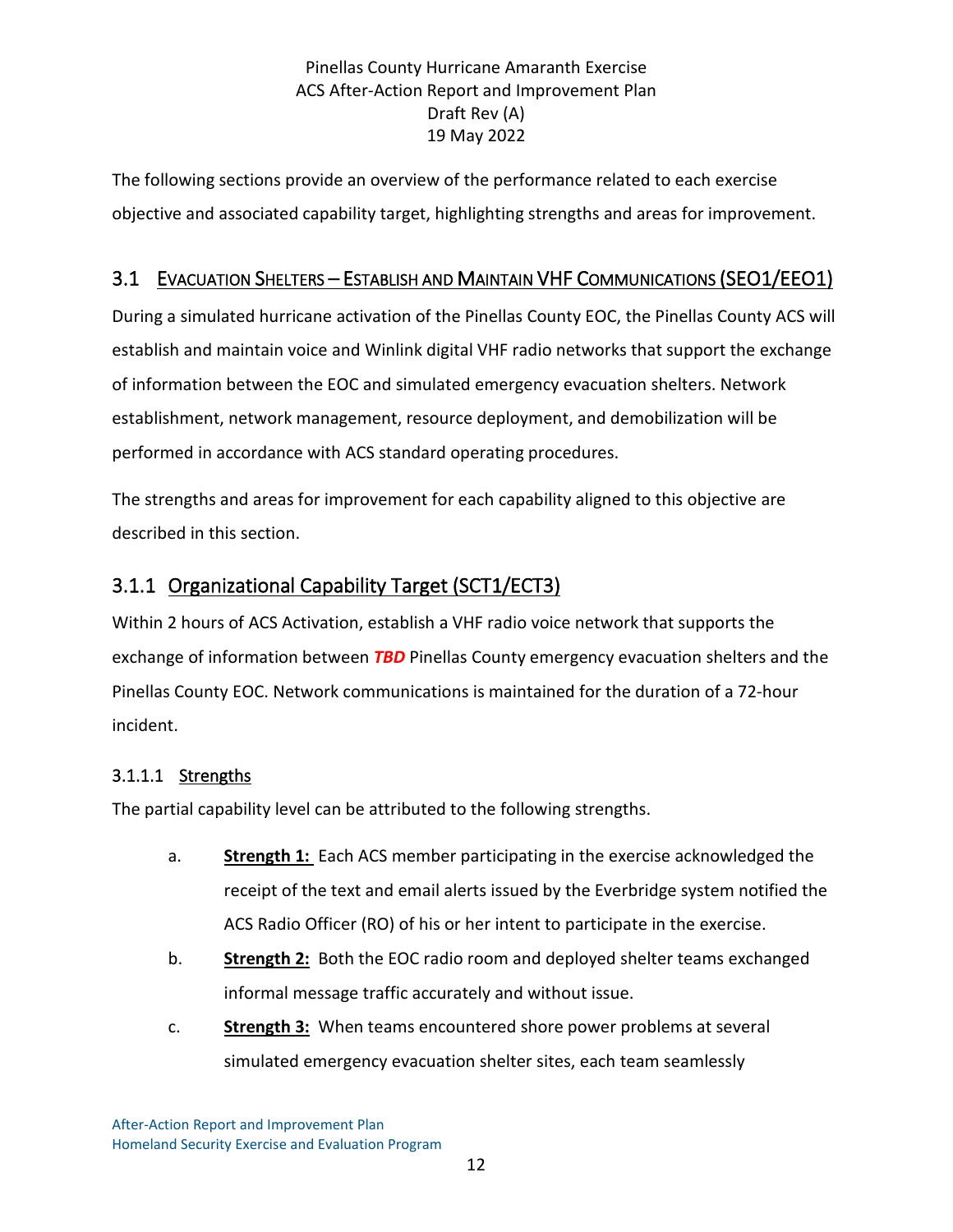transitioned to a casualty mode that made use of personal HTs to continue mission requirements.

- d. **Strength 4:** Job aids containing the procedures used to develop and maintain ICS 214 site activity logs and ICS 309 site communication logs were provided to the EOC radio room and each shelter team.
- e. **Strength 5:** Job aids containing the procedures used to create radiograms and ICS 213 general messages were provided to the EOC radio room and each shelter team.

#### 3.1.1.2 Areas for Improvement

The following areas require improvement to achieve the full capability level.

- a. **Area for Improvement 1:** The use of message precedence and handling instructions was not always consistent with established procedures.
	- (1) **Reference:** Pinellas County ACS/ARES® Emergency Communication Plan and Standard Operating Procedures
	- (2) **Analysis:** In some cases, the message handling instructions (HX) code "**E**" was mistaken for a message precedence field indicating EMERGENCY. This resulted in the incorrect use of the Test EMERGENCY precedence during message transactions.
- b. **Area for Improvement 2:** Message parameters and header information missing from ICS 309 communication logs.
	- (1) **Reference:** Pinellas County ACS/ARES® Emergency Communication Plan and Standard Operating Procedures
	- (2) **Analysis:** The exercise teams had the most difficulty with this form. A review of all the ICS 309s indicated several missing message transactions and missing message number and precedence information. Several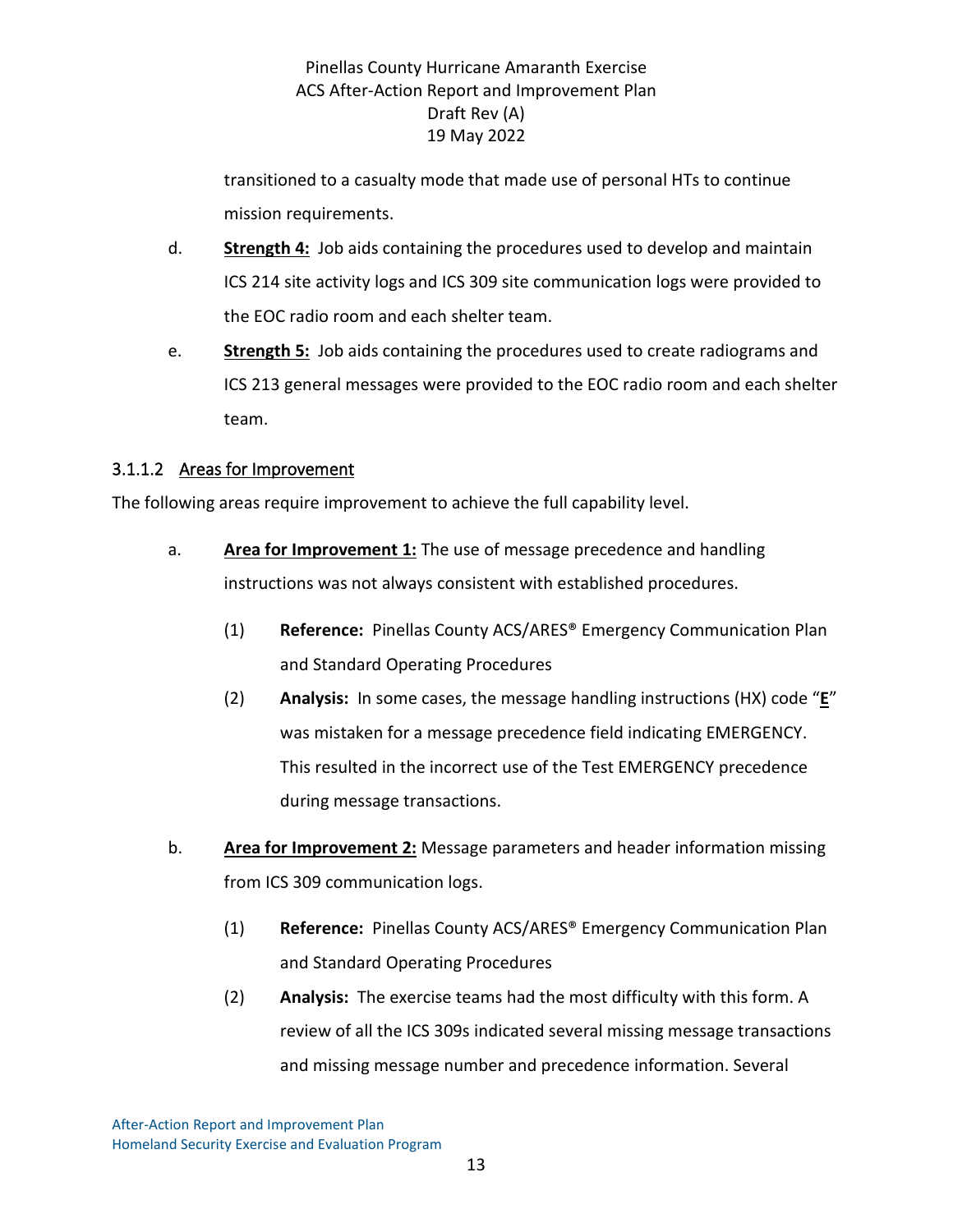ICS 309 were used to record significant events unrelated to the exchange of specific message traffic. Also, block one through four and blocks six through eight were incomplete on several forms.

- c. **Area for Improvement 3:** Significant events and header information missing from ICS 214 Site Activity logs.
	- (1) **Reference:** Pinellas County ACS/ARES® Emergency Communication Plan and Standard Operating Procedures
	- (2) **Analysis:** The exercise teams did a good job of documenting most significant events that took place during the exercise; however, in several cases, demobilization departure and arrival times; and power and cable related events were missing. Also, block one through six or block 8 was incomplete on several of the ICS 214s.
- d. **Area for Improvement 4:** Formal message traffic was not always recorded on Radiogram forms or information recorded on Radiogram was incomplete.
	- (1) **Reference:** Pinellas County ACS/ARES® Emergency Communication Plan and Standard Operating Procedures
	- (2) **Analysis:** The message handling experience of the ACS RADOs deployed during the exercise varied widely. Only a few of the RADOs had experience passing formal message traffic on a regular basis. For most of the RADOs, this was one of the first opportunities they had to pass formal message traffic in a voice net. Even with limited experience, the required information was exchanged properly; however, the documentation was not always well maintained.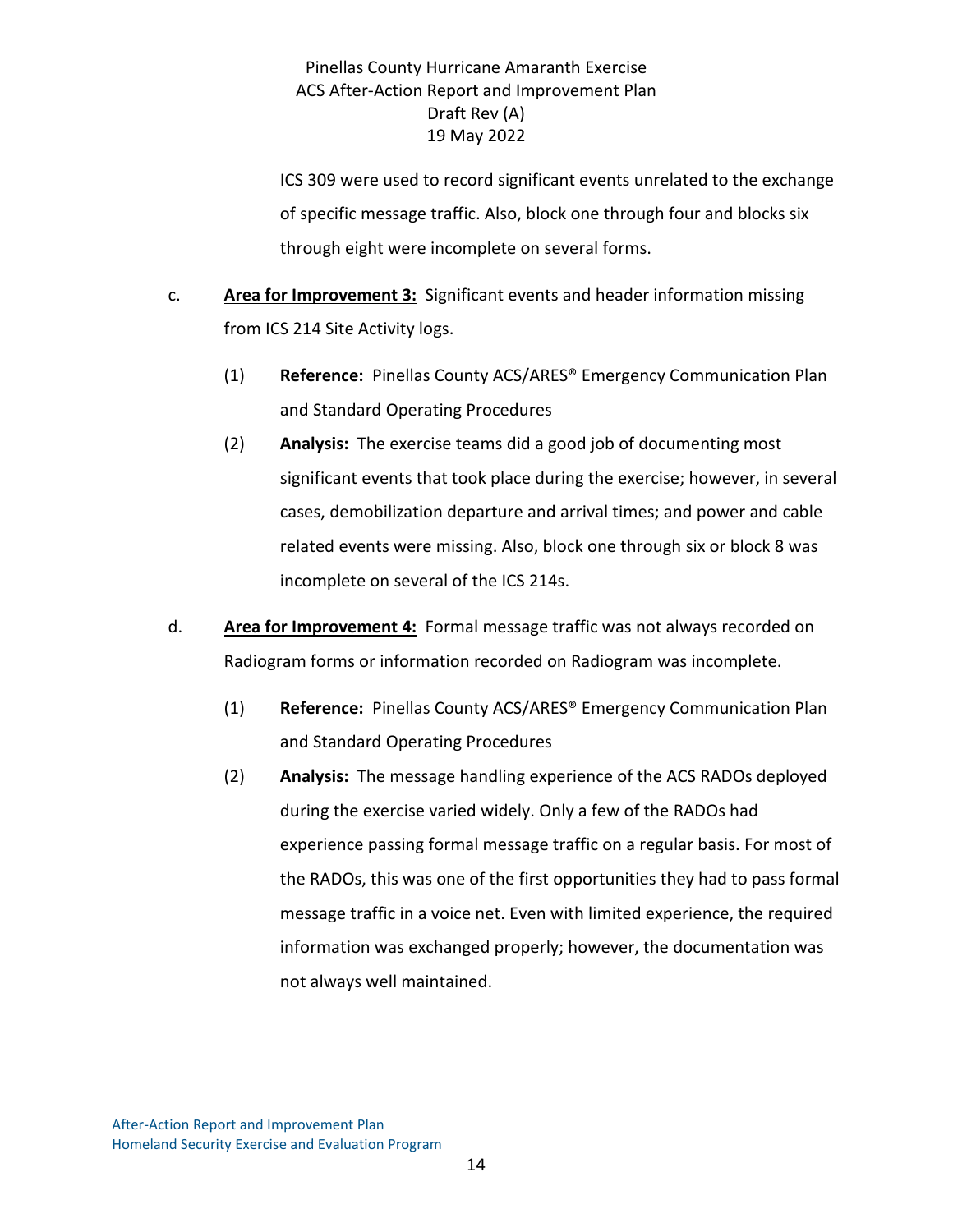## <span id="page-18-1"></span><span id="page-18-0"></span>3.1.2 Organizational Capability Target (SCT2/ECT4)

Within 2 hours of ACS Activation, establish a VHF radio Winlink data network that supports the exchange of information between *TBD* Pinellas County special needs emergency evacuation shelters and the Pinellas County EOC. Network communications is maintained for the duration of a 72-hour incident.

*NOTE: This capability target was not evaluated during the exercise.*

## 3.1.3 Organizational Capability Target (ECT8)

Within 3 hours of ACS deactivation, notify all deployed ACS resources of ACS deactivation, manage material resources returned to the Pinellas County EOC, deliver incident specific documentation to ACS leadership, and demobilize resources.

#### 3.1.3.1 Strengths

The partial capability level can be attributed to the following strengths.

- a. **Strength 1:** During demobilization, each shelter team returned the radio kit it was distributed. Each unit within the kit was properly boxed and all kit components were accounted for.
- b. **Strength 2:** The exercise documentation set (i.e., site activity log, communications log, and message artifacts) maintained by the EOC radio room team was complete and delivered to the exercise management team immediately following the exercise.

#### 3.1.3.2 Areas for Improvement

The following areas require improvement to achieve the full capability level.

a. **Area for Improvement 1:** Departure and arrival information used to track the status of deployed resources is incomplete.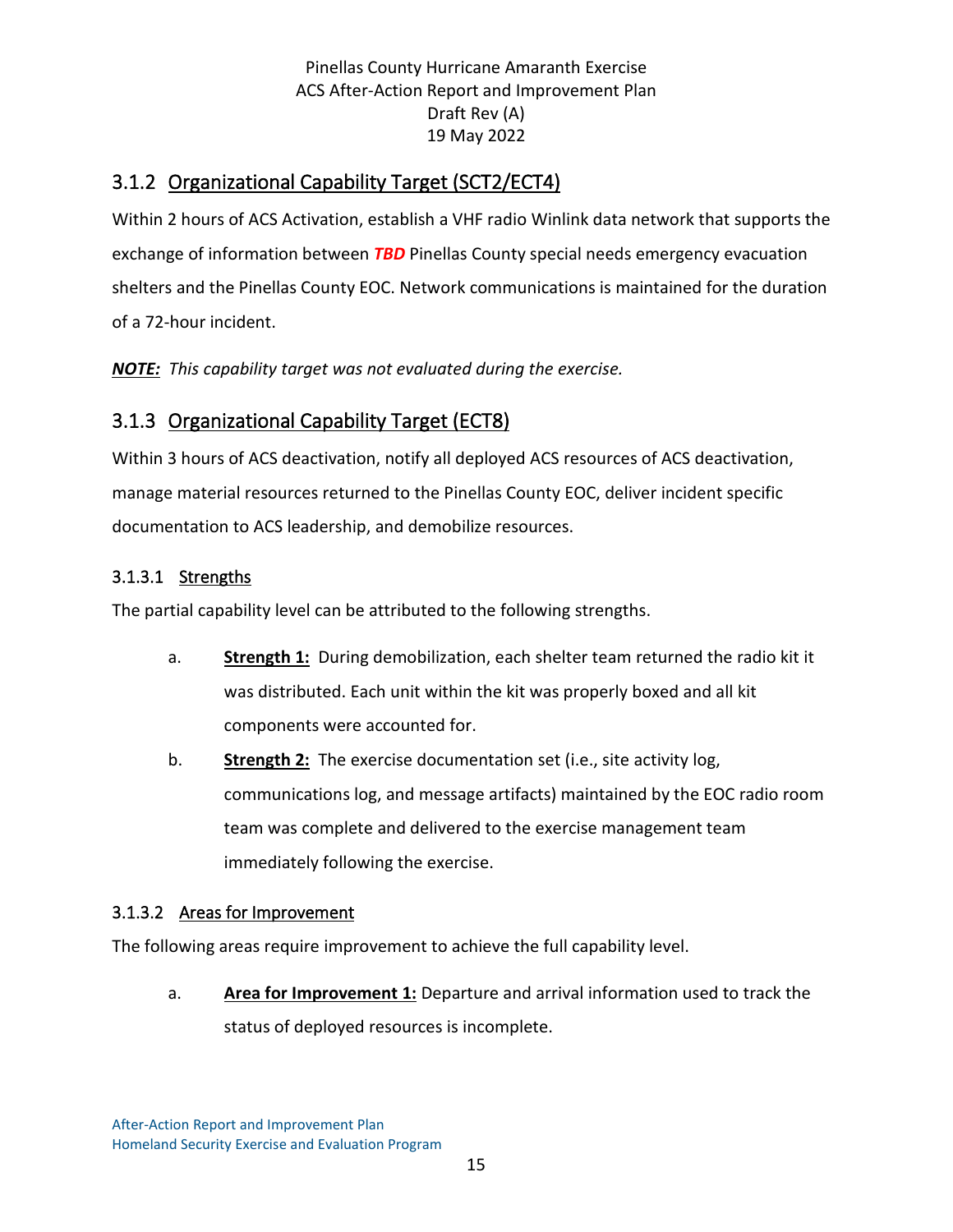- (1) **Reference**: Pinellas County ACS/ARES® Emergency Communication Plan and Standard Operating Procedures
- (2) **Analysis:** In general, the EOC radio room team did a good job of tracking deployed resources; however, the logs used to document the departure and arrival of each team are not complete. Additionally, the logs do not indicate if the radio room team attempted to contact teams returning to the EOC that may have been late arriving.
- b. **Area for Improvement 2:** The procedure used to document the distribution and demobilization of shelter radio kits was unique to the exercise and may not be extensible to a large-scale activation event.
	- (1) **Reference**: Pinellas County ACS/ARES® Emergency Communication Plan and Standard Operating Procedures
	- (2) **Analysis:** Shelter radio kits are not stored as pre-populated assemblies. Each radio, power supply, and cable assembly is stored as an individual unit within the radio cache storage area at the EOC and assembled into a kit only when being distributed during an activation event. During the exercise, radio kits were pre-populated, and an exercise unique log created to track the distribution and demobilization of each kit. The use of a prepopulated log will not be possible during a real activation event.
- c. **Area for Improvement 3:** The number of ACS RADOs qualified to deinstall, pack, transport, and store the Trackstar satellite antenna system is limited.
	- (1) **Reference**: The following reference documents are applicable to this improvement area.
		- (a) Pinellas County ACS/ARES® Emergency Communication Plan and Standard Operating Procedures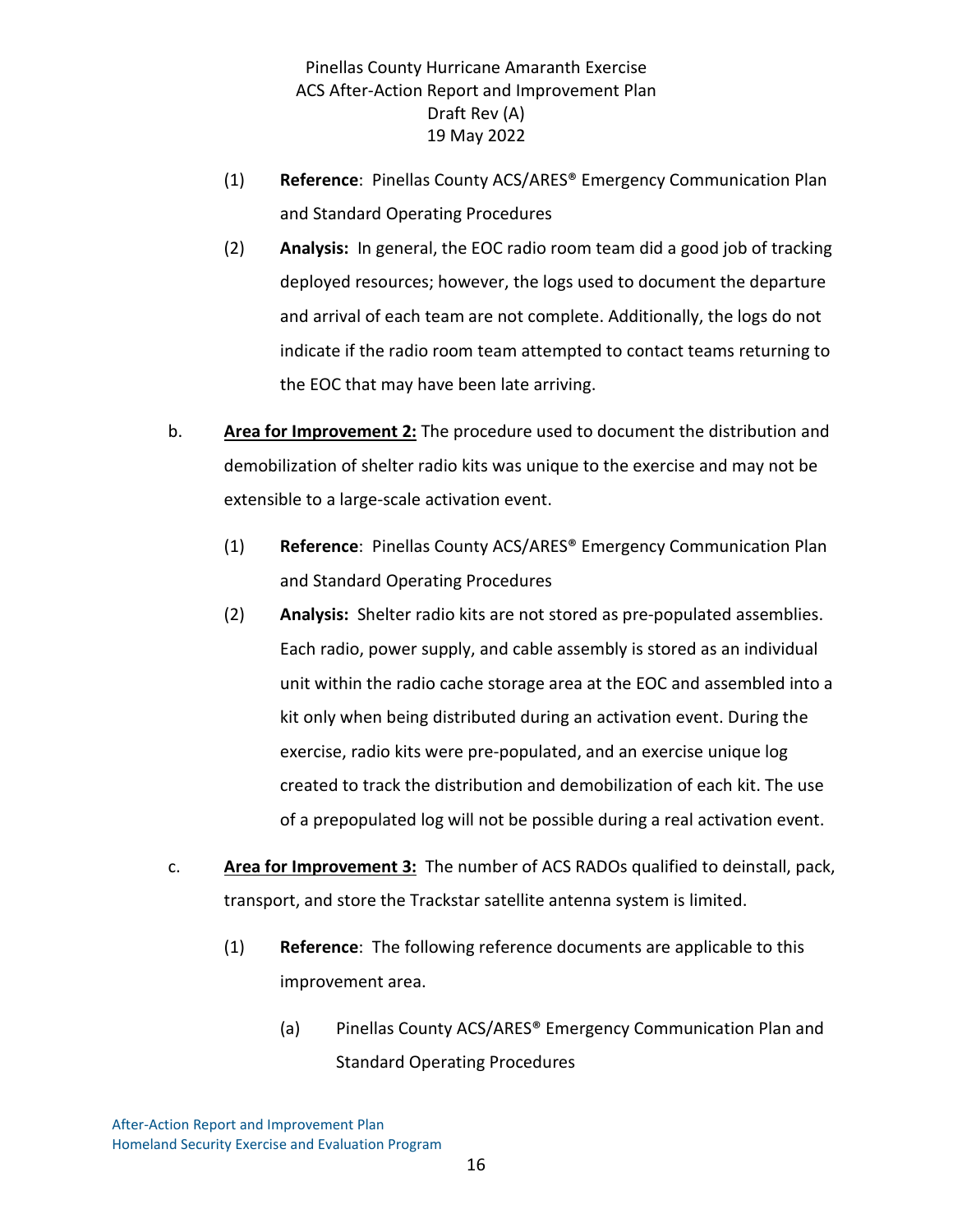- (b) *TBD*
- <span id="page-20-0"></span>(2) **Analysis:** Only the ACS RO, his deputy, and one EOC radio room supervisor is qualified to deinstall, pack, transport, and store the Trackstar satellite antenna system.

## 3.1.4 Organizational Capability Target 2 (SCT3)

Within 3 hours of ACS deactivation, vacate deployment locations, return material resources to the Pinellas County EOC, deliver incident specific documentation to ACS leadership, and demobilize resources.

#### 3.1.4.1 Strengths

The partial capability level can be attributed to the following strengths.

- a. **Strength 1:** During demobilization, each shelter team returned the radio kit it was distributed. Each unit within the kit was properly boxed and all kit components were accounted for.
- b. **Strength 2:** The exercise documentation set (i.e., site activity log, communications log, and message artifacts) maintained by each shelter team was delivered to the exercise management team immediately following the exercise. Only minor discrepancies were noted.

#### 3.1.4.2 Areas for Improvement

The following areas require improvement to achieve the full capability level.

- a. **Area for Improvement 1:** Shelter teams did not always notify the EOC radio room of site departure or EOC arrival.
	- (1) **Reference**: Pinellas County ACS/ARES® Emergency Communication Plan and Standard Operating Procedures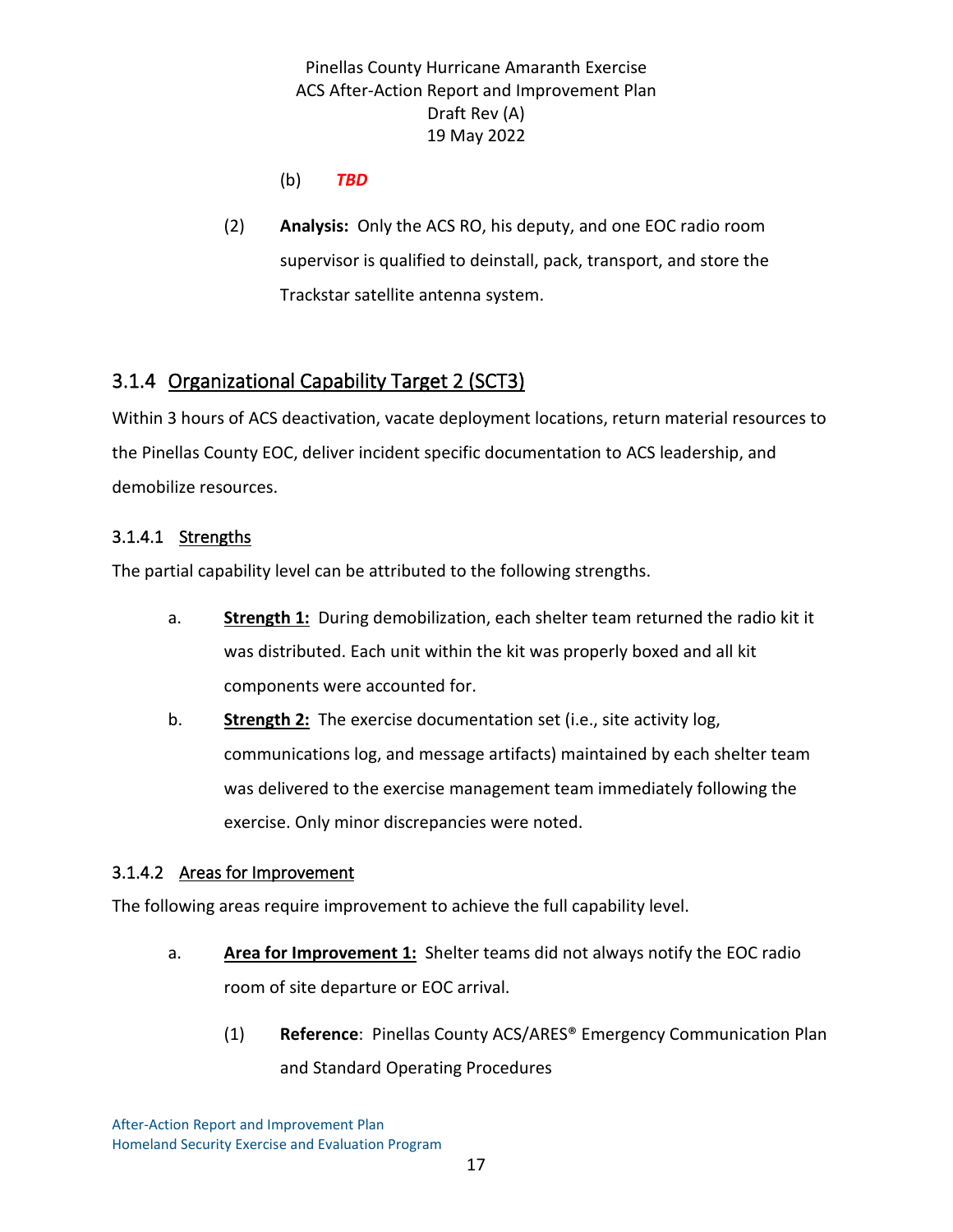<span id="page-21-0"></span>(2) **Analysis:** A review of the EOC radio room and shelter team ICS 309s and ICS 214s indicates that several shelter teams failed to notify the EOC radio room when they were departing a shelter location or when they arrived back at the EOC.

#### 3.2 EXCHANGE MESSAGE TRAFFIC BETWEEN EOC AND SHELTERS (SEO2/EEO4)

<span id="page-21-1"></span>During a simulated hurricane activation of the Pinellas County EOC, Pinellas ACS RADOs located at the EOC will exchange tactical and formal message traffic with Pinellas ACS RADOs located at simulated emergency evacuation shelters using both voice and Winlink digital radio networks. Each message exchange will be conducted in accordance with ACS standard operating procedures.

*NOTE: The critical tasks that should be aligned to this exercise objective are currently incorporated into organization capabilities that are aligned with other exercise objectives. As a follow-up task to the exercise, a reallocation of objectives and tasks will take place so that each exercise objective is properly aligned.*

#### 3.3 ESTABLISH AND MAINTAIN COUNTY-WIDE COMMUNICATIONS (EEO2)

During a simulated Hurricane activation of the Pinellas County EOC, Pinellas ACS will establish and maintain VHF/UHF radio and telephonic voice landline networks that support resource management and tactical message exchanges between Pinellas County municipalities, deployed ACS resources, and the Pinellas County EOC. Network establishment, network management, resource deployment, and demobilization will be performed in accordance with ACS standard operating procedures.

The strengths and areas for improvement for each capability aligned to this objective are described in this section.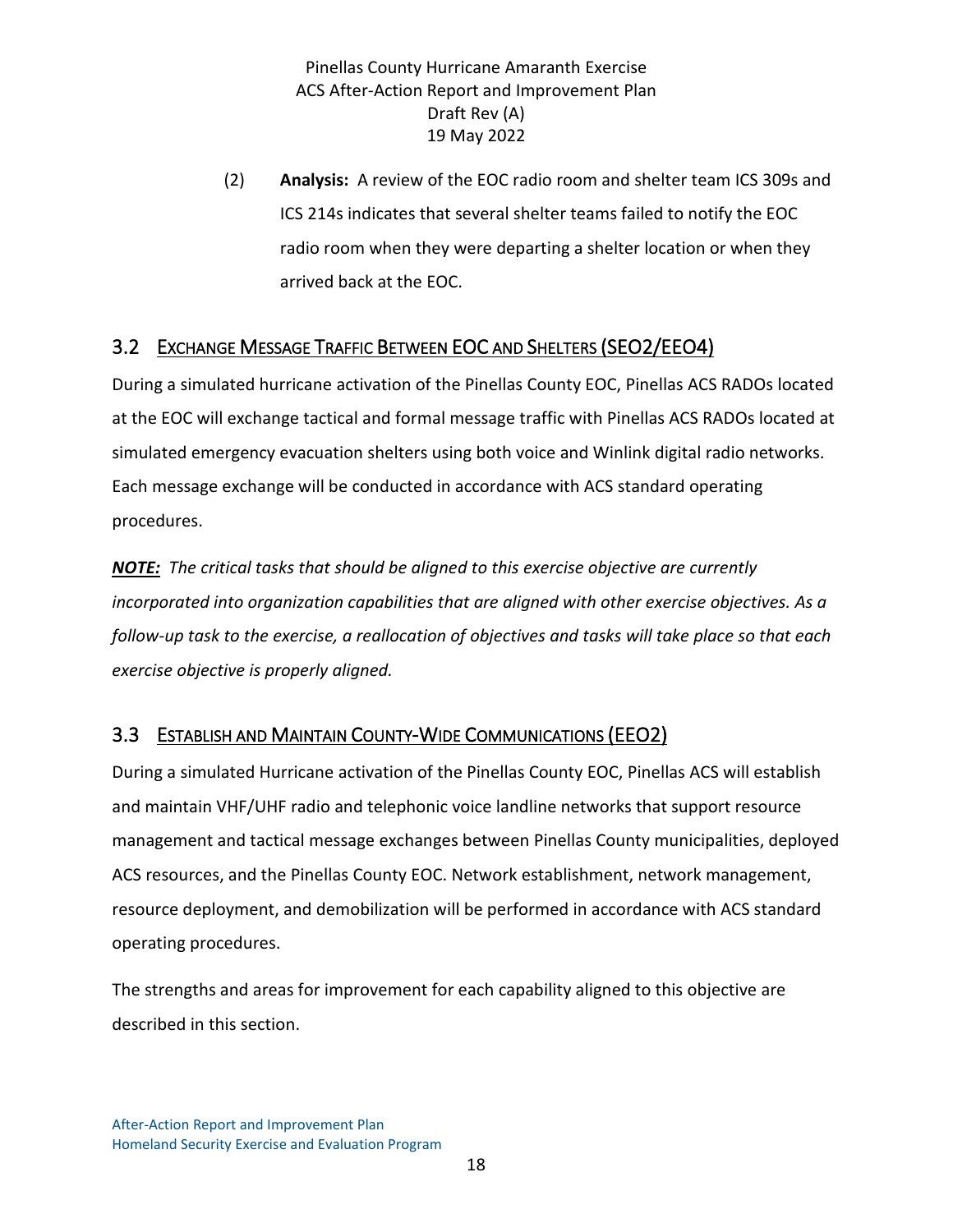## <span id="page-22-0"></span>3.3.1 Organizational Capability Target ECT1

Within 1 Hour of EOC activation in support of an incident with potential impacts to county communication systems, manage the activation and deployment of ACS resources to locations activated by the Pinellas County Department of Emergency Management.

#### 3.3.1.1 Strengths

The partial capability level can be attributed to the following strengths.

- a. **Strength 1**: Text and email alerts authored by the ACS RO and generated by the Everbridge system were clear and unambiguous.
- b. **Strength 2:** The reports generated by the Everbridge system allowed exercise managers to quickly identify those individuals who acknowledged receipt of each activation alert and those who would be participating in the exercise.
- c. **Strength 3:** Shelter radio kits planned for use during the exercise were tested and updated with the latest frequency code plug information. The distribution and demobilization of the kits took place with only minor issues identified.

#### 3.3.1.2 Areas for Improvement

The following areas require improvement to achieve the full capability level.

- a. **Area for Improvement 1:** Many of the ACS members listed in the Everbridge system did not acknowledge receipt of the text or email alerts issued during the exercise.
	- (1) **Reference**: Pinellas County ACS/ARES® Emergency Communication Plan and Standard Operating Procedures
	- (2) **Analysis:** The name and associated contact information for the ACS membership held within the Everbridge system may be out of date.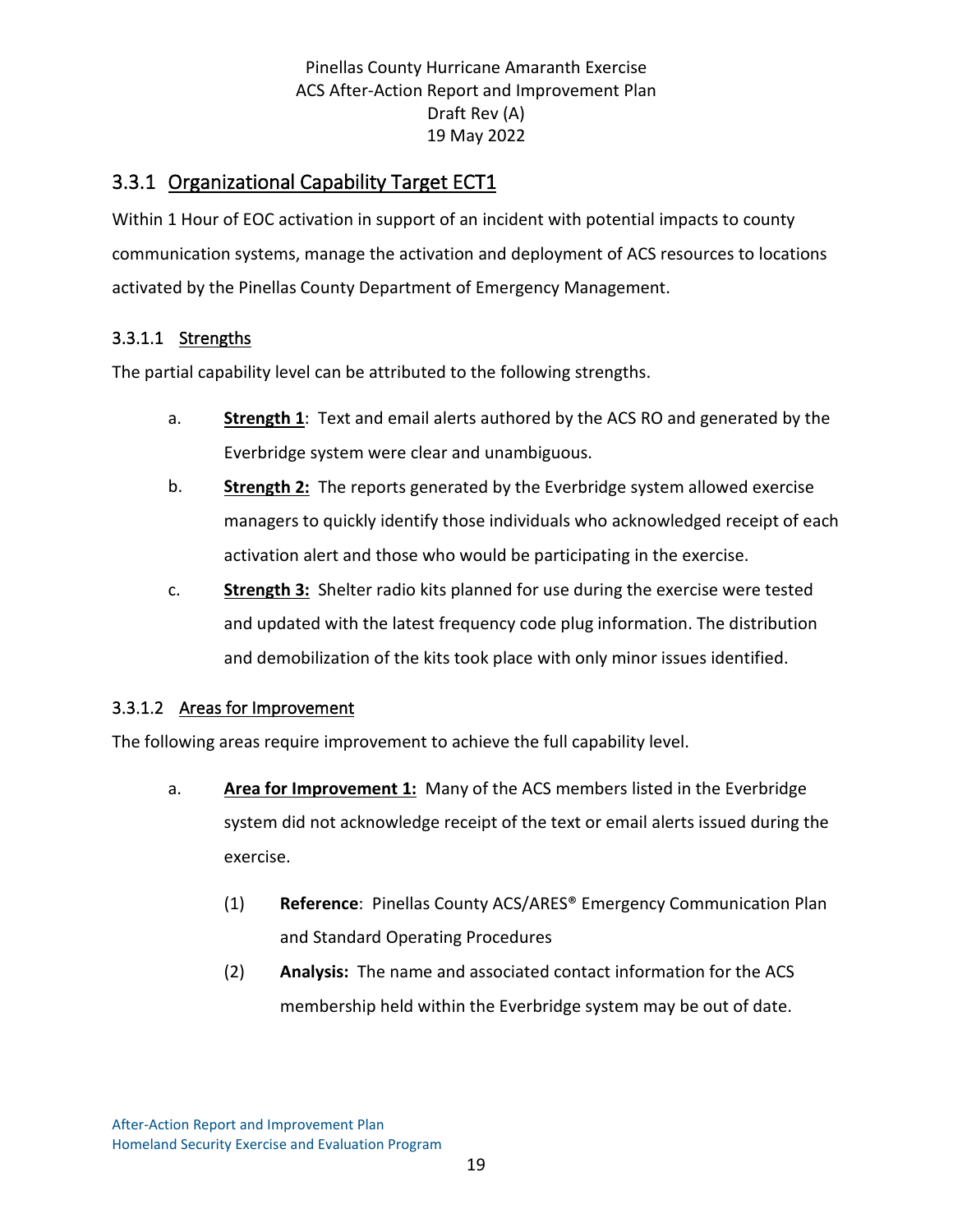- b. **Area for Improvement 2:** Only a limited number of shelter radio kits have been inventoried, tested for operational status, and updated with the latest frequency code plug.
	- (1) **Reference:** The following reference documents are applicable to this improvement area.
		- (a) Pinellas County ACS/ARES® Emergency Communication Plan and Standard Operating Procedures
		- (b) Pinellas County ACS/ARES® Emergency Shelter Plan and Standard Operating Procedures
	- (2) **Analysis:** The number of shelter kits that were updated and tested in support of the exercise is not sufficient to support the activation of more than six evacuation shelters. A county wide activation event could result in more than thirty shelters being opened. Furthermore, even though each radio kit was tested and found to be operational, the contents of each radio and power supply box were not inventoried. During the exercise, one shelter kit was found to be missing a power cable.

#### <span id="page-23-0"></span>3.3.2 Organizational Capability Target ECT2

Within 2 hours of ACS Activation, establish VHF/UHF radio and telephonic voice landline networks that support resource management and tactical message exchanges between twentynine Pinellas County municipalities, deployed ACS resources, and the Pinellas County EOC. Network communications is maintained for the duration of a 72-hour incident.

*NOTE: The 800MHz P25 radio system installed in the EOC radio room was not scheduled for test during the exercise. Connectivity testing with Pinellas County municipalities was allocated to the simulated ICC sites.*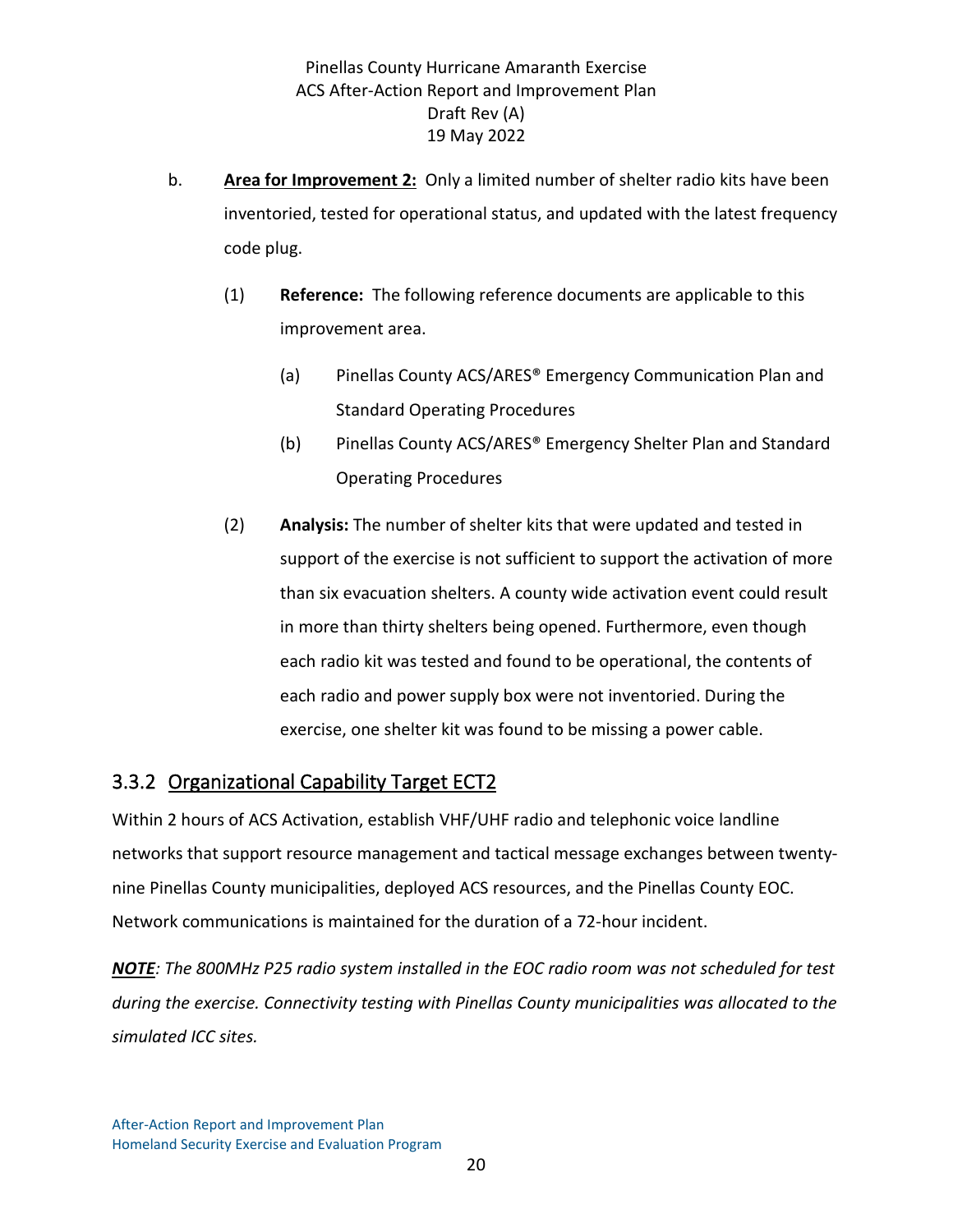#### 3.3.2.1 Strengths

The partial capability level can be attributed to the following strengths.

- a. **Strength 1:** Each radio used during the exercise was preconfigured prior to ACS activation. Radio room RADOs were not required to program, tune or adjust any radio during the exercise.
- b. **Strength 2:** An experienced EOC radio room supervisor was assigned to the radio room team to aid less experienced RADOs.
- c. **Strength 3:** Written net control scripts for the Tactical-Resource and Shelter nets were available in the EOC radio room and used to establish and deactivate both nets.

#### 3.3.2.2 Areas for Improvement

The following areas require improvement to achieve the full capability level.

- a. **Area for Improvement 1:** Cross talk between the shelter net and Tactical-Resource net radios in the EOC radio room degraded net management and performance.
	- (1) **Reference**: The following reference documents are applicable to this improvement area.
		- (a) Pinellas County ACS/ARES® Emergency Communication Plan and Standard Operating Procedures
		- (b) Incident specific ICS 205
	- (2) **Analysis:** During network operations, transmissions on the Tactical-Resource net simplex frequency could be heard on the shelter net radio in the radio room. Additional investigation to determine the root cause is required.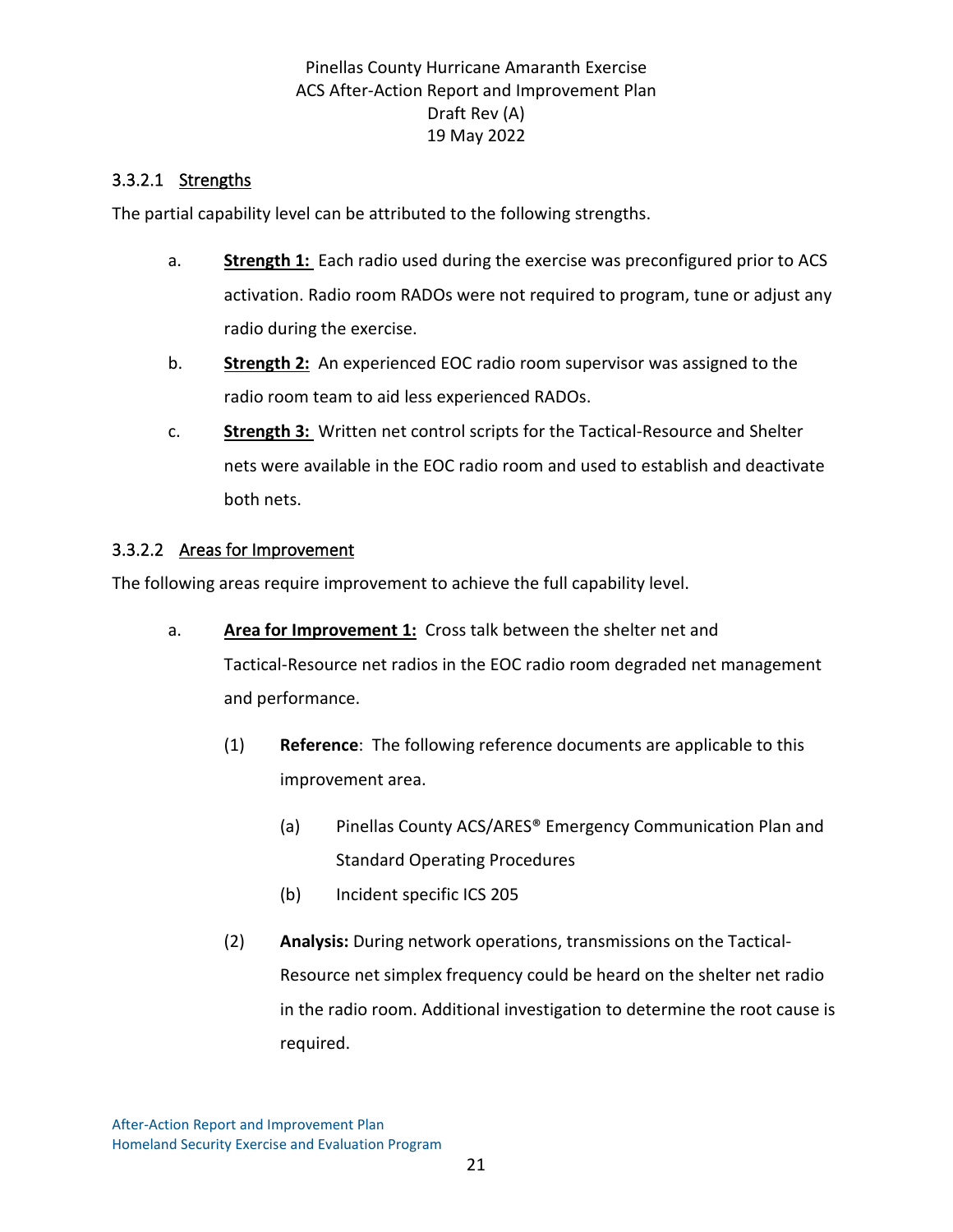- b. **Area for Improvement 2:** The EOC radio room was a noisy environment with numerous distractions that complicated and degraded network management and complicated message exchanges.
	- (1) **Reference**: Pinellas County ACS/ARES® Emergency Communication Plan and Standard Operating Procedures
	- (2) **Analysis:** Several factors contributed to the creation of a noisy environment. First, the three radio nets operating simultaneously within the radio room were routed to speakers. This was required due to the limited number RADOs assigned to the radio room team. Second, individuals unassociated with the radio room team would congregate in or near the radio room adding to the background noise.
- <span id="page-25-0"></span>c. **Area for Improvement 3:** The time displayed on the clocks within the EOC radio room were not aligned to local time or UCT.
	- (1) **Reference**: Pinellas County ACS/ARES® Emergency Communication Plan and Standard Operating Procedures
	- (2) **Analysis:** The primary digital clock in the EOC radio room was set to Eastern Standard time rather than daylight savings time.

#### 3.4 ESTABLISH AND MAINTAIN COMMUNICATIONS WITH STATE OF FLORIDA EOC (EEO3)

During a simulated Hurricane activation of the Pinellas County EOC, Pinellas ACS RADOs located at the EOC will exchange tactical and formal message traffic with the state of Florida EOC using amateur voice and Winlink digital radio networks; SHARES voice and SHARES Winlink digital radio networks; and EMnet, MSAT, and Trackstar voice satellite networks. Each message exchange will be conducted in accordance with ACS standard operating procedures.

The strengths and areas for improvement for each capability aligned to this objective are described in this section.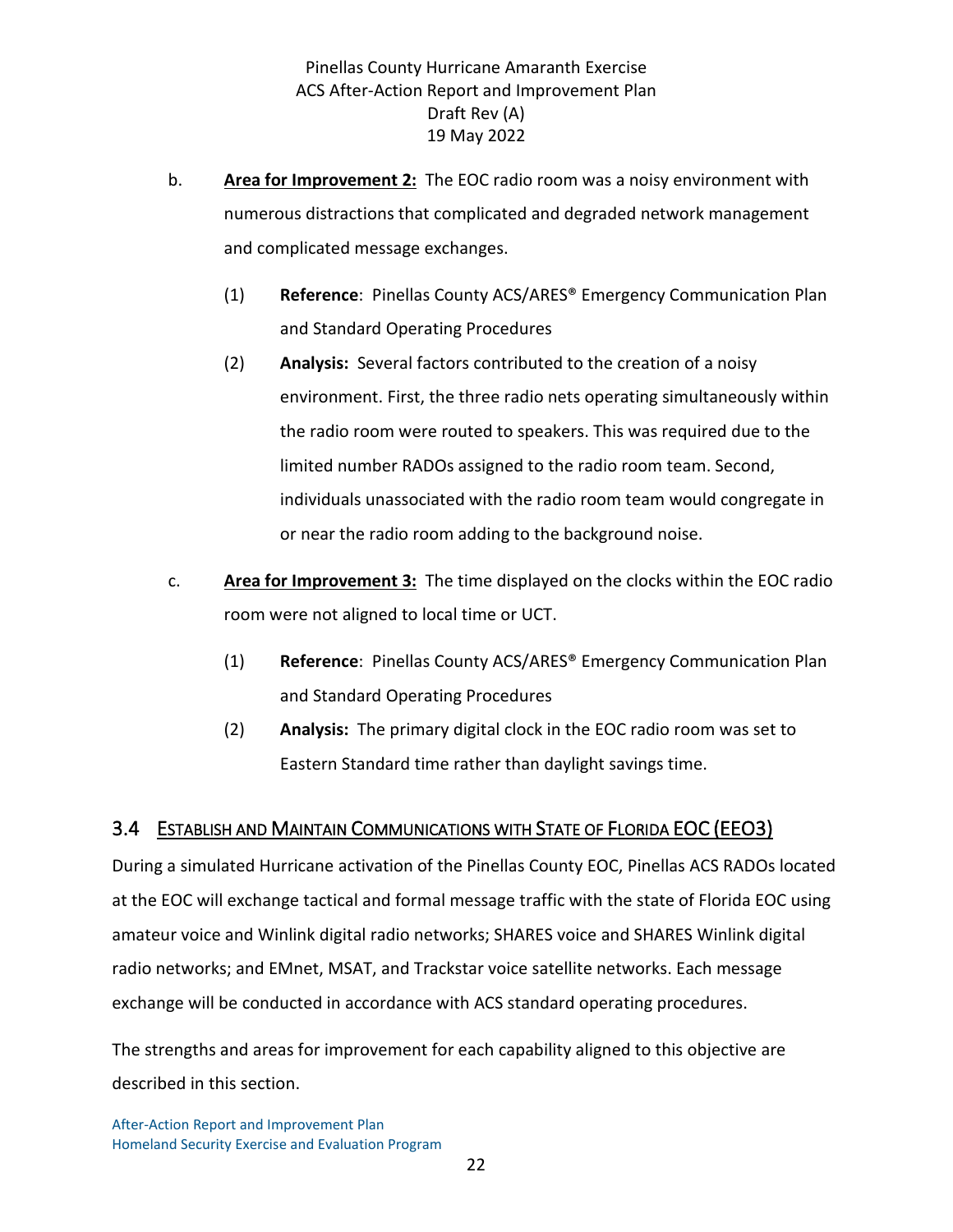## <span id="page-26-0"></span>3.4.1 Organizational Capability Target (ECT5)

Within 2 Hours of ACS Activation, establish High Frequency (HF) voice and data networks that support the exchange of information between the Pinellas County EOC and the state of Florida EOC using amateur radio equipment and frequencies. Network communications is maintained for the duration of a 72-hour incident.

*NOTE: Amateur HF voice communications with the state of Florida EOC was not scheduled or attempted during the exercise.*

#### 3.4.1.1 Strengths

The partial capability level can be attributed to the following strengths.

- a. **Strength 1:** Experienced Winlink operators were assigned to the EOC radio room.
- b. **Strength 2:** The Amateur HF Winlink station was fully configured with a Pactor modem prior to the exercise. Radio room RADOs were not required to reconfigure or adjust any component of the Winlink station.
- c. **Strength 3:** The exchange of Winlink messages was coordinated with the Florida state Watch Office prior to the start of the exercise.

#### 3.4.1.2 Areas for Improvement

The following areas require improvement to achieve the full capability level.

- a. **Area for Improvement 1:** Only a limited number of ACS RADOs are qualified to operate a Winlink terminal.
	- (1) **Reference**: The following reference documents are applicable to this improvement area.
		- (a) Pinellas County ACS/ARES® Emergency Communication Plan and Standard Operating Procedures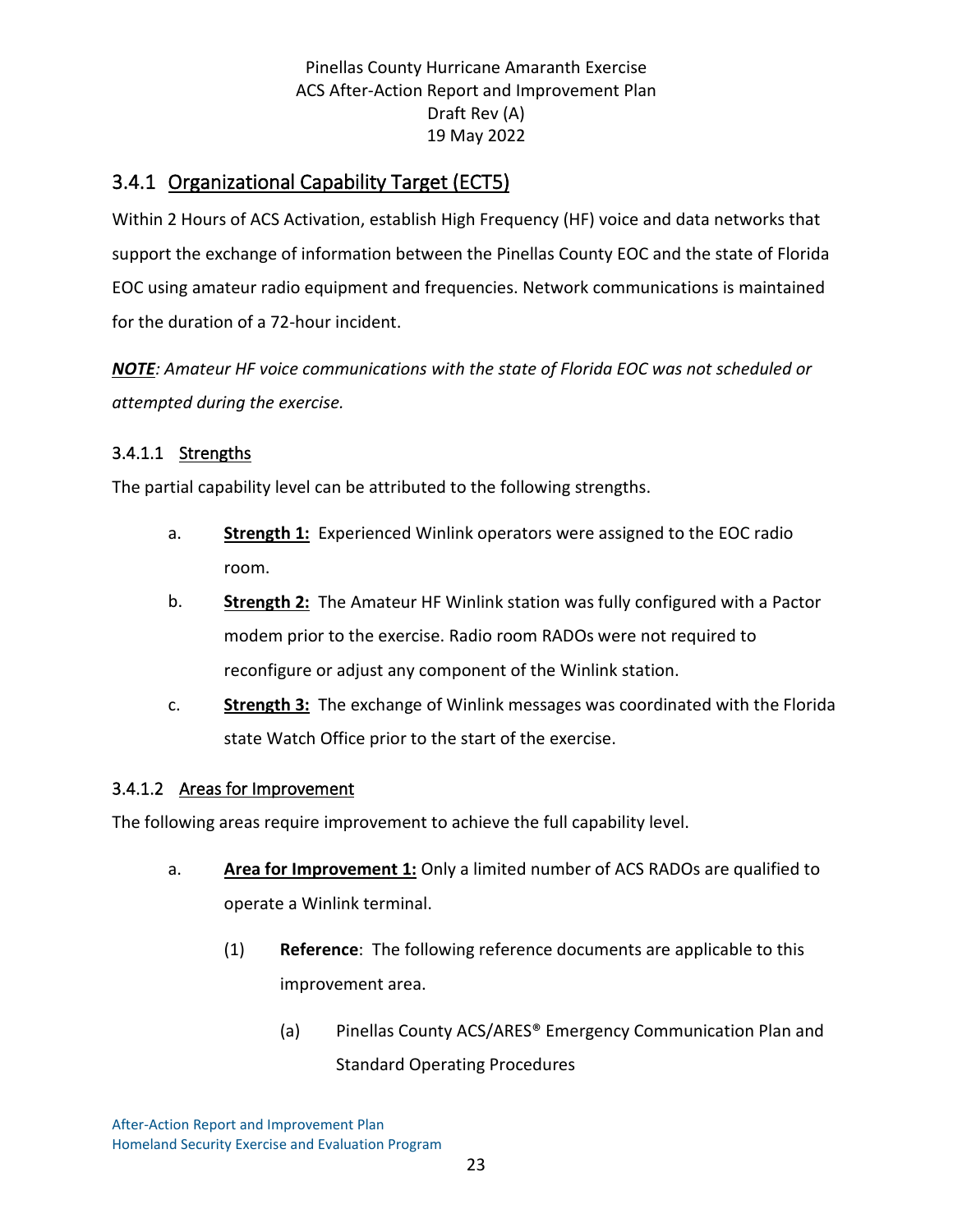- (b) Pinellas County ACS/ARES® Winlink Training Plan
- <span id="page-27-0"></span>(2) **Analysis:** The number of ACS RADOs qualified to operate a Winlink terminal is not sufficient to fully staff the EOC radio room and all the Pinellas County evacuation shelters that are classified to support clients with special needs.

## 3.4.2 Organizational Capability Target (ECT6)

Within 2 Hours of ACS Activation, establish HF voice and data networks that support the exchange of information between the Pinellas County EOC and the state of Florida EOC using amateur radio equipment and SHARES radio frequencies. Network communications is maintained for the duration of a 72-hour incident.

*NOTE: HF SHARES voice communications with the state of Florida EOC was not scheduled or attempted during the exercise.*

#### 3.4.2.1 Strengths

The partial capability level can be attributed to the following strengths.

- a. **Strength 1:** Experienced Winlink operators were assigned to the EOC radio room.
- b. **Strength 2:** The Amateur HF SHARES Winlink station was fully configured with a Pactor modem prior to the exercise. Radio room RADOs were not required to reconfigure or adjust any component of the Winlink station.
- c. **Strength 3:** The exchange of SHARES Winlink messages was coordinated with the Florida State Watch Office prior to the start of the exercise.

#### 3.4.2.2 Areas for Improvement

The following areas require improvement to achieve the full capability level.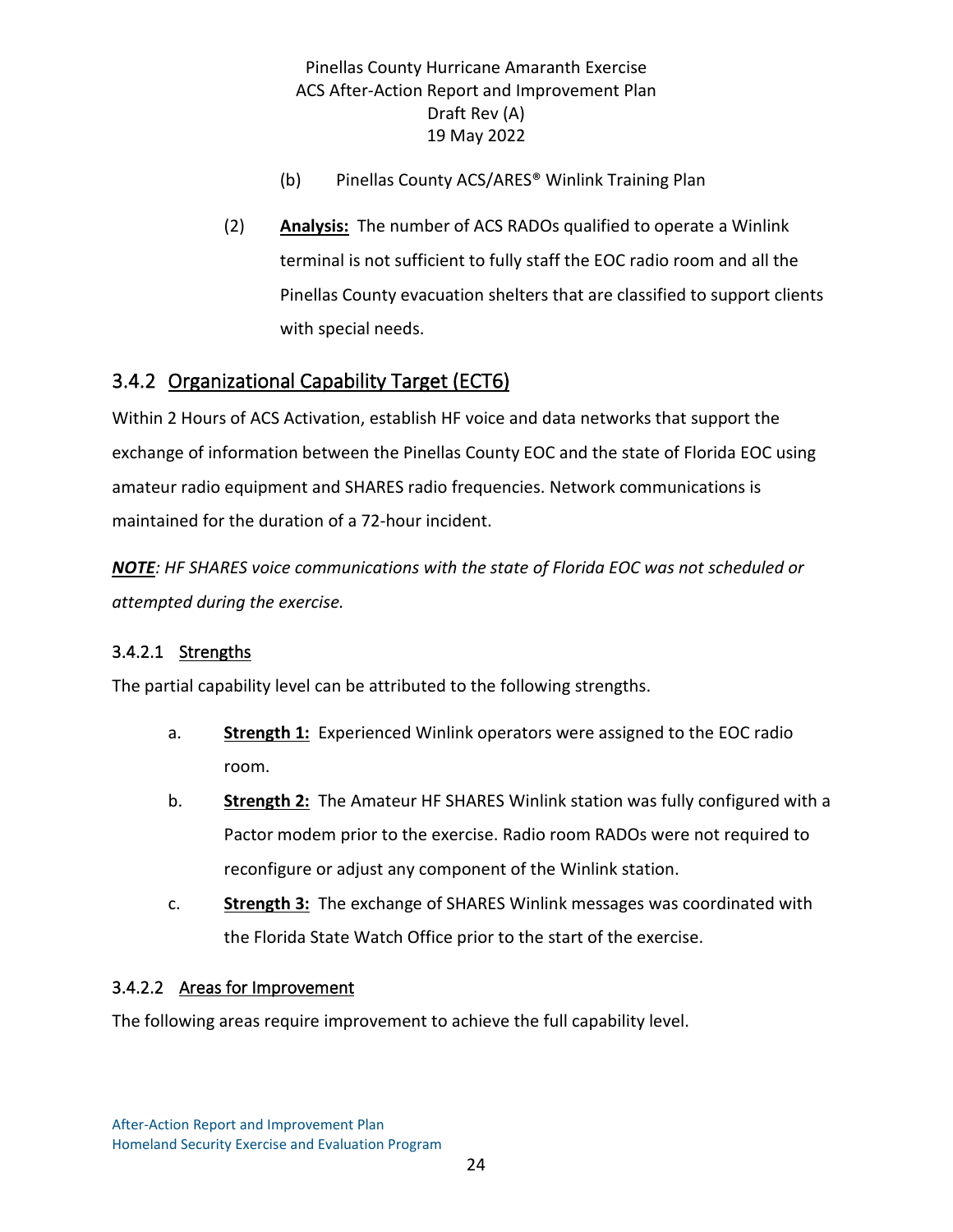- a. **Area for Improvement 1:** Only a limited number of ACS RADOs are qualified to operate a Winlink terminal.
	- (1) **Reference**: The following reference documents are applicable to this improvement area.
		- (a) Pinellas County ACS/ARES® Emergency Communication Plan and Standard Operating Procedures
		- (b) Pinellas County ACS/ARES® Winlink Training Plan
	- (2) **Analysis:** The number of ACS RADOs qualified to operate a Winlink terminal is not sufficient to fully staff the EOC radio room and all the Pinellas County evacuation shelters that are classified to support clients with special needs.
- b. **Area for Improvement 2:** The number of RADOs qualified to operate a SHARES voice or Winlink terminal is not sufficient to fully staff the EOC radio room.
	- (1) **Reference**: The following reference documents are applicable to this improvement area.
		- (a) Pinellas County ACS/ARES® Emergency Communication Plan and Standard Operating Procedures
		- (b) SHARES *TBD*
	- (2) **Analysis:** Only the ACS RO and one EOC radio room supervisor is qualified to operate the Radio Room's SHARES terminal. As a minimum, two ACS RADOs are needed per shift to fully staff the radio room during an activation event. Since the ACS RO will normally be assigned duties outside the radio room during EOC activation, the SHARES terminal cannot currently be operated during one of two 12-hour shifts.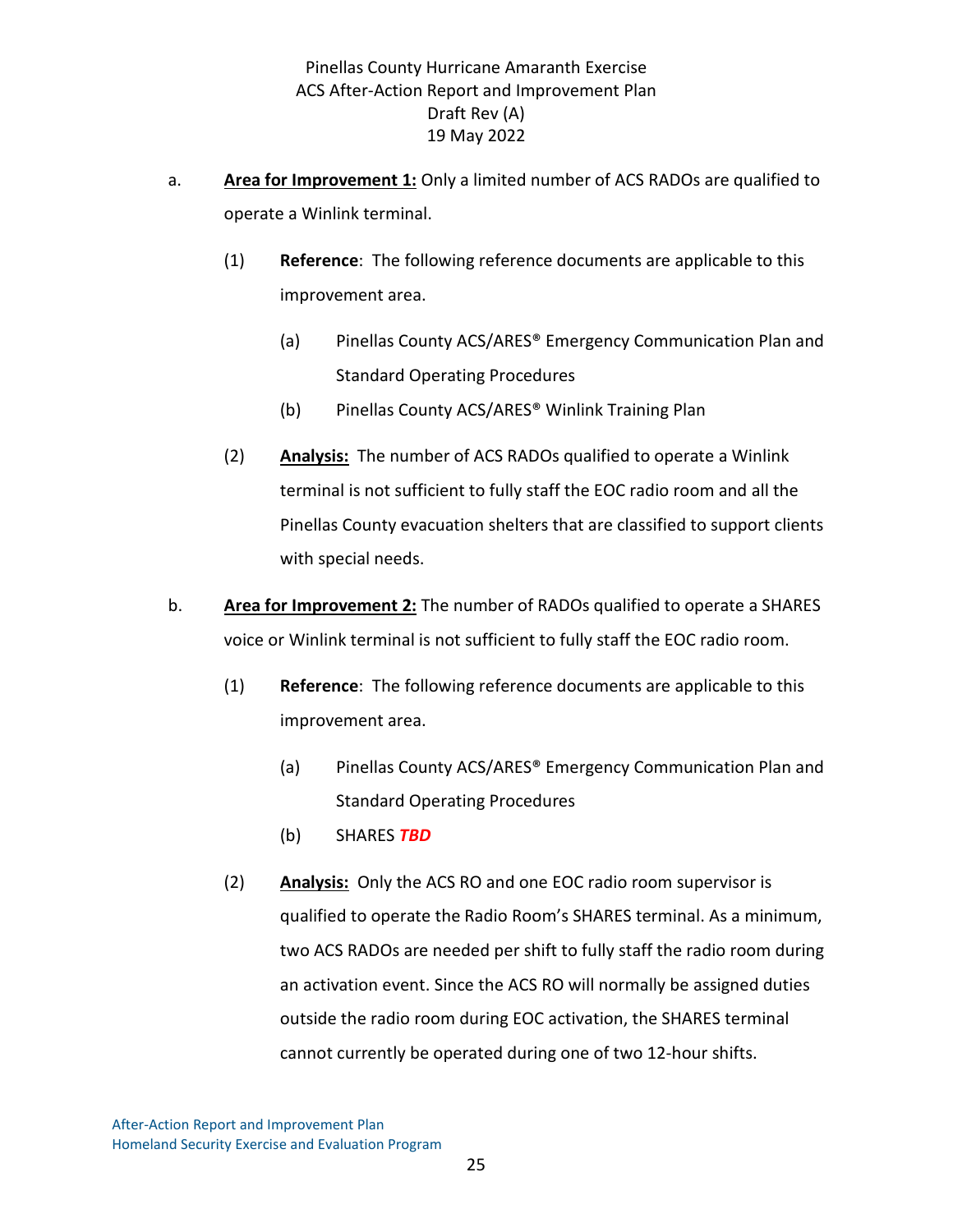## <span id="page-29-0"></span>3.4.3 Organizational Capability Target (ECT7)

Within 2 Hours of ACS activation, establish satellite voice communications with the state of Florida EOC using the EMnet (Alert and Notification System), MSAT (Satellite Radio Dispatch and Telephone system), and Trackstar systems.

*NOTE: The EMnet satellite system at the state of Florida EOC was inoperative during the exercise period. The EMnet system at the Pinellas County EOC was tested by performing an echo test with the system technical support team and found to be fully operational.*

#### 3.4.3.1 Strengths

The partial capability level can be attributed to the following strengths.

- a. **Strength 1:** An experienced EOC satellite system operator was assigned to the EOC radio room team.
- b. **Strength 2:** The satellite communication tests were coordinated with the Florida State Watch Office prior to the start of the exercise.
- c. **Strength 3:** The EMnet and MSAT systems were fully configured and operational prior to the exercise. ACS RADOs were not required to reconfigure or adjust any component of these satellite systems.

#### 3.4.3.2 Areas for Improvement

The following areas require improvement to achieve the full capability level.

- a. **Area for Improvement 1:** The number of ACS RADOs qualified to operate EOC satellite systems is not sufficient to fully staff the EOC radio room.
	- (1) **Reference**: The following reference documents are applicable to this improvement area.
		- (a) Pinellas County ACS/ARES® Emergency Communication Plan and Standard Operating Procedures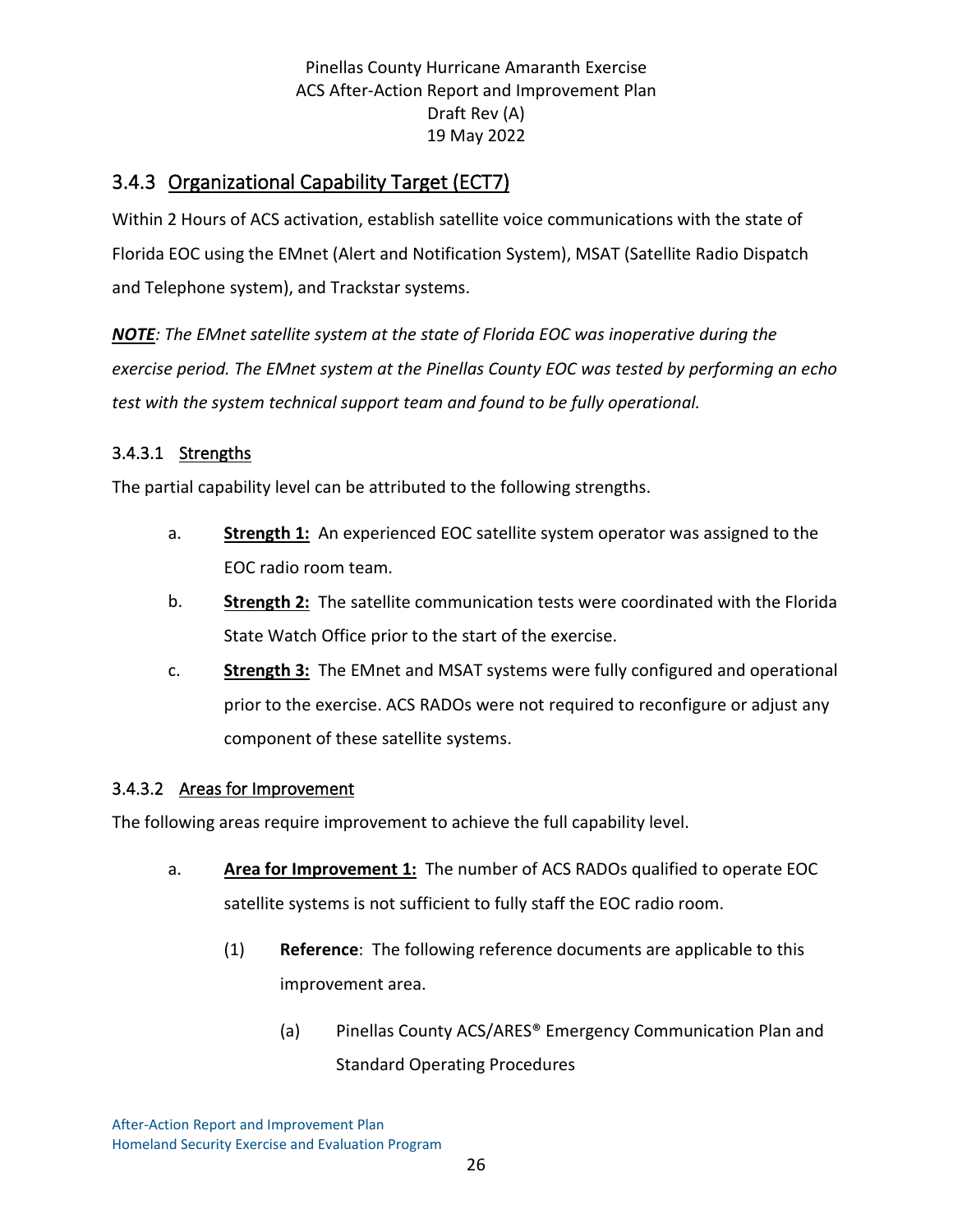(b) *TBD*

- (2) **Analysis:** Only the ACS RO and one EOC radio room supervisor is qualified to operate the Radio Room's satellite systems. As a minimum, two ACS RADOs are needed per shift to fully staff the radio room during an activation event. Since the ACS RO will normally be assigned duties outside the radio room during EOC activation, the satellite terminals cannot currently be operated during one of two 12-hour shifts.
- b. **Area for Improvement 2:** The number of ACS RADOs qualified to deploy and install the Trackstar satellite antenna system is limited.
	- (1) **Reference**: The following reference documents are applicable to this improvement area.
		- (a) Pinellas County ACS/ARES® Emergency Communication Plan and Standard Operating Procedures
		- (b) *TBD*
	- (2) **Analysis:** Only the ACS RO, his deputy, and one EOC radio room supervisor is qualified to install and configure the Trackstar satellite antenna system.
- c. **Area for Improvement 3:** The Trackstar satellite system was unable to acquire satellite lock.
	- (1) **Reference**: The following reference documents are applicable to this improvement area.
		- (a) Pinellas County ACS/ARES® Emergency Communication Plan and Standard Operating Procedures
		- (b) *TBD*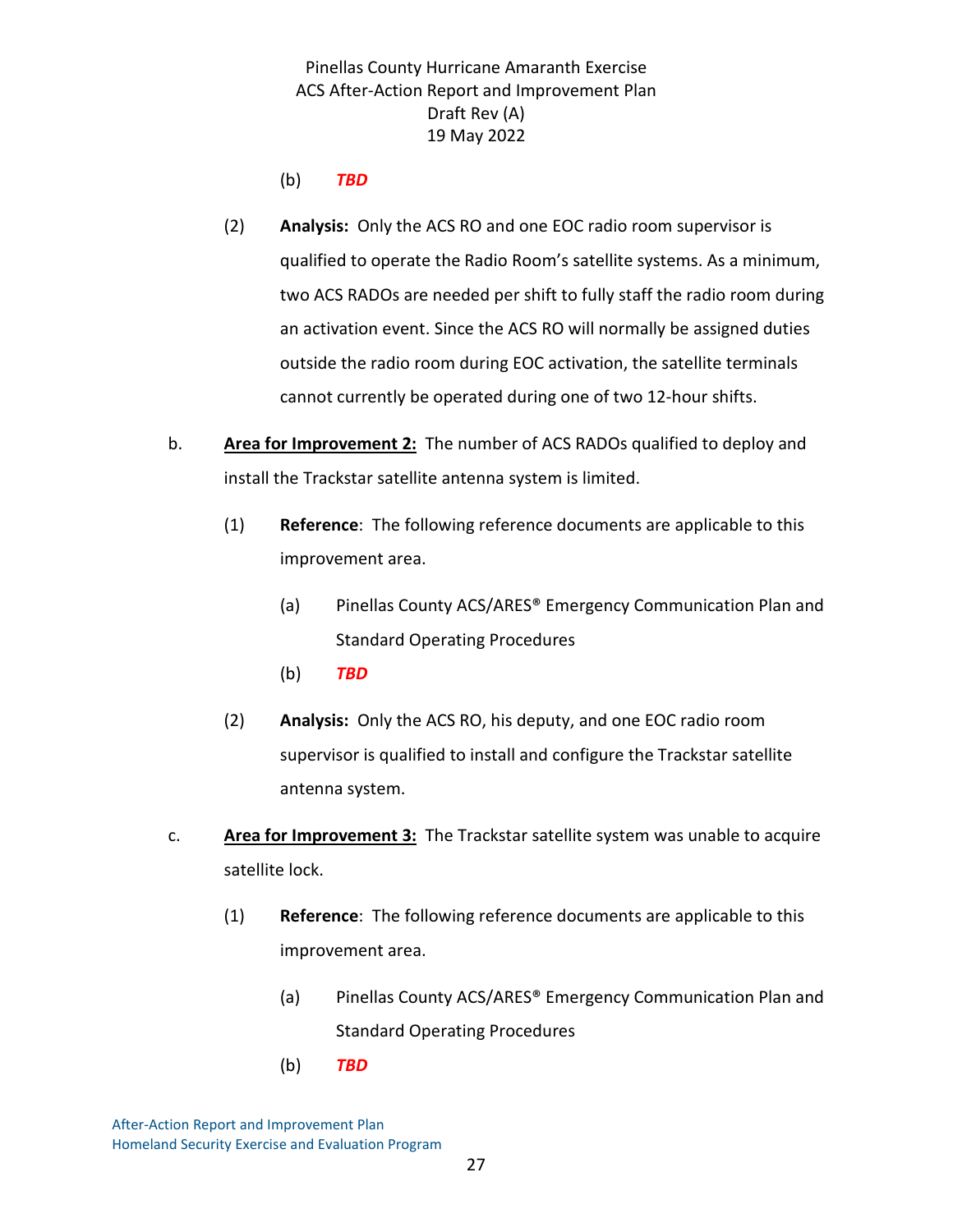<span id="page-31-0"></span>(2) **Analysis:** After discussing the problem with the Trackstar system service center, it was determined that the earth station equipment at the Pinellas County EOC needed a software upgrade.

## <span id="page-31-1"></span>3.5 SATRUNNER™ CRD™ EMPLACEMENT AND CONFIGURATION (DEO1)

During a simulated Hurricane activation of the Pinellas County EOC, the Pinellas County ACS will emplace, configure, operate, and maintain deployable satellite ground stations that provide high speed internet, cellular phone, and VoIP phone services to collocated emergency management personnel. Resource deployment, equipment operation, and demobilization will be performed in accordance with ACS standard operating procedures.

## 3.5.1 Organizational Capability Target (DCT1)

Within 30 minutes of arrival at an ICC, Incident Command System (ICS) staging area, or point of distribution center, emplace and configure a SatRunner™ Compact Rapid Deployable (CRD™) to provide AT&T Firstnet® and Verizon cellular service; high speed ethernet and Wi-Fi internet service; and VoIP telephone service to co-located emergency management personnel by using an embedded Satellite WAN backhaul capability. Communication and internet services are to be maintained for the duration of a 72-hour incident at locations that provide shelter from the elements but are unable to provide AC power for equipment operation.

*NOTE: The default configuration of the Cradlepoint™ modem within the SatRunner™ CRD™ is designed to prioritize local internet, Wi-Fi, and cellular service for WAN backhaul services. The Satellite service will only be used if all the higher priority services are unavailable. During the exercise, both Wi-Fi and local cellular services were available.*

*NOTE: Use of the SatRunner™ CRD™ gasoline powered AC generator was not scheduled for use during the exercise. The SatRunner™ CRD™ was configured to operate on shore power throughout the exercise.*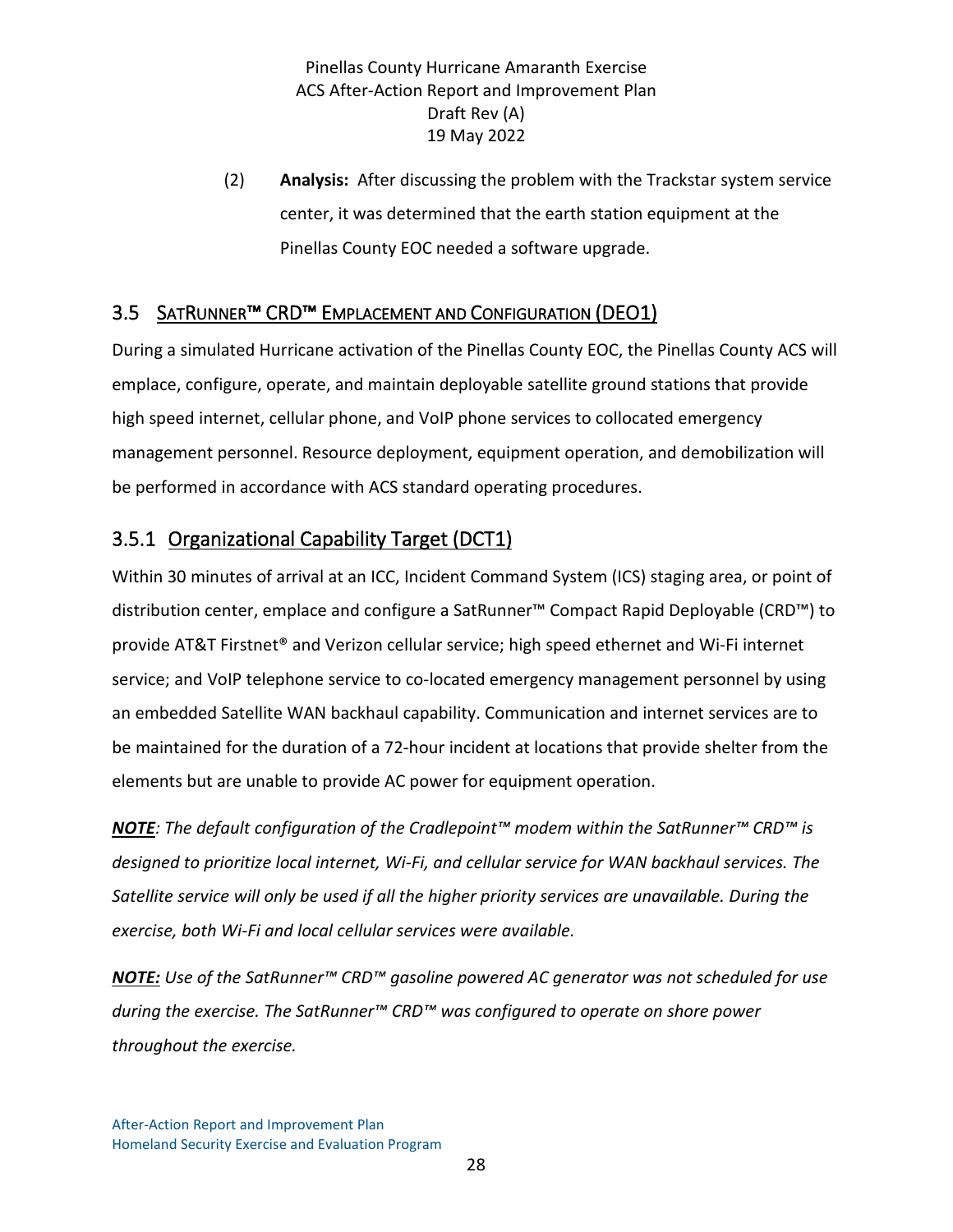#### 3.5.1.1 Strengths

The partial capability level can be attributed to the following strengths.

- a. **Strength 1:** An experienced SatRunner™ ACS RADO was assigned to each ICC team.
- b. **Strength 2:** Each SatRunner™ CRD™ was prepositioned prior to the exercise.
- c. **Strength 3:** Each ICC team demonstrated the ability to verify satellite and cellular network connectivity.

#### 3.5.1.2 Areas for Improvement

The following areas require improvement to achieve the full capability level.

- <span id="page-32-0"></span>a. **Area for Improvement 1:** The number of ACS RADOs qualified to emplace and configure a SatRunner™ CRD™ is not sufficient to fully staff the SatRunner™ CRD™ sites planned for deployment during a significant activation event.
	- (1) **Reference**: The following reference documents are applicable to this improvement area.
		- (a) Pinellas County ACS/ARES® Emergency Communication Plan and Standard Operating Procedures
		- (b) *TBD*
	- (2) **Analysis:** Prior to the exercise, only two ACS RADOs had experience emplacing and configuring a SatRunner™ CRD™. Pinellas County plans to deploy as many as four SatRunner™ CRDs™ during a major incident.

## 3.5.2 Organizational Capability Target (DCT2)

Within 1 Hour of ACS and site deactivation, power down; inventory and stow all ancillary equipment; and configure for transport a SatRunner™ CRD™. Once complete, demobilize resources.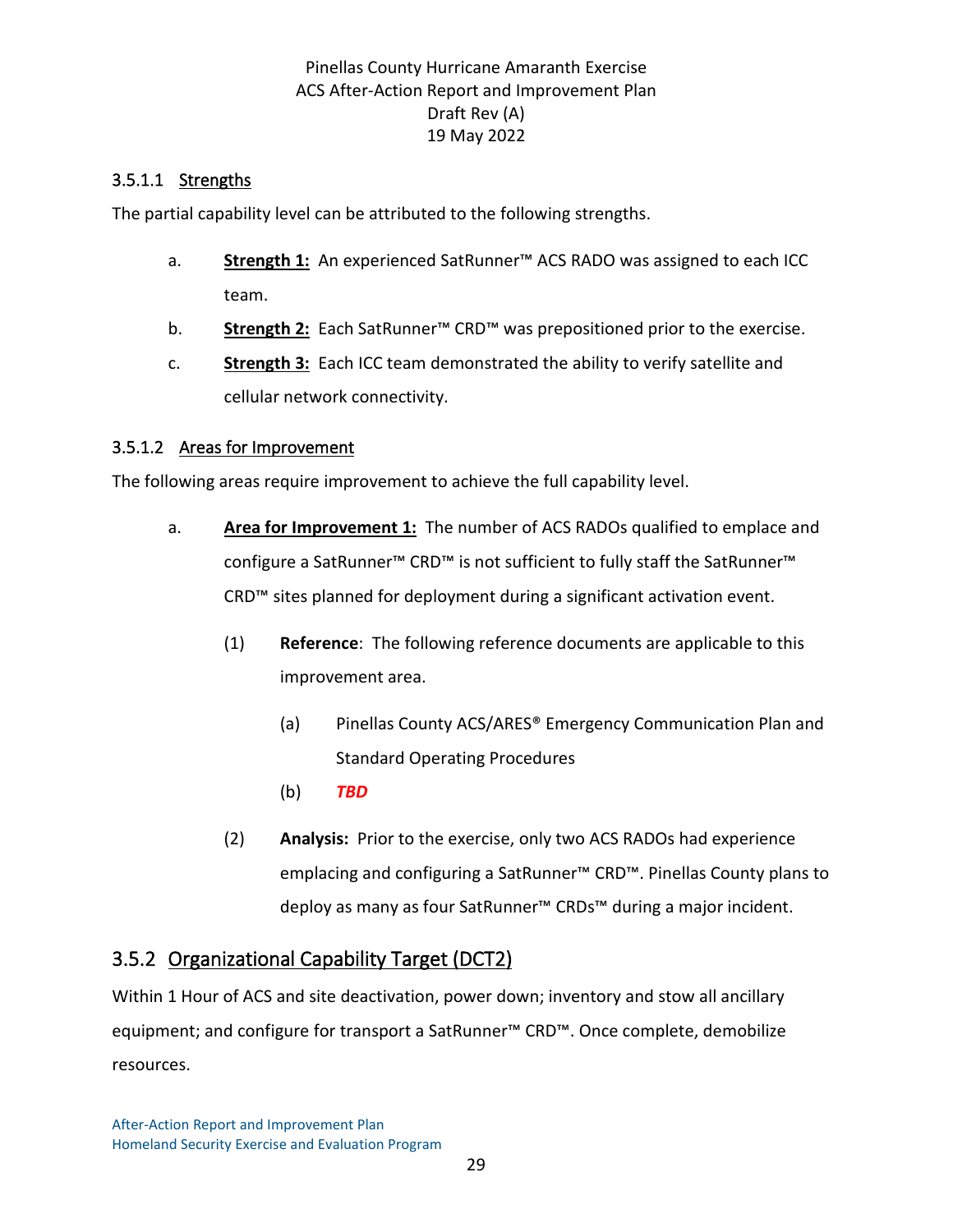#### 3.5.2.1 Strengths

The partial capability level can be attributed to the following strengths.

a. **Strength 1:** An experienced SatRunner™ ACS RADO was assigned to each ICC team.

#### 3.5.2.2 Areas for Improvement

The following areas require improvement to achieve the full capability level.

- <span id="page-33-0"></span>a. **Area for Improvement 1:** The number of ACS RADOs qualified to disassemble, stow ancillary equipment, and configure for transport a SatRunner™ CRD™ is not sufficient to fully staff the SatRunner™ CRD™ sites planned for deployment during a significant activation event.
	- (1) **Reference**: The following reference documents are applicable to this improvement area.
		- (a) Pinellas County ACS/ARES® Emergency Communication Plan and Standard Operating Procedures
		- (b) *TBD*
	- (2) **Analysis:** Prior to the exercise, only two ACS RADOs had experience demobilizing a SatRunner™ CRD™. Pinellas County plans to deploy as many as four SatRunner™ CRDs™ during a major incident.

#### 3.6 COMMANDRUNNER™ CRD™ EMPLACEMENT AND RADIO CONFIGURATION (DEO2)

During a simulated Hurricane activation of the Pinellas County EOC, the Pinellas County ACS will emplace, configure, and maintain deployable Communications Command Centers that can support HF, VHF, UHF amateur radio voice and data networks; SHARES voice and data networks; 700 and 800 MHz public safety networks, and maritime VHF radio communications.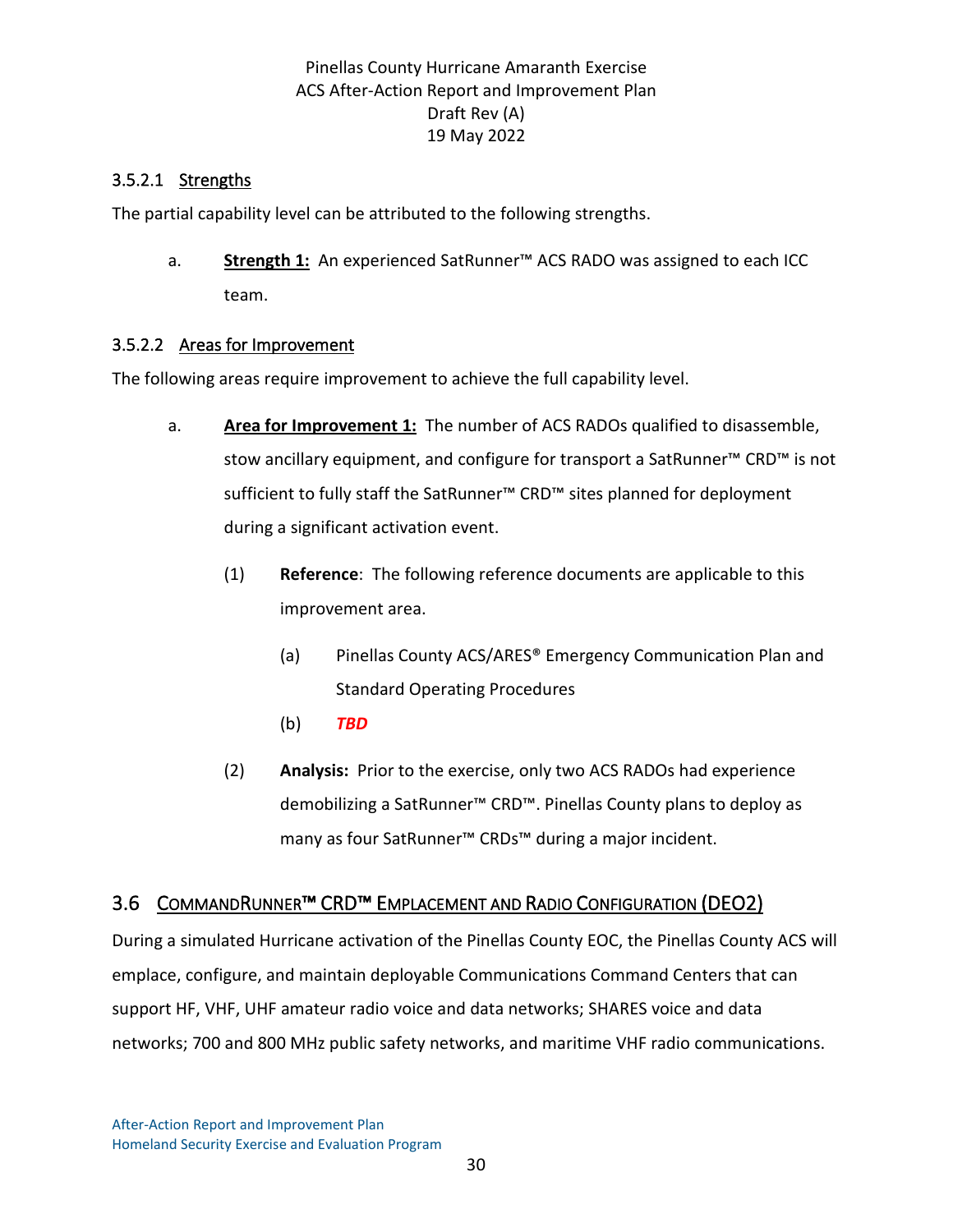<span id="page-34-0"></span>Resource deployment, equipment operation, and demobilization will be performed in accordance with ACS standard operating procedures.

## 3.6.1 Organizational Capability Target (DCT3)

Within 1 Hour of arrival at an ICC, ICS staging area, or point of distribution center, emplace and configure a CommandRunner™ CRD™ to support Amateur Radio (VHF, UHF, and HF) voice and Winlink Digital networks; SHARES voice and data networks, 700 and 800 MHz public safety networks, and maritime VHF communications. Communication services are to be maintained for the duration of a 72-hour incident at locations that provide shelter from the elements but are unable to provide AC power for equipment operation.

*NOTE: HF Amateur, SHARES, and maritime radio terminals were not scheduled for use during the exercise and were not energized or configured for operation.*

*NOTE: Use of the CommandRunner™ CRD™ gasoline powered AC generator was not scheduled for use during the exercise. The CommandRunner™ CRD™ was configured to operate on shore power throughout the exercise.*

#### 3.6.1.1 Strengths

The partial capability level can be attributed to the following strengths.

- a. **Strength 1:** An experienced CommandRunner™ ACS RADO was assigned to each ICC team.
- b. **Strength 2:** Each CommandRunner™ CRD™ was prepositioned prior to the exercise.
- c. **Strength 3:** Experienced Winlink operators were assigned to each ICC team.

#### 3.6.1.2 Areas for Improvement

The following areas require improvement to achieve the full capability level.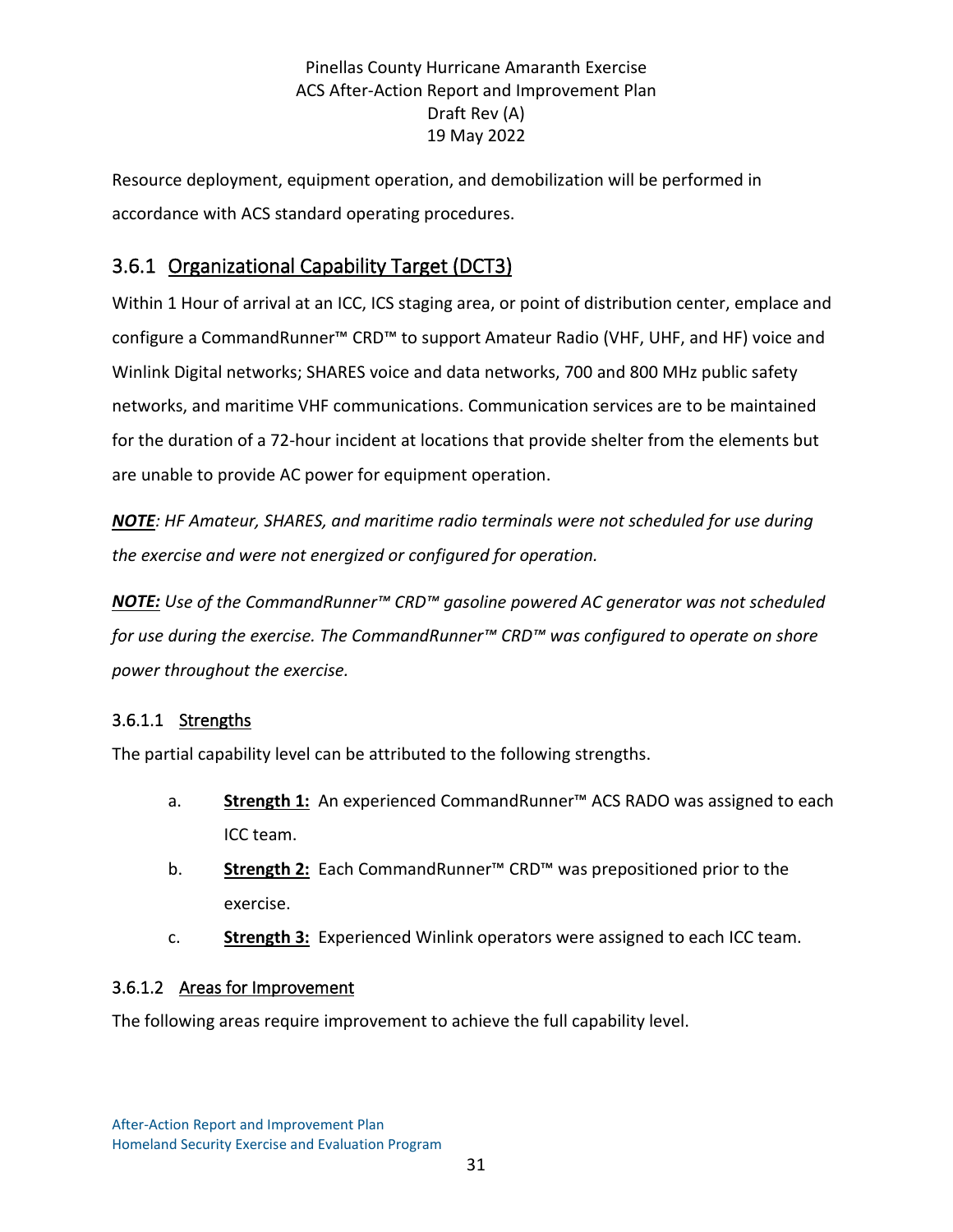- a. **Area for Improvement 1:** The number of ACS RADOs qualified to emplace and configure a CommandRunner™ CRD™ is not sufficient to fully staff the CommandRunner™ CRD™ sites planned for deployment during a significant activation event.
	- (1) **Reference**: The following reference documents are applicable to this improvement area.
		- (a) Pinellas County ACS/ARES® Emergency Communication Plan and Standard Operating Procedures
		- (b) *TBD*
	- (2) **Analysis:** Prior to the exercise, only two ACS RADOs had experience emplacing and configuring a CommandRunner™ CRD™. Pinellas County plans to deploy as many as five CommandRunner™ CRDs™ during a major incident.
- b. **Area for Improvement 2:** Glare on the computer monitors mounted within the CommandRunner™ CRDs™ made the computer system difficult to use.
	- (1) **Reference**: The following reference documents are applicable to this improvement area.
		- (a) Pinellas County ACS/ARES® Emergency Communication Plan and Standard Operating Procedures
		- (b) *TBD*
	- (2) **Analysis:** Each CommandRunner™ CRD™ was emplaced in an open sun-lit area. The equipment was not installed within a shelter that would provide shade from the sun or protection from the elements.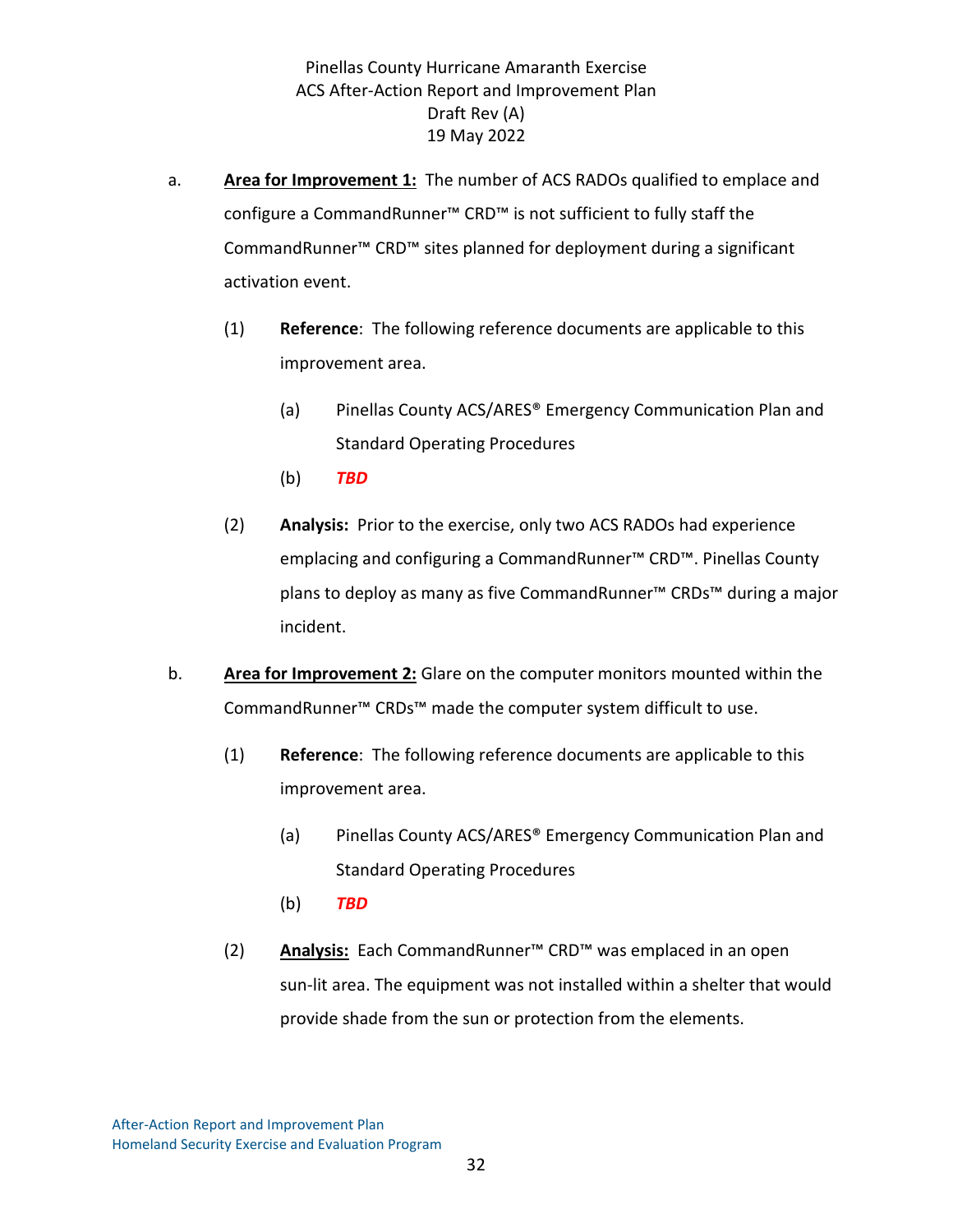## <span id="page-36-0"></span>3.6.2 Organizational Capability Target (DCT8)

Within 1 Hour of ACS and site deactivation, power down; inventory and stow all ancillary equipment; and configure for transport a CommandRunner™ CRD™. Once complete, demobilize resources.

#### 3.6.2.1 Strengths

The partial capability level can be attributed to the following strengths.

a. **Strength 1:** An experienced CommandRunner™ ACS RADO was assigned to each ICC team.

#### 3.6.2.2 Areas for Improvement

The following areas require improvement to achieve the full capability level.

- a. **Area for Improvement 1:** The number of ACS RADOs qualified to disassemble, stow ancillary equipment, and configure for transport a CommandRunner™ CRD™ is not sufficient to fully staff the CommandRunner™ CRD™ sites planned for deployment during a significant activation event.
	- (1) **Reference**: The following reference documents are applicable to this improvement area.
		- (a) Pinellas County ACS/ARES® Emergency Communication Plan and Standard Operating Procedures
		- (b) *TBD*
	- (2) **Analysis:** Prior to the exercise, only two ACS RADOs had experience demobilizing a CommandRunner™ CRD™. Pinellas County plans to deploy as many as five CommandRunner™ CRDs™ during a major incident.
- b. **Area for Improvement 2:** The internal battery within a CommandRunner™ CRD™ was found to be fully discharge several days after the exercise.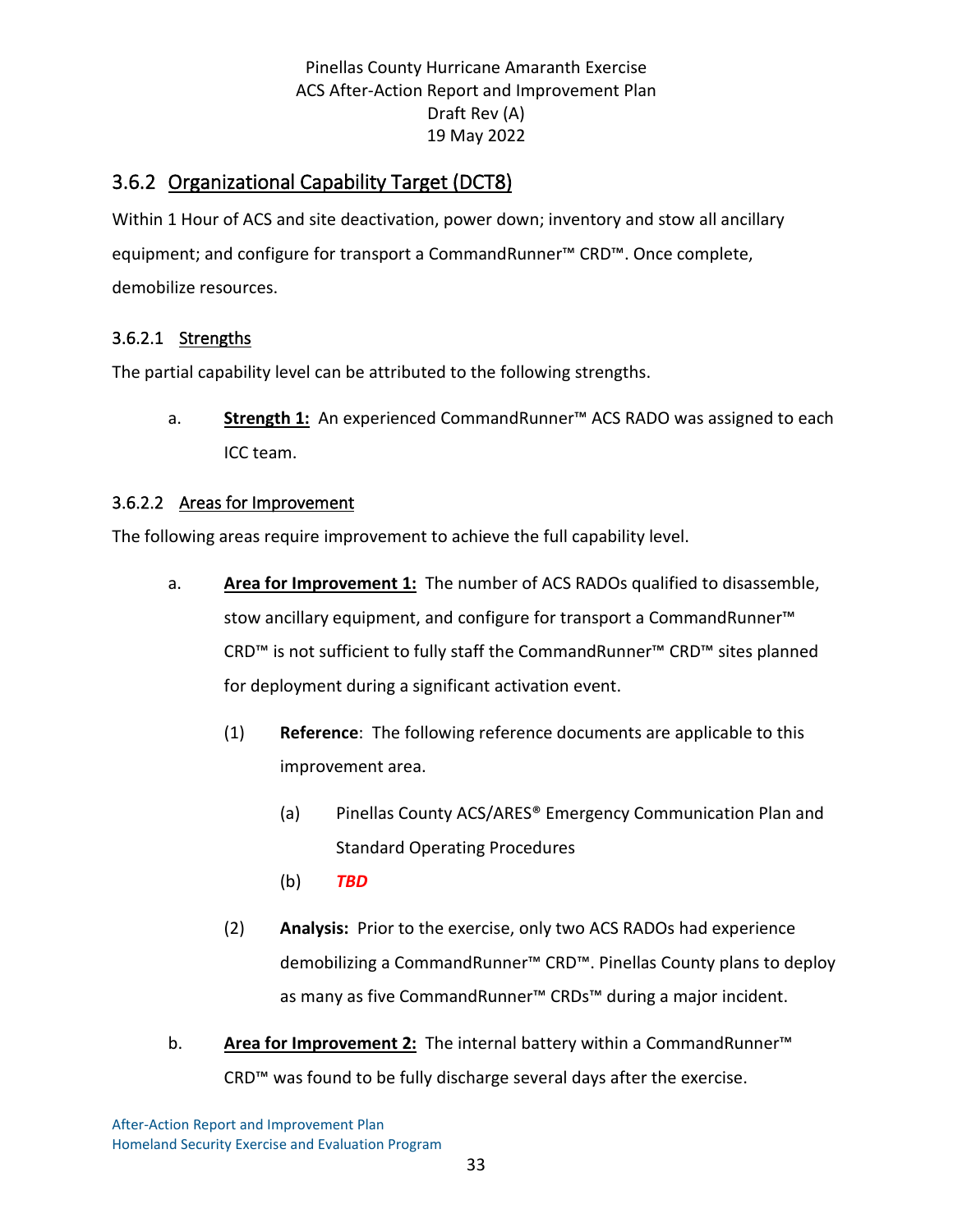- <span id="page-37-0"></span>(1) **Reference**: The following reference documents are applicable to this improvement area.
	- (a) Pinellas County ACS/ARES® Emergency Communication Plan and Standard Operating Procedures
	- (b) *TBD*
- (2) **Analysis:** The main power switches within the CommandRunner™ CRD™ had not been secured during the demobilization phase of the exercise. This caused the internal battery to fully discharge. It was also noted the power switch was not illuminated.

#### <span id="page-37-1"></span>3.7 COMMANDRUNNER™ CRD™ EMPLACEMENT AND INTERNET CONFIGURATION (DEO3)

During a simulated Hurricane activation of the Pinellas County EOC, the Pinellas County ACS will emplace, configure, and maintain deployable Communications Command Centers that support high speed ethernet and Wi-Fi internet service; and VoIP telephone service to co-located emergency management personnel by using a commercially available cellular service WAN backhaul capability. Resource deployment, equipment operation, and demobilization will be performed in accordance with ACS standard operating procedures

#### 3.7.1 Organizational Capability Target (DCT4)

Within 1 Hour of arrival at an ICC, ICS staging area, or point of distribution center, emplace and configure a CommandRunner™ CRD™ to support high speed ethernet and Wi-Fi internet service and VoIP telephone service to co-located emergency management personnel by using a commercially available cellular service WAN backhaul capability. Communication services are to be maintained for the duration of a 72-hour incident at locations that provide shelter from the elements but are unable to provide AC power for equipment operation.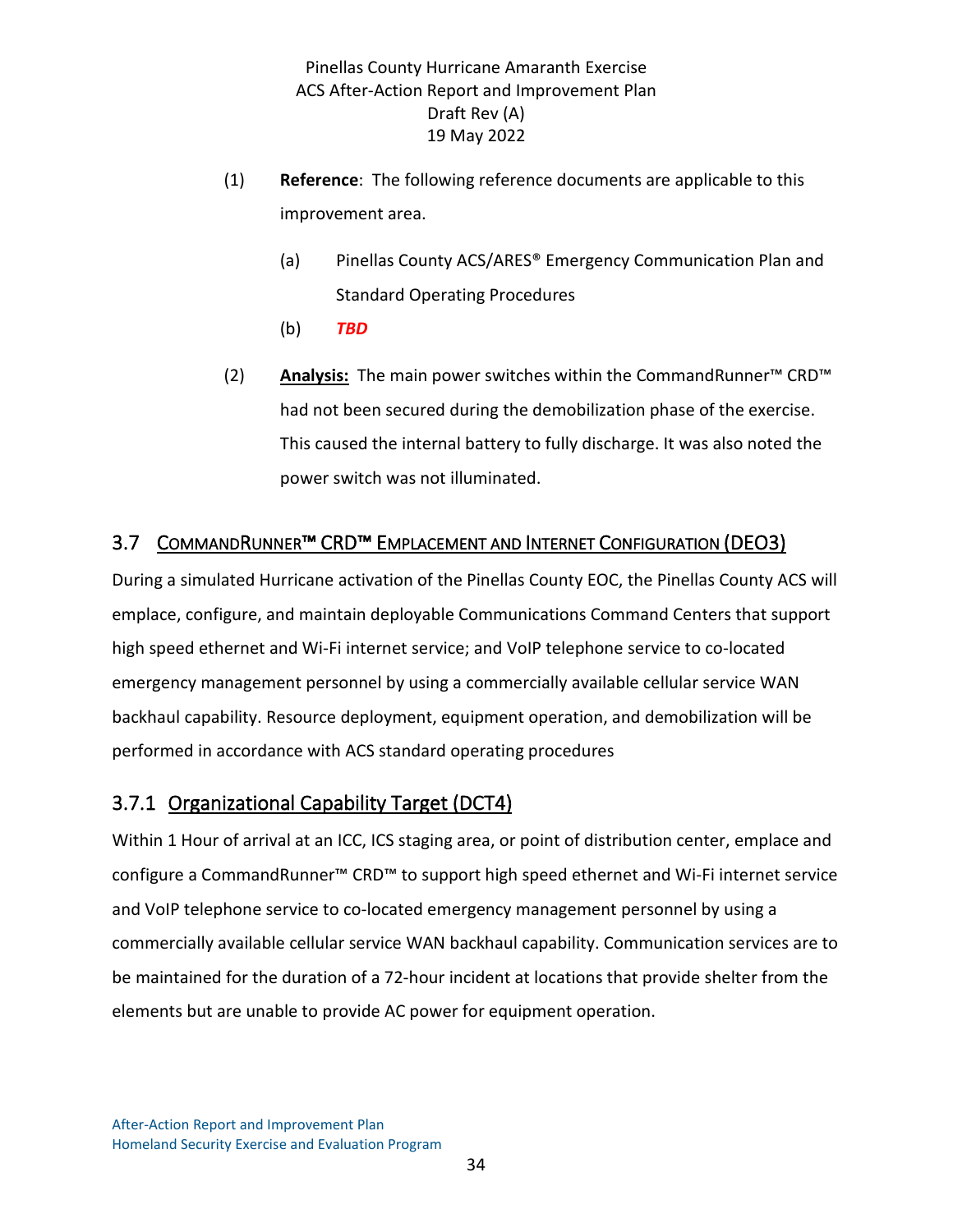*NOTE: Use of the CommandRunner™ CRD™ gasoline powered AC generator was not scheduled for use during the exercise. The CommandRunner™ CRD™ was configured to operate on shore power throughout the exercise.*

#### 3.7.1.1 Strengths

The partial capability level can be attributed to the following strengths.

- a. **Strength 1:** An experienced CommandRunner™ ACS RADO was assigned to each ICC team.
- b. **Strength 2:** Each CommandRunner™ CRD™ was prepositioned prior to the exercise.

#### 3.7.1.2 Areas for Improvement

The following areas require improvement to achieve the full capability level.

- a. **Area for Improvement 1:** The number of ACS RADOs qualified to emplace and configure a CommandRunner™ CRD™ is not sufficient to fully staff the CommandRunner™ CRD™ sites planned for deployment during a significant activation event.
	- (1) **Reference**: The following reference documents are applicable to this improvement area.
		- (a) Pinellas County ACS/ARES® Emergency Communication Plan and Standard Operating Procedures
		- (b) *TBD*
	- (2) **Analysis:** Prior to the exercise, only two ACS RADOs had experience demobilizing a CommandRunner™ CRD™. Pinellas County plans to deploy as many as five CommandRunner™ CRDs™ during a major incident.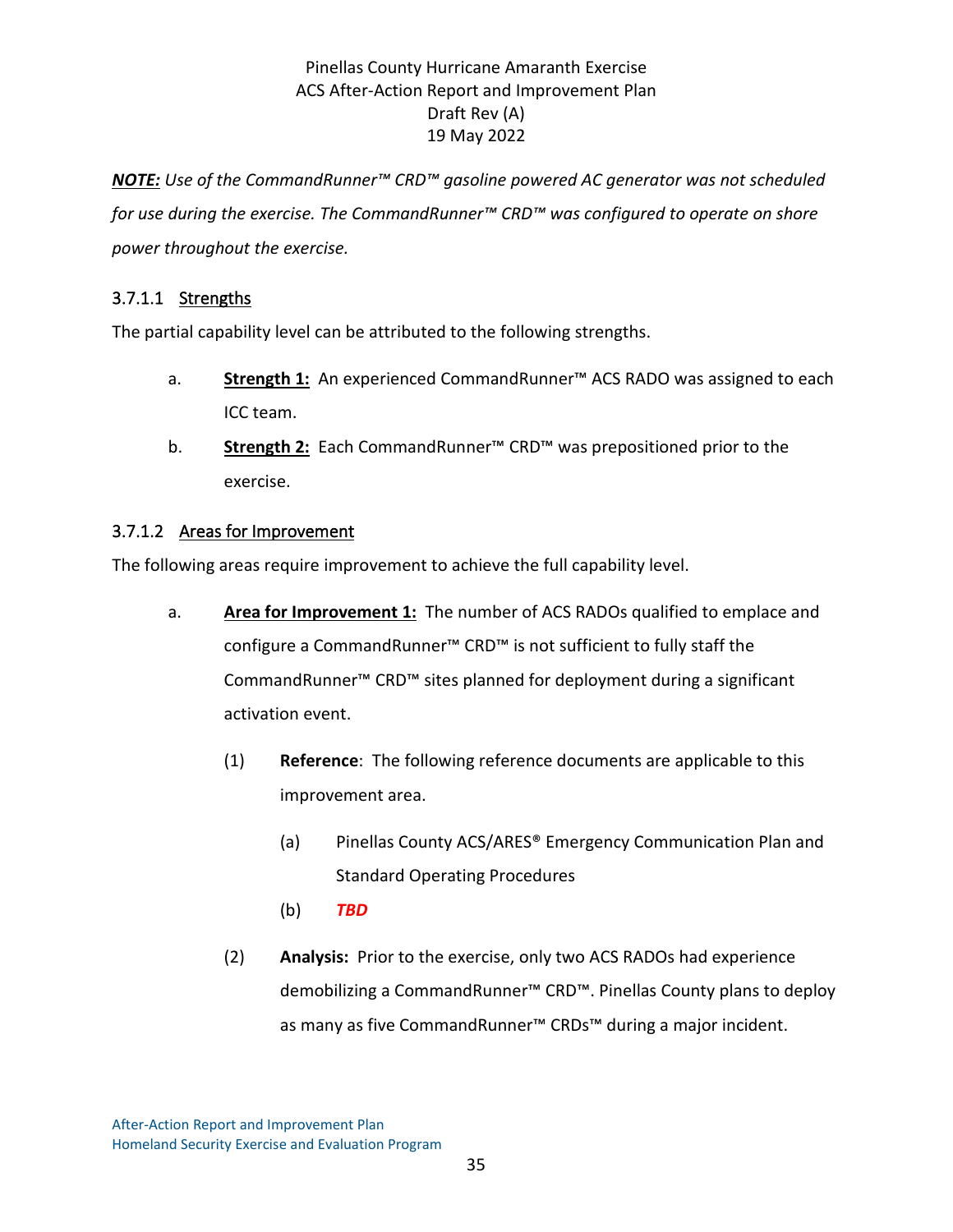#### <span id="page-39-1"></span><span id="page-39-0"></span>3.8 COMMANDRUNNER™ CRD™ RF NETWORK ESTABLISHMENT AND MAINTENANCE (DEO4)

During a simulated hurricane activation of the Pinellas County EOC, Pinellas ACS RADOs located at deployable Communications Control Centers will establish and maintain VHF/UHF amateur radio and 800 MHz Public Safety voice and data networks that support resource management and tactical message exchanges between deployed ACS resources, Pinellas County municipalities, and the Pinellas County EOC. Network establishment, network management, resource deployment, and demobilization will be performed in accordance with ACS standard operating procedures.

## 3.8.1 Organizational Capability Target (DCT5)

Within 30 minutes of the CommandRunner<sup>™</sup> CRD<sup>™</sup> attaining a fully operational status, establish VHF/UHF voice and data networks that support the exchange of information with the deployed ACS resources, Pinellas County municipalities, and the Pinellas County EOC using VHF amateur radio and 800-MHz radio networks. Network communications is maintained for the duration of a 72-hour incident.

#### 3.8.1.1 Strengths

The partial capability level can be attributed to the following strengths.

- a **Strength 1:** Experienced Winlink operators were assigned to each ICC team.
- b. **Strength 2:** ACS RADOs experienced in the exchange of formal voice message traffics were assigned to each ICC team. As a result, all formal message traffic, voice and digital, was exchanged with only minor errors noted.
- c. **Strength 3:** All Pinellas County municipalities were notified of the date and time for communication tests with the Pinellas County EOC.

#### 3.8.1.2 Areas for Improvement

The following areas require improvement to achieve the full capability level.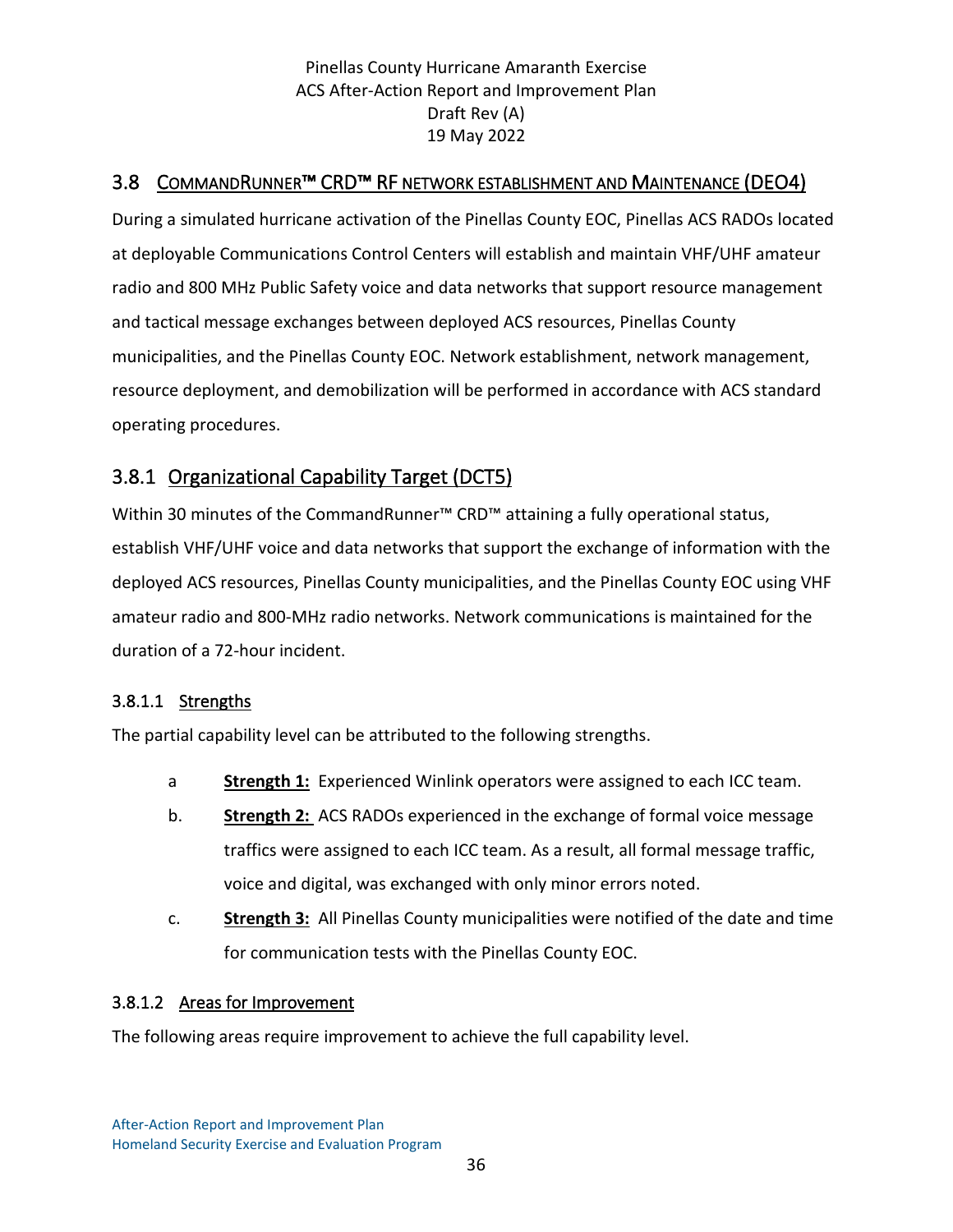- a. **Area for Improvement 1:** Unable to verify phone or 800MHz P25 radio connectivity with all Pinellas County municipalities.
	- (1) **Reference**: The following reference documents are applicable to this improvement area.
		- (a) Pinellas County ACS/ARES® Emergency Communication Plan and Standard Operating Procedures
		- (b) Pinellas County Municipality phone list
	- (2) **Analysis:** The ICC teams were unable to contact nine of the twenty-nine municipalities within Pinellas County. The teams attempted to contact each municipality by phone and the county's the 800MHz P25 radio system.
- b. **Area for Improvement 2:** The logs documenting the municipality connectivity tests were difficult to interpret.
	- (1) **Reference**: The following reference documents are applicable to this improvement area.
		- (a) Pinellas County ACS/ARES® Emergency Communication Plan and Standard Operating Procedures
		- (b) Pinellas County Municipality phone list
	- (2) **Analysis:** The municipality connectivity logs maintained by each ICC did not use a clear and unambiguous method for documenting positive and negative connectivity with each municipality. In some cases, it is difficult to determine if connectivity was achieved and by what mode.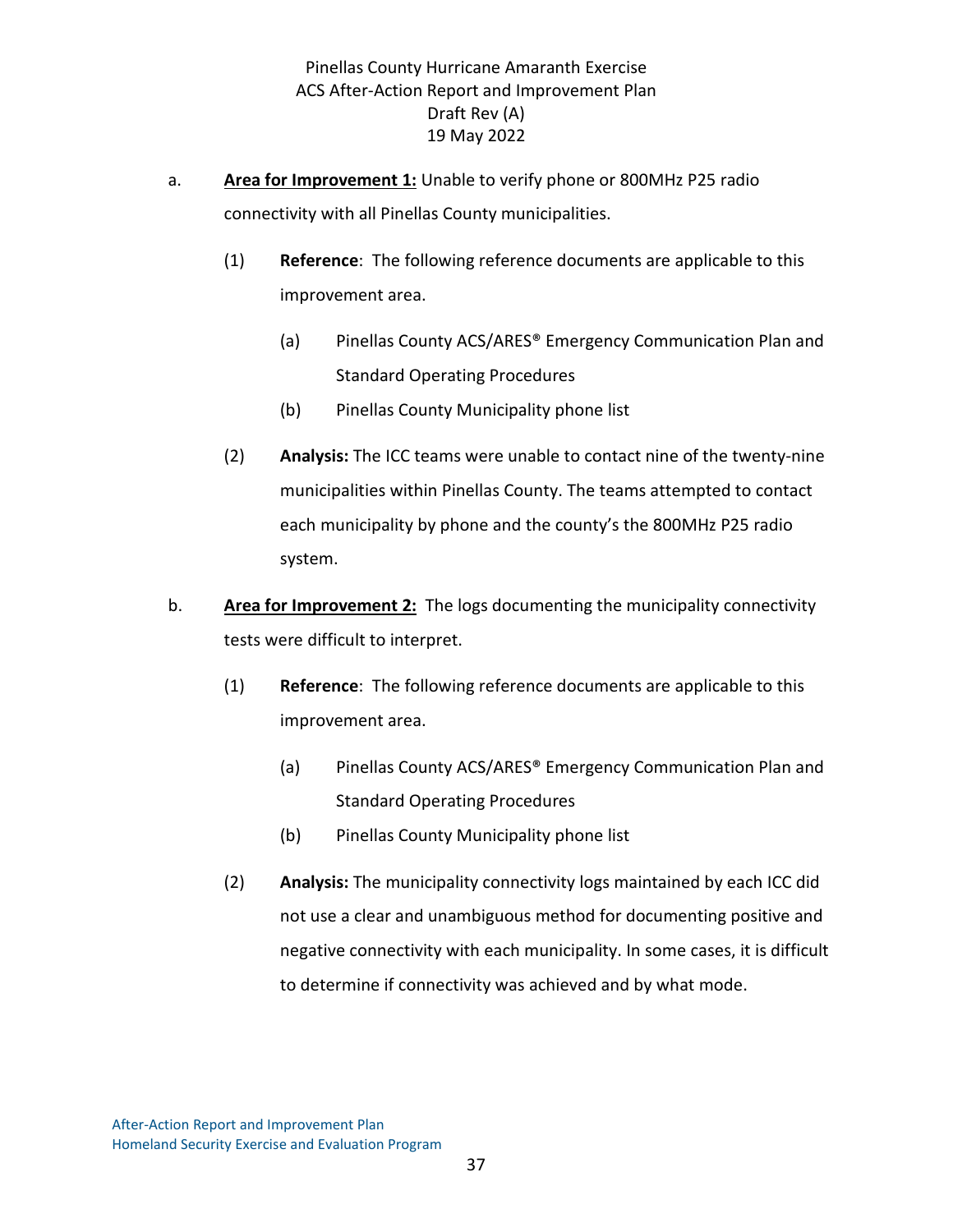## 4 IMPROVEMENT PLAN

This Improvement Plan was developed specifically for the Pinellas ACS. Twenty-eight improvement areas were identified during post exercise evaluation. [Table II](#page-41-1) documents each improvement area and the recommended corrective actions needed. Each area of improvement is linked to its associated capability target through its capability ID. The status of each corrective action, open or closed, is also documented in the table.

<span id="page-41-1"></span><span id="page-41-0"></span>

| <b>No</b> | <b>Capability</b><br>ID | <b>Area for Improvement</b>                                                                                             | <b>Corrective Action</b>                                                                                                                                                            | <b>Status</b> |
|-----------|-------------------------|-------------------------------------------------------------------------------------------------------------------------|-------------------------------------------------------------------------------------------------------------------------------------------------------------------------------------|---------------|
| 1         | SCT1, ECT3              | 1. The use of message precedence and<br>handling instructions was not always<br>consistent with established procedures. | 1. Incorporate message precedence and<br>handling instructions into weekly training net<br>curriculum.                                                                              | Open          |
|           |                         |                                                                                                                         | 2. Add message exchanges to monthly drills.<br>Place emphasis on message precedence and<br>handling instructions.                                                                   | Open          |
|           |                         |                                                                                                                         | 3. The net control station should create an<br>audio record of the net. The audio record can<br>be used post exercise as a training aid and to<br>better document network activity. | Open          |
|           |                         |                                                                                                                         | 4. Create new laminated job aid sheets for<br>radiograms. Add to all shelter radio kits.                                                                                            | Open          |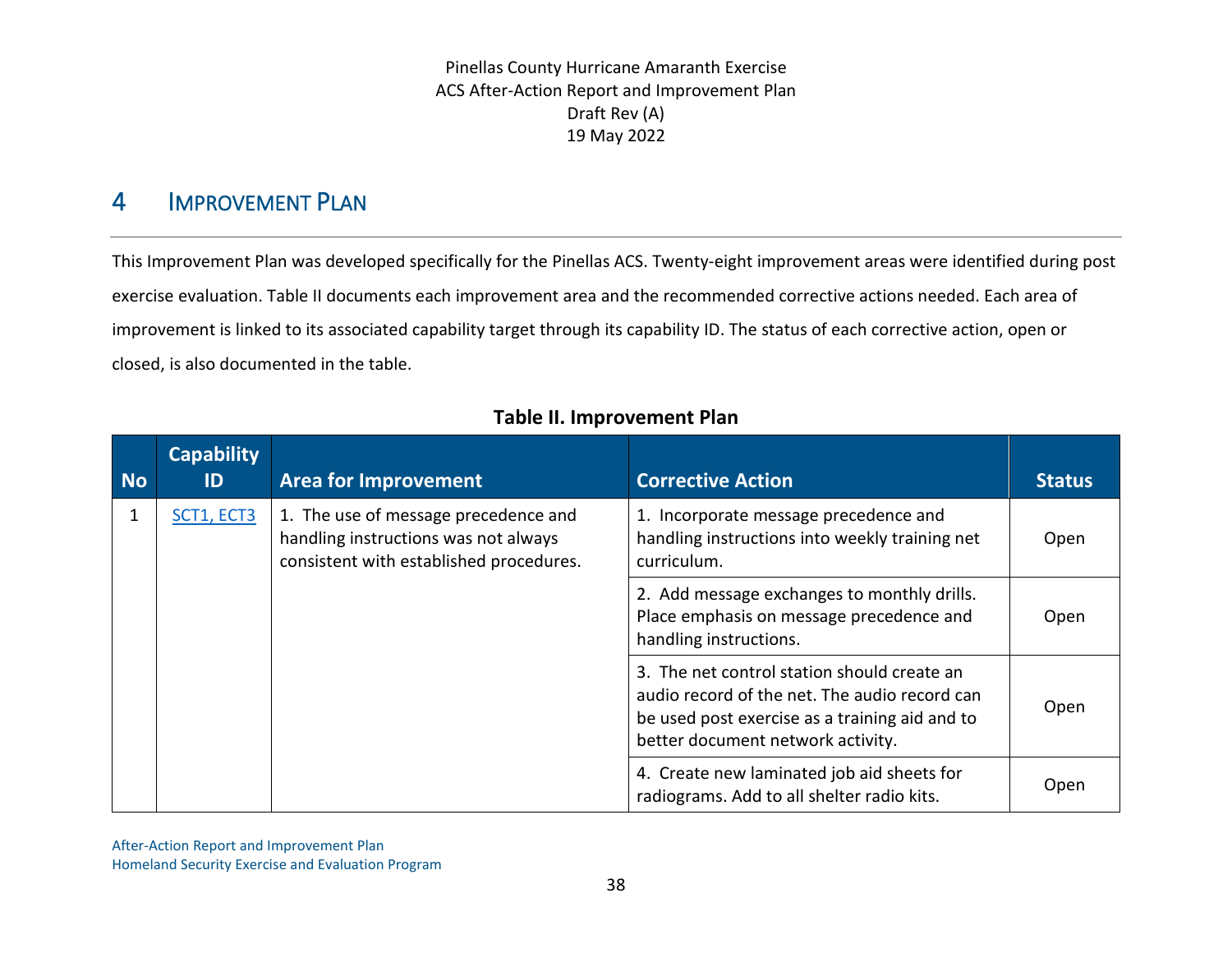| <b>No</b>      | <b>Capability</b><br>ID | <b>Area for Improvement</b>                                                                 | <b>Corrective Action</b>                                                                                          | <b>Status</b> |
|----------------|-------------------------|---------------------------------------------------------------------------------------------|-------------------------------------------------------------------------------------------------------------------|---------------|
| $\overline{2}$ | SCT1, ECT3              | 2. Message parameters and header<br>information missing from ICS 309<br>communication logs. | 1. Incorporate ICS 309 communication logs into<br>tabletop drills conducted at monthly in person<br>ACS meetings. | Open          |
|                |                         |                                                                                             | 2. Create new laminated job aid sheets for<br>ICS 309 maintenance. Add to all shelter radio<br>kits.              | Open          |
| 3              | SCT1, ECT3              | 3. Significant events and header<br>information missing from ICS 214 Site<br>Activity logs. | 1. Incorporate ICS 214 Site Activity logs into<br>tabletop drills conducted at monthly in person<br>ACS meetings. | Open          |
|                |                         |                                                                                             | 2. Create new laminated job aid sheets for<br>ICS 214 maintenance. Add to all shelter radio<br>kits.              | Open          |
| 4              | SCT1, ECT3              | 4. Formal message traffic was not always<br>recorded on Radiogram forms or                  | 1. Add message exchanges to weekly training<br>net.                                                               | Open          |
|                |                         | information recorded on Radiogram was<br>incomplete.                                        | 2. Add message exchanges to monthly drills.<br>Place on Radiogram forms.                                          | Open          |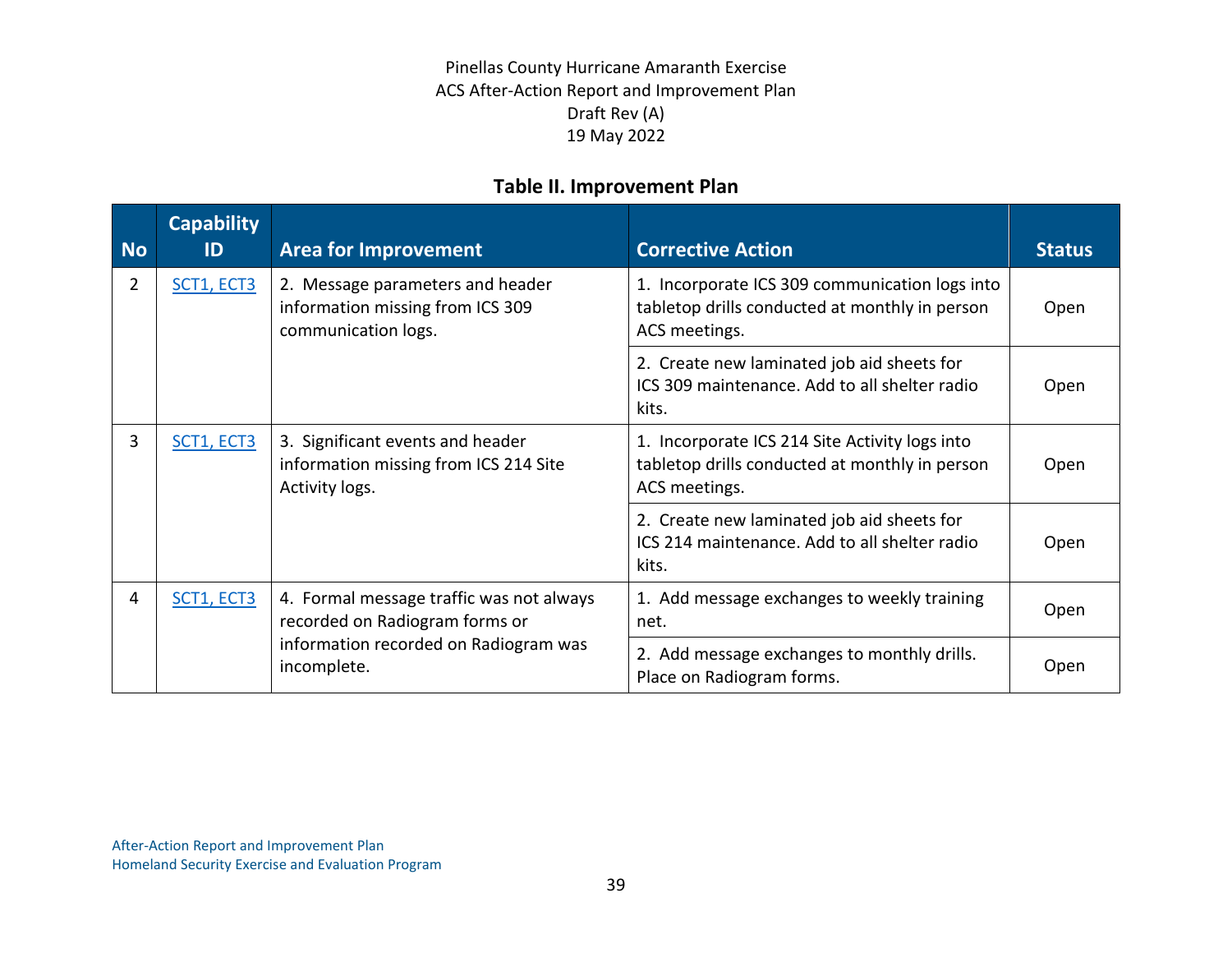| <b>No</b> | <b>Capability</b><br>ID | <b>Area for Improvement</b>                                                                                                                                                                     | <b>Corrective Action</b>                                                                                                                                                                                                                                                                                                                     | <b>Status</b> |
|-----------|-------------------------|-------------------------------------------------------------------------------------------------------------------------------------------------------------------------------------------------|----------------------------------------------------------------------------------------------------------------------------------------------------------------------------------------------------------------------------------------------------------------------------------------------------------------------------------------------|---------------|
| 5         | ECT <sub>8</sub>        | 1. Departure and arrival information used<br>to track the status of deployed resources is<br>incomplete.                                                                                        | 1. Create a procedure for tracking deployed<br>resources that includes a time element for<br>tracking and follow-up. Document the<br>procedure in a job aid for the EOC Radio Room.<br>A hardcopy of all ACS EOC job aids should be<br>available in the EOC radio Room.                                                                      | Open          |
|           |                         |                                                                                                                                                                                                 | 2. The net control station should create an<br>audio record of the net. The audio record can<br>be used post exercise as a training aid and to<br>better document network activity.                                                                                                                                                          | Open          |
| 6         | ECT8                    | 2. The procedure used to document the<br>distribution and demobilization of shelter<br>radio kits was unique to the exercise and<br>may not be extensible to a large-scale<br>activation event. | 1. Investigate and develop a procedure for<br>tracking the operational status, deployment,<br>and demobilization of shelter radio kit<br>components. Document the procedure in a job<br>aid. A hardcopy of all ACS EOC job aids should<br>be available in the EOC radio Room. Evaluate<br>the new procedure during the next ACS<br>exercise. | Open          |
| 7         | ECT <sub>8</sub>        | 3. The number of ACS RADOs qualified to<br>deinstall, pack, transport, and store the<br>Trackstar satellite antenna system is limited.                                                          | 1. Create and deploy a Position Task Book<br>(PTB) for prospective EOC RADOs. The PTB<br>should cover all EOC radio room systems and<br>operating positions.                                                                                                                                                                                 | Open          |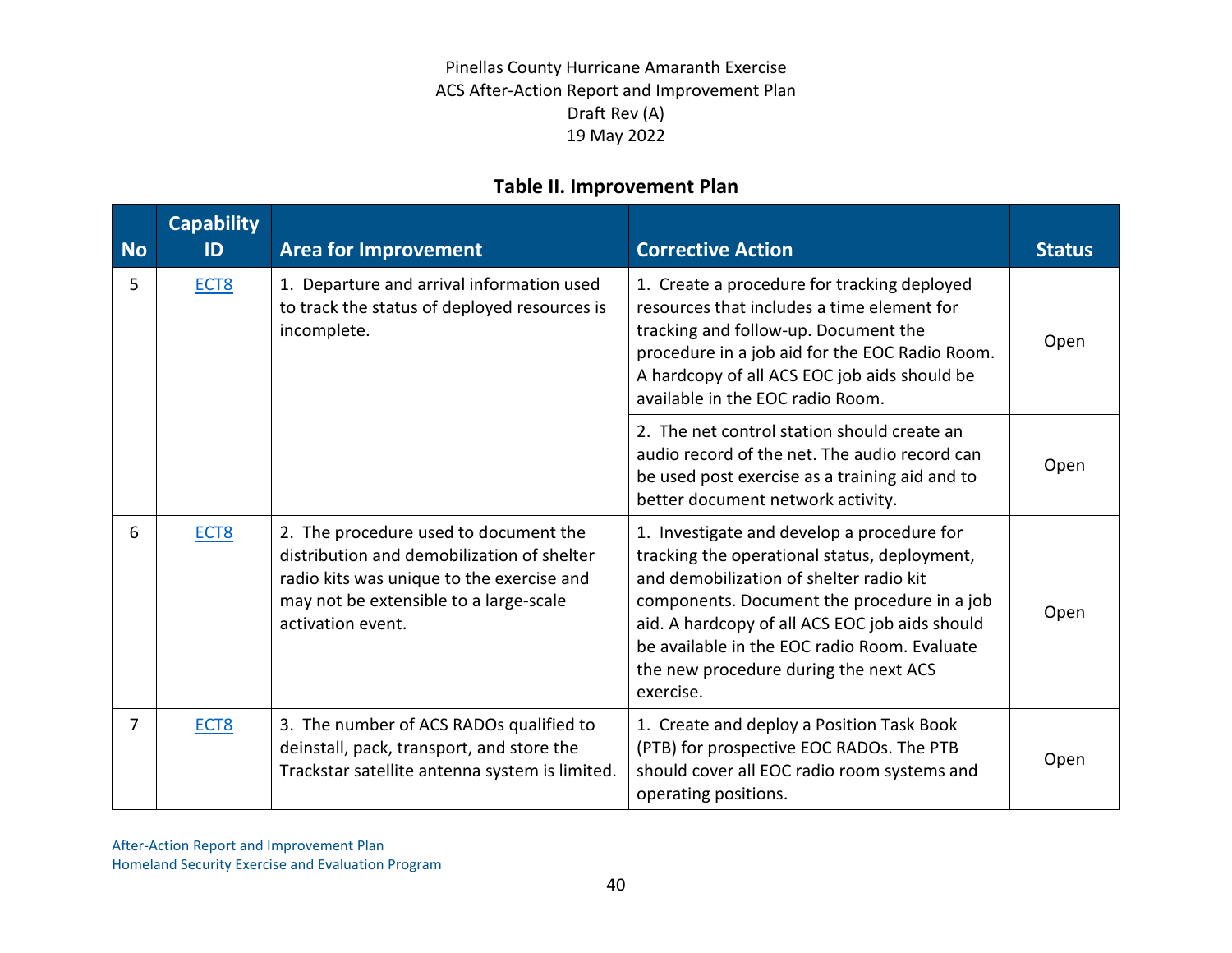| <b>No</b> | <b>Capability</b><br>ID | <b>Area for Improvement</b>                                                                                                                             | <b>Corrective Action</b>                                                                                                                                                                                                                                                                                                     | <b>Status</b> |
|-----------|-------------------------|---------------------------------------------------------------------------------------------------------------------------------------------------------|------------------------------------------------------------------------------------------------------------------------------------------------------------------------------------------------------------------------------------------------------------------------------------------------------------------------------|---------------|
|           |                         |                                                                                                                                                         | 2. Develop a procedure for the installation and<br>deinstallation of the Trackstar satellite antenna<br>system. Document the procedure in an EOC job<br>aid. A hardcopy of all ACS EOC job aids should<br>be available in the EOC radio Room.                                                                                | Open          |
|           |                         |                                                                                                                                                         | 3. Schedule and perform semi-annual training<br>on the installation, operation, and<br>deinstallation of the Trackstar satellite system.                                                                                                                                                                                     | Open          |
| 8         | SCT <sub>3</sub>        | 1. Shelter teams did not always notify the<br>EOC radio room of site departure or EOC<br>arrival.                                                       | 1. Create a procedure for tracking deployed<br>resources that includes a time element for<br>tracking and follow-up. Document the<br>procedure in a job aid for the EOC Radio Room.<br>A hardcopy of all ACS EOC job aids should be<br>available in the EOC radio Room.                                                      | Open          |
| 9         | ECT1                    | 1. Many of the ACS members listed in the<br>Everbridge system did not acknowledge<br>receipt of the text or email alerts issued<br>during the exercise. | 1. Review the contact list maintained by the<br>Everbridge system. Attempt to contact each<br>ACS member listed in the system to determine<br>if they are still active ACS members. Remove<br>from the system those members who cannot<br>be contacted or who indicate they no longer<br>plan to be an active member of ACS. | Open          |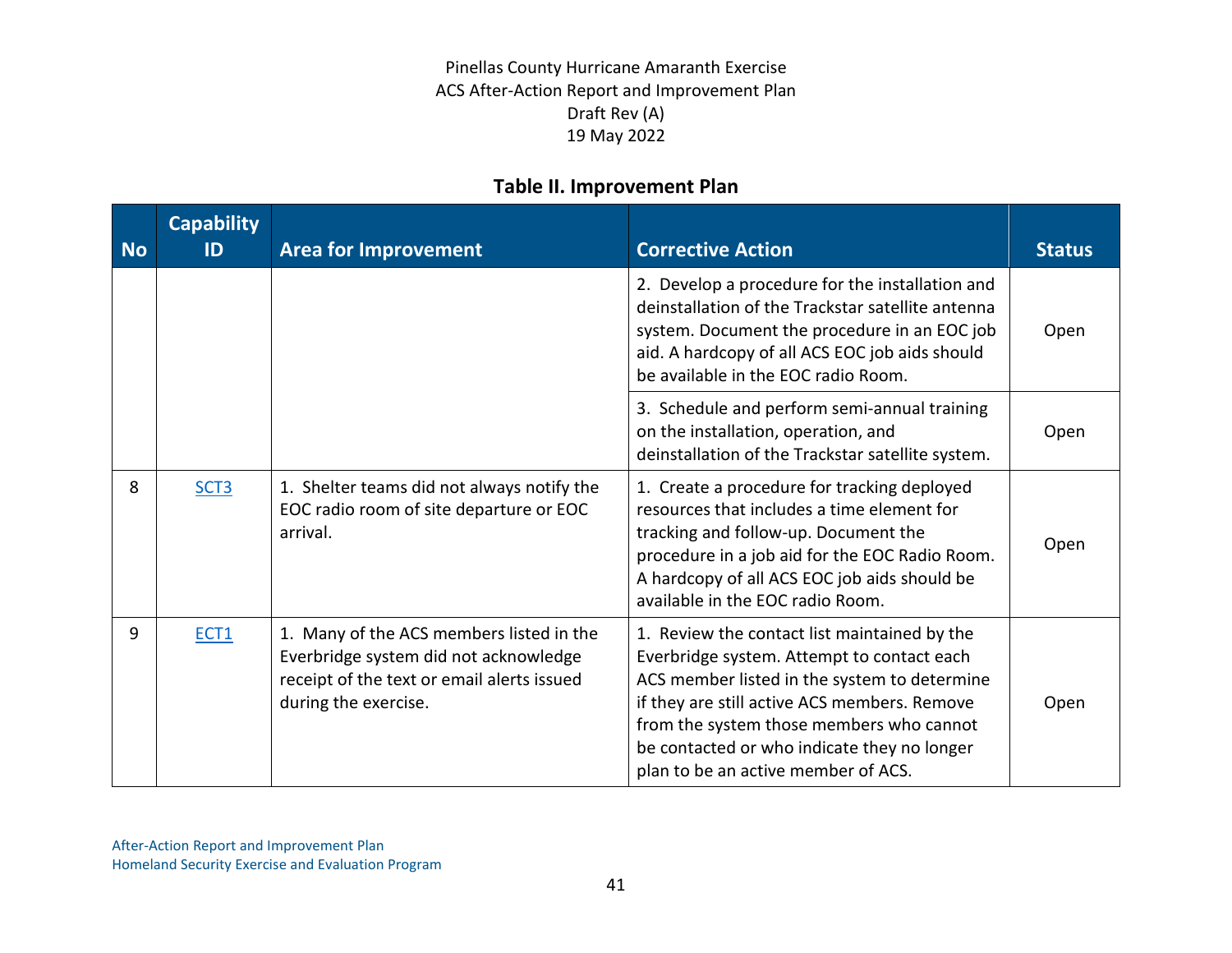| <b>No</b> | <b>Capability</b><br>ID | <b>Area for Improvement</b>                                                                                                                                              | <b>Corrective Action</b>                                                                                                                                                                           | <b>Status</b> |
|-----------|-------------------------|--------------------------------------------------------------------------------------------------------------------------------------------------------------------------|----------------------------------------------------------------------------------------------------------------------------------------------------------------------------------------------------|---------------|
| 10        | ECT1                    | 2. Only a limited number of shelter radio<br>kits have been inventoried, tested for                                                                                      | 1. Review and update the master shelter radio<br>code plug.                                                                                                                                        | Open          |
|           |                         | operational status, and updated with the<br>latest frequency code plug.                                                                                                  | 2. Update each shelter, EOC, and<br>CommandRunner <sup>™</sup> radio with the latest shelter<br>radio code plug.                                                                                   | Open          |
|           |                         |                                                                                                                                                                          | 3. Inventory and test each radio, power supply,<br>and cable set used to populate a shelter radio<br>kit. Identify and resolve all identified<br>discrepancies.                                    | Open          |
| 11        | ECT <sub>2</sub>        | 1. Cross talk between the shelter net and<br>Tactical-Resource net radios in the EOC<br>radio room degraded net management and<br>performance.                           | 1. Investigate and attempt to replicate the<br>crosstalk issued seen during the exercise. Once<br>the root cause is identified, determine and<br>implement a corrective action plan.               | Open          |
| 12        | ECT <sub>2</sub>        | 2. The EOC radio room was a noisy<br>environment with numerous distractions<br>that complicated and degraded network<br>management and complicated message<br>exchanges. | 1. The use of headphones is an option to<br>reduce the distraction; however, this would<br>require a third RADO in the EOC radio room to<br>monitor the 800MHz P25 radio and satellite<br>systems. | Open          |
| 13        | ECT <sub>2</sub>        |                                                                                                                                                                          | 1. Adjust the wall clocks in the EOC radio room<br>to align with local time.                                                                                                                       | Open          |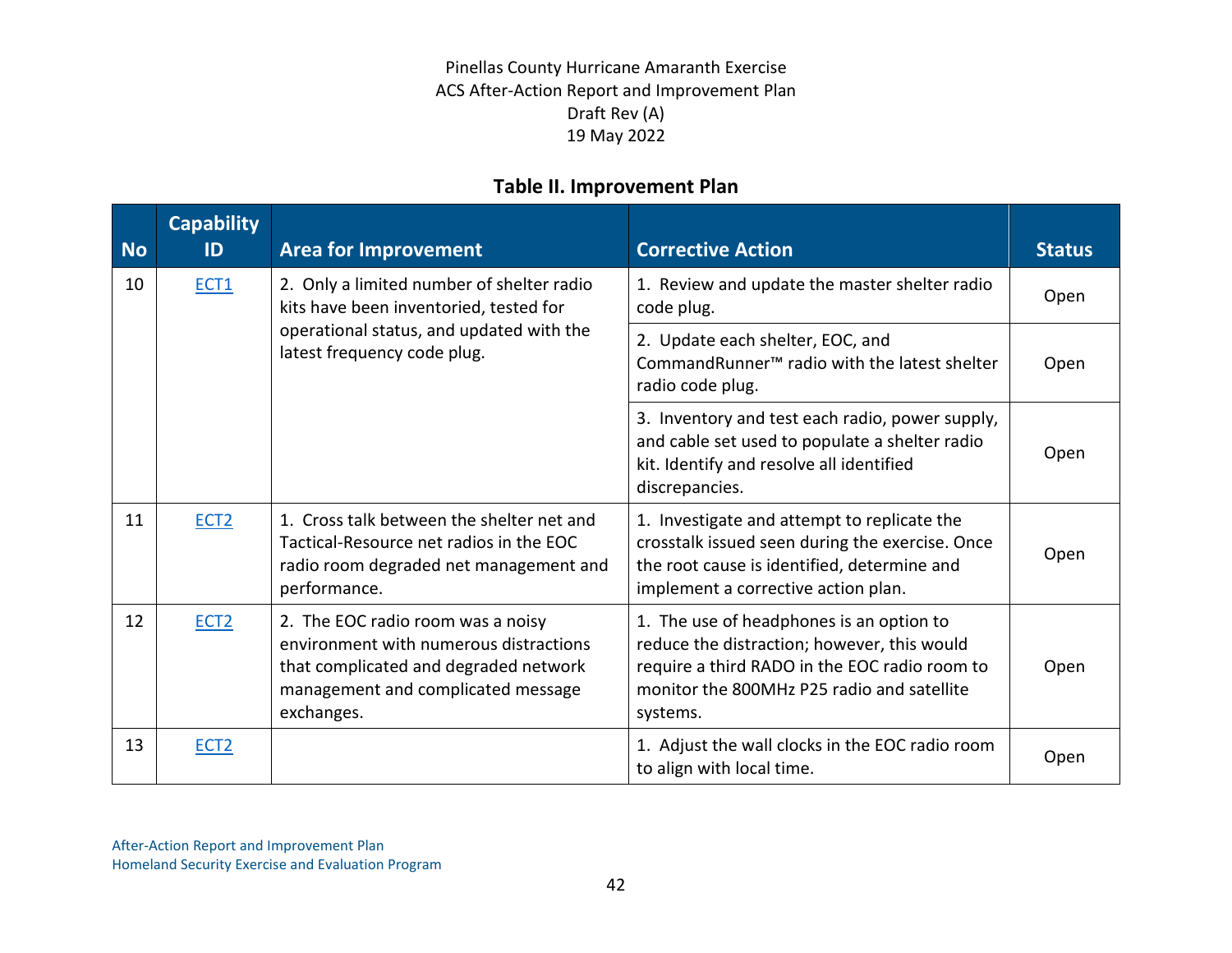| <b>No</b> | <b>Capability</b><br>ID | <b>Area for Improvement</b>                                                                                                            | <b>Corrective Action</b>                                                                                                                                                                                                                                | <b>Status</b> |
|-----------|-------------------------|----------------------------------------------------------------------------------------------------------------------------------------|---------------------------------------------------------------------------------------------------------------------------------------------------------------------------------------------------------------------------------------------------------|---------------|
|           |                         | 3. The time displayed on the clocks within<br>the EOC radio room was not aligned to local<br>time or Universal Coordinated Time (UTC). | 2. Examine the time maintained by each<br>computer system and radio within the EOC<br>radio room and align each to a common time<br>base. If the computers can support Network<br>Time Protocol (NTP) time synchronization,<br>configure them to do so. | Open          |
| 14        | ECT <sub>5</sub>        | 1. Only a limited number of ACS RADOs are<br>qualified to operate a Winlink terminal.                                                  | 1. A bi-monthly Winlink training net has<br>already been put into place by ACS. Continue to<br>encourage members to take part in the existing<br>training.                                                                                              | Open          |
| 15        | ECT <sub>6</sub>        | 1. Only a limited number of ACS RADOs are<br>qualified to operate a Winlink terminal.                                                  | 1. A bi-monthly Winlink training net has<br>already been put into place by ACS. Continue to<br>encourage members to take part in the existing<br>training.                                                                                              | Open          |
| 16        | ECT <sub>6</sub>        | 2. The number of RADOs qualified to<br>operate a SHARES voice or Winlink terminal<br>is not sufficient to fully staff the EOC radio    | 1. Create and deploy a PTB for prospective EOC<br>RADOs. The PTB should cover all EOC radio<br>room systems and operating positions.                                                                                                                    | Open          |
|           |                         | room.                                                                                                                                  | 2. Schedule and conduct SHARES training for<br>prospective EOC RADOs.                                                                                                                                                                                   | Open          |
|           |                         |                                                                                                                                        | 3. Coordinate with the SHARES program office<br>the addition of EOC SHARES operators.                                                                                                                                                                   | Open          |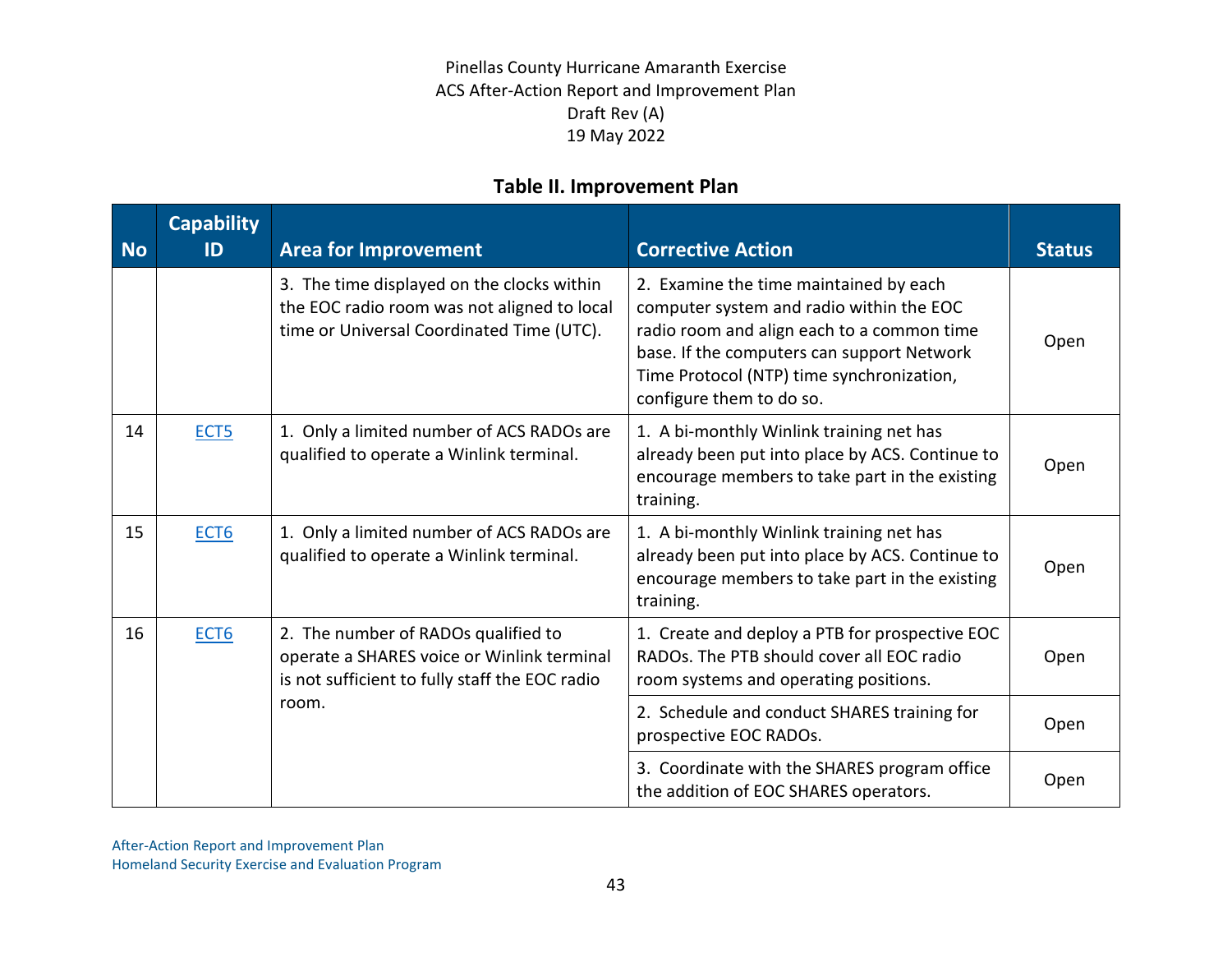| <b>No</b> | <b>Capability</b><br>ID | <b>Area for Improvement</b>                                                                                                      | <b>Corrective Action</b>                                                                                                                                                                                                                      | <b>Status</b> |
|-----------|-------------------------|----------------------------------------------------------------------------------------------------------------------------------|-----------------------------------------------------------------------------------------------------------------------------------------------------------------------------------------------------------------------------------------------|---------------|
| 17        | ECT <sub>7</sub>        | 1. The number of ACS RADOs qualified to<br>operate EOC satellite systems is not<br>sufficient to fully staff the EOC radio room. | 1. Create and deploy a PTB for prospective EOC<br>RADOs. The PTB should cover all EOC radio<br>room systems and operating positions.                                                                                                          | Open          |
|           |                         |                                                                                                                                  | 2. Create and implement a training schedule<br>for prospective EOC RADOs.                                                                                                                                                                     | Open          |
|           |                         |                                                                                                                                  | 3. Create job aids for each EOC Radio Room<br>system and operating position. A hardcopy of<br>all ACS EOC job aids should be available in the<br>EOC radio Room.                                                                              | Open          |
| 18        | ECT7                    | 2. The number of ACS RADOs qualified to<br>deploy and install the Trackstar satellite<br>antenna system is limited.              | 1. Create and deploy a PTB for prospective EOC<br>RADOs. The PTB should cover all EOC radio<br>room systems and operating positions.                                                                                                          | Open          |
|           |                         |                                                                                                                                  | 2. Develop a procedure for the installation and<br>deinstallation of the Trackstar satellite antenna<br>system. Document the procedure in an EOC job<br>aid. A hardcopy of all ACS EOC job aids should<br>be available in the EOC radio Room. | Open          |
|           |                         |                                                                                                                                  | 3. Schedule and perform semi-annual training<br>on the installation, operation, and<br>deinstallation of the Trackstar satellite system.                                                                                                      | Open          |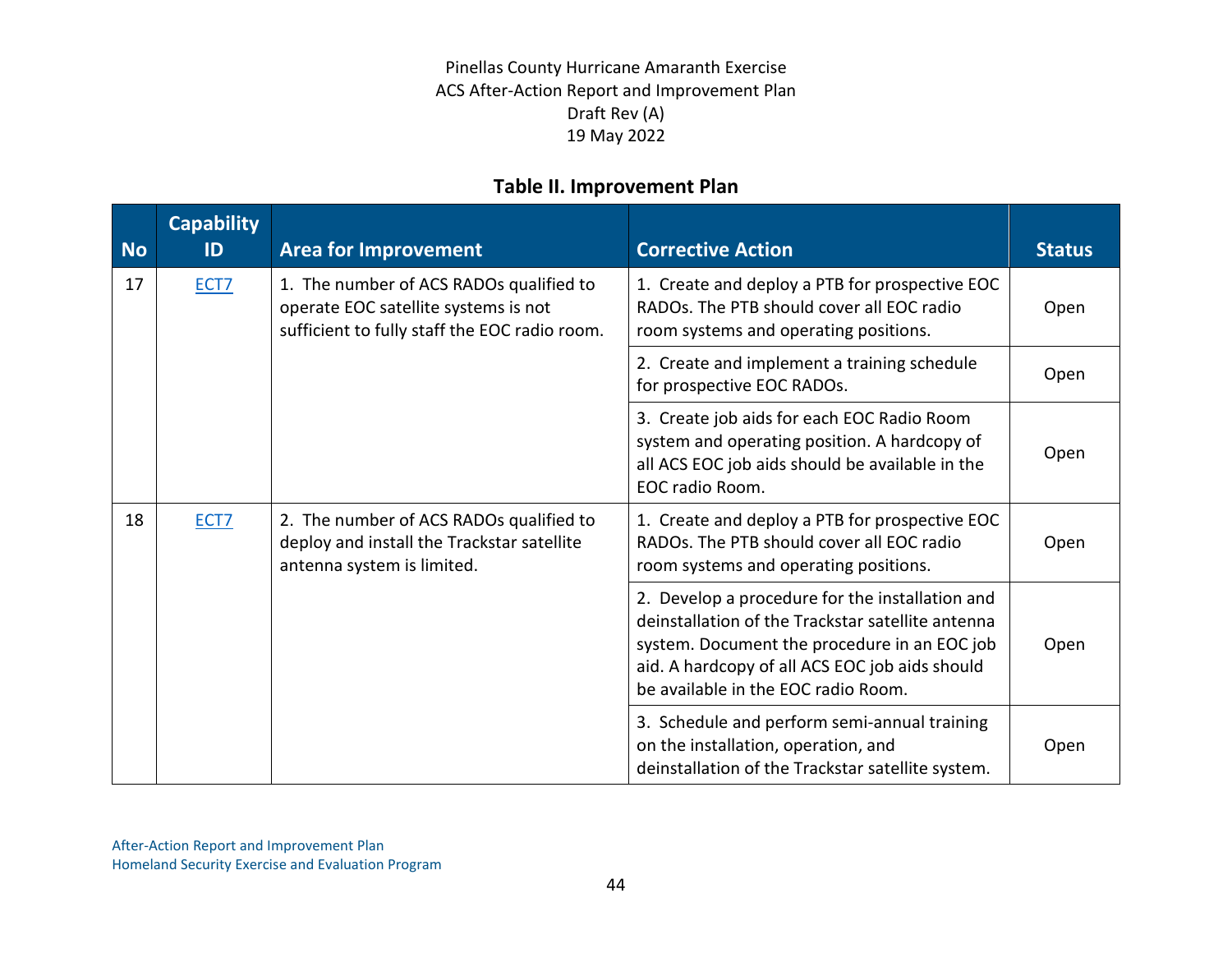| <b>No</b> | <b>Capability</b><br>ID                                                                                                                    | <b>Area for Improvement</b>                                                                                                                                                                                                                                                                                                  | <b>Corrective Action</b>                                                                                                                                              | <b>Status</b> |
|-----------|--------------------------------------------------------------------------------------------------------------------------------------------|------------------------------------------------------------------------------------------------------------------------------------------------------------------------------------------------------------------------------------------------------------------------------------------------------------------------------|-----------------------------------------------------------------------------------------------------------------------------------------------------------------------|---------------|
| 19        | ECT7                                                                                                                                       | 3. The Trackstar satellite system was unable<br>to acquire satellite lock.                                                                                                                                                                                                                                                   | 1. Create and implement a preventive<br>maintenance schedule that incorporates a<br>check for satellite system software updates.                                      | Open          |
| 20        | <b>DCT1</b>                                                                                                                                | 1. The number of ACS RADOs qualified to<br>emplace and configure a SatRunner™ CRD™                                                                                                                                                                                                                                           | 1. Create and deploy a PTB for prospective<br>SatRunner <sup>™</sup> RADOs.                                                                                           | Open          |
|           | is not sufficient to fully staff the SatRunner <sup>™</sup><br>CRD™ sites planned for deployment during a<br>significant activation event. | 2. Develop a procedure for the installation,<br>configuration, operation, and deinstallation of<br>the SatRunner <sup>™</sup> CRD <sup>™</sup> . Document the<br>procedure in a position specific job aid. A<br>hardcopy of all SatRunner <sup>™</sup> job aids should be<br>stored within each SatRunner <sup>™</sup> CRD™. | Open                                                                                                                                                                  |               |
|           |                                                                                                                                            |                                                                                                                                                                                                                                                                                                                              | 3. Schedule and perform semi-annual training<br>on the installation, configuration, operation,<br>and deinstallation of the SatRunner <sup>™</sup> CRD <sup>™</sup> . | Open          |
| 21        | DCT <sub>2</sub>                                                                                                                           | 1. The number of ACS RADOs qualified to<br>disassemble, stow ancillary equipment, and                                                                                                                                                                                                                                        | 1. Create and deploy a PTB for prospective<br>SatRunner <sup>™</sup> RADOs.                                                                                           | Open          |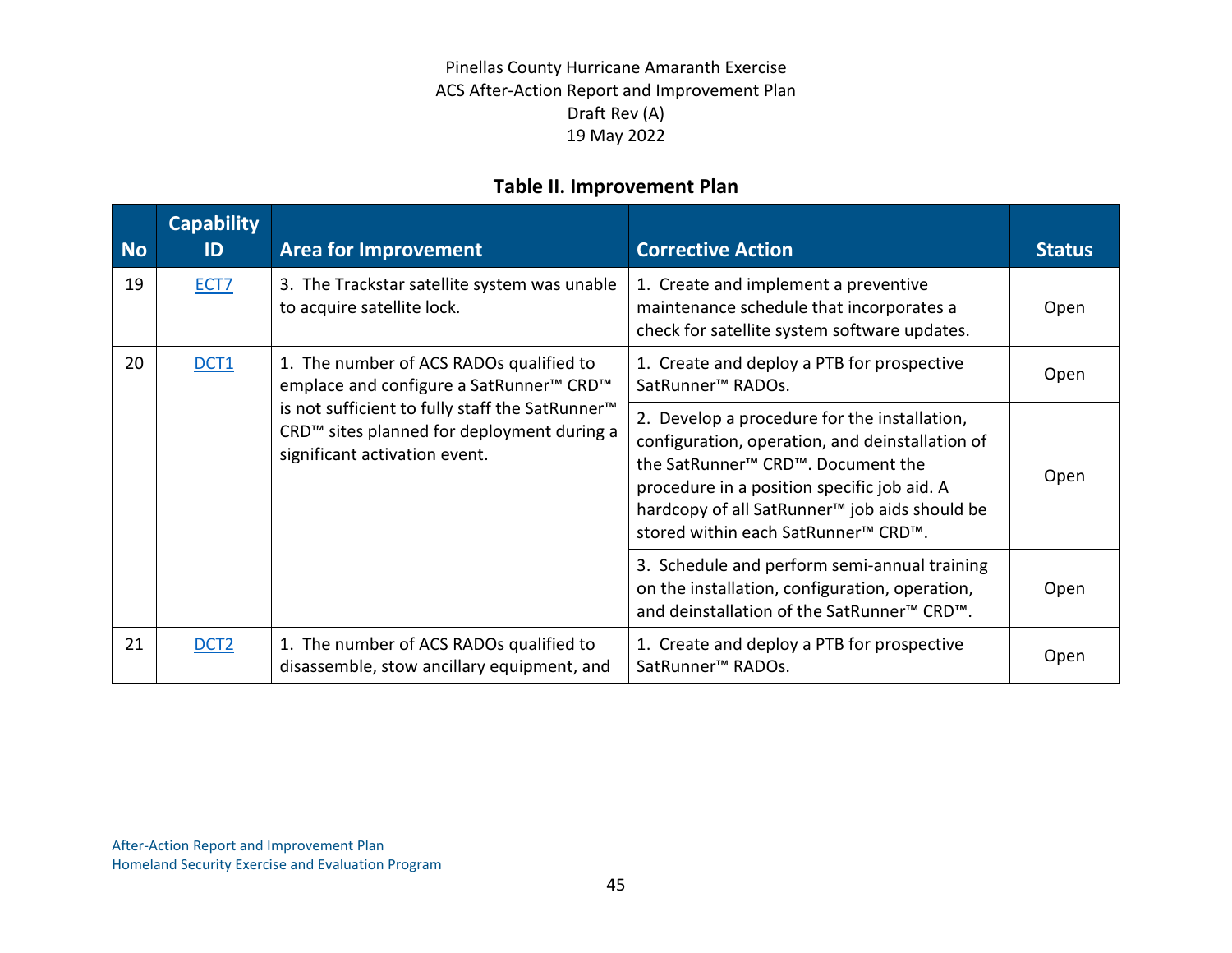| <b>No</b> | <b>Capability</b><br>ID                                                                                           | <b>Area for Improvement</b>                                                                                                                                                                                                 | <b>Corrective Action</b>                                                                                                                                                                                                                                                                                                                    | <b>Status</b> |
|-----------|-------------------------------------------------------------------------------------------------------------------|-----------------------------------------------------------------------------------------------------------------------------------------------------------------------------------------------------------------------------|---------------------------------------------------------------------------------------------------------------------------------------------------------------------------------------------------------------------------------------------------------------------------------------------------------------------------------------------|---------------|
|           |                                                                                                                   | configure for transport a SatRunner <sup>™</sup> CRD <sup>™</sup><br>is not sufficient to fully staff the SatRunner <sup>™</sup><br>CRD <sup>™</sup> sites planned for deployment during a<br>significant activation event. | 2. Develop a procedure for the installation,<br>configuration, operation, and deinstallation of<br>the SatRunner <sup>™</sup> CRD <sup>™</sup> . Document the<br>procedure in a position specific job aid. A<br>hardcopy of all SatRunner <sup>™</sup> job aids should be<br>stored within each SatRunner <sup>™</sup> CRD <sup>™</sup> .   | Open          |
|           |                                                                                                                   |                                                                                                                                                                                                                             | 3. Schedule and perform semi-annual training<br>on the installation, configuration, operation,<br>and deinstallation of the SatRunner <sup>™</sup> CRD <sup>™</sup> .                                                                                                                                                                       | Open          |
| 22        | 1. The number of ACS RADOs qualified to<br>DCT <sub>3</sub><br>emplace and configure a CommandRunner <sup>™</sup> | 1. Create and deploy a PTB for prospective<br>CommandRunner <sup>™</sup> RADOs.                                                                                                                                             | Open                                                                                                                                                                                                                                                                                                                                        |               |
|           |                                                                                                                   | CRD <sup>™</sup> is not sufficient to fully staff the<br>CommandRunner <sup>™</sup> CRD <sup>™</sup> sites planned for<br>deployment during a significant activation<br>event.                                              | 2. Develop a procedure for the installation,<br>configuration, operation, and deinstallation of<br>the CommandRunner <sup>™</sup> CRD <sup>™</sup> . Document the<br>procedure in a position specific job aid. A<br>hardcopy of all CommandRunner <sup>™</sup> job aids<br>should be stored within each<br>CommandRunner <sup>™</sup> CRD™. | Open          |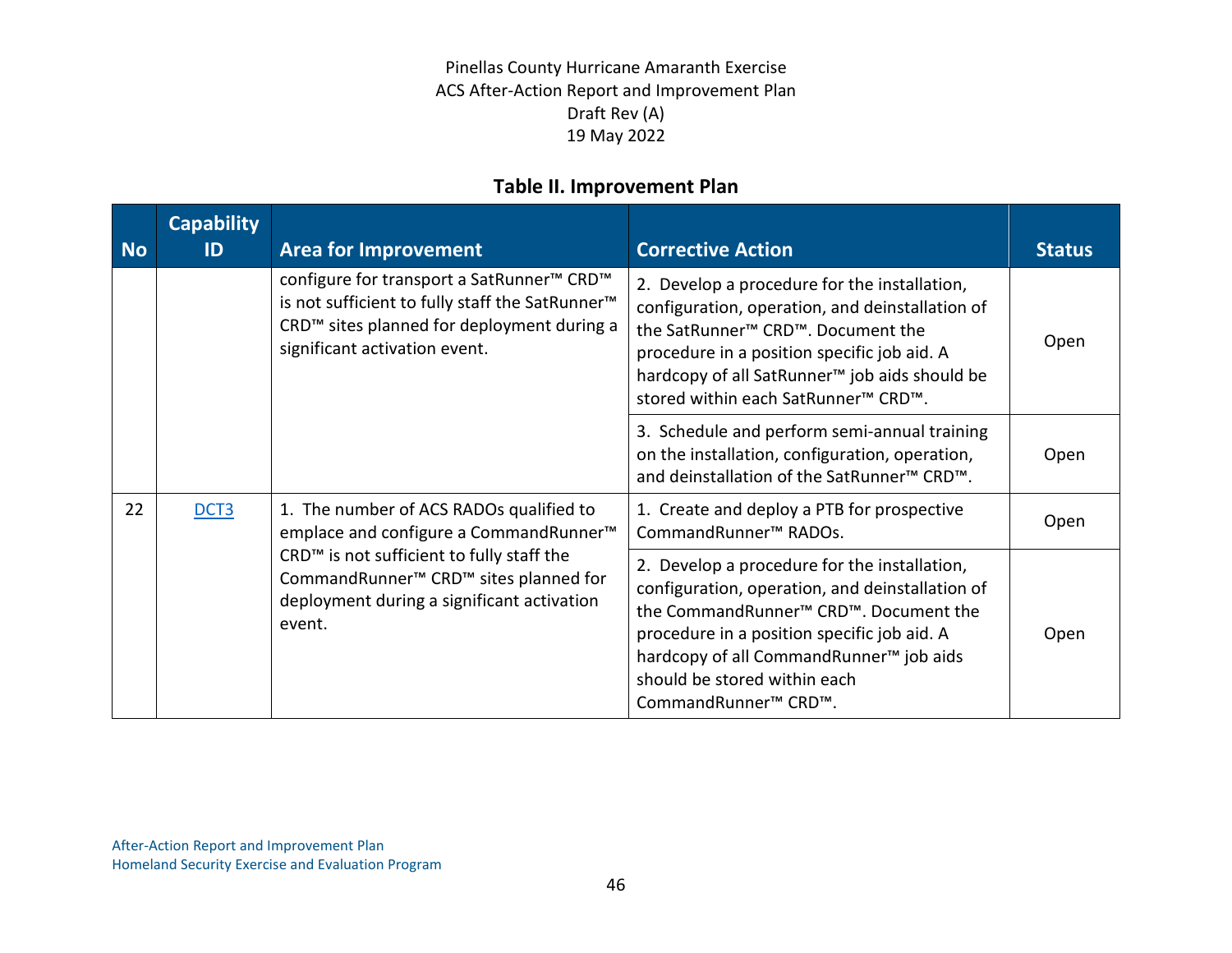| <b>No</b>              | <b>Capability</b><br>ID                                                               | <b>Area for Improvement</b>                                                                                                                                                                                                            | <b>Corrective Action</b>                                                                                                                                                                                                                                                                                                                    | <b>Status</b> |
|------------------------|---------------------------------------------------------------------------------------|----------------------------------------------------------------------------------------------------------------------------------------------------------------------------------------------------------------------------------------|---------------------------------------------------------------------------------------------------------------------------------------------------------------------------------------------------------------------------------------------------------------------------------------------------------------------------------------------|---------------|
|                        |                                                                                       |                                                                                                                                                                                                                                        | 3. Schedule and perform semi-annual training<br>on the installation, configuration, operation,<br>and deinstallation of the CommandRunner <sup>™</sup><br>CRD <sup>™</sup> .                                                                                                                                                                | Open          |
| 23                     | DCT <sub>3</sub>                                                                      | 2. Glare on the computer monitors<br>mounted within the CommandRunner <sup>™</sup><br>CRDs™ made the computer system difficult<br>to use.                                                                                              | 1. Investigate and test the use of antiglare<br>screens for the monitors in each<br>CommandRunner.                                                                                                                                                                                                                                          | Open          |
| 24<br>DCT <sub>8</sub> | 1. The number of ACS RADOs qualified to<br>disassemble, stow ancillary equipment, and | 1. Create and deploy a PTB for prospective<br>CommandRunner <sup>™</sup> RADOs.                                                                                                                                                        | Open                                                                                                                                                                                                                                                                                                                                        |               |
|                        |                                                                                       | configure for transport a CommandRunner <sup>™</sup><br>CRD <sup>™</sup> is not sufficient to fully staff the<br>CommandRunner <sup>™</sup> CRD <sup>™</sup> sites planned for<br>deployment during a significant activation<br>event. | 2. Develop a procedure for the installation,<br>configuration, operation, and deinstallation of<br>the CommandRunner <sup>™</sup> CRD™. Document the<br>procedure in a position specific job aid. A<br>hardcopy of all CommandRunner <sup>™</sup> job aids<br>should be stored within each<br>CommandRunner <sup>™</sup> CRD <sup>™</sup> . | Open          |
|                        |                                                                                       |                                                                                                                                                                                                                                        | 3. Schedule and perform semi-annual training<br>on the installation, configuration, operation,<br>and deinstallation of the CommandRunner <sup>™</sup><br>CRD <sup>™</sup> .                                                                                                                                                                | Open          |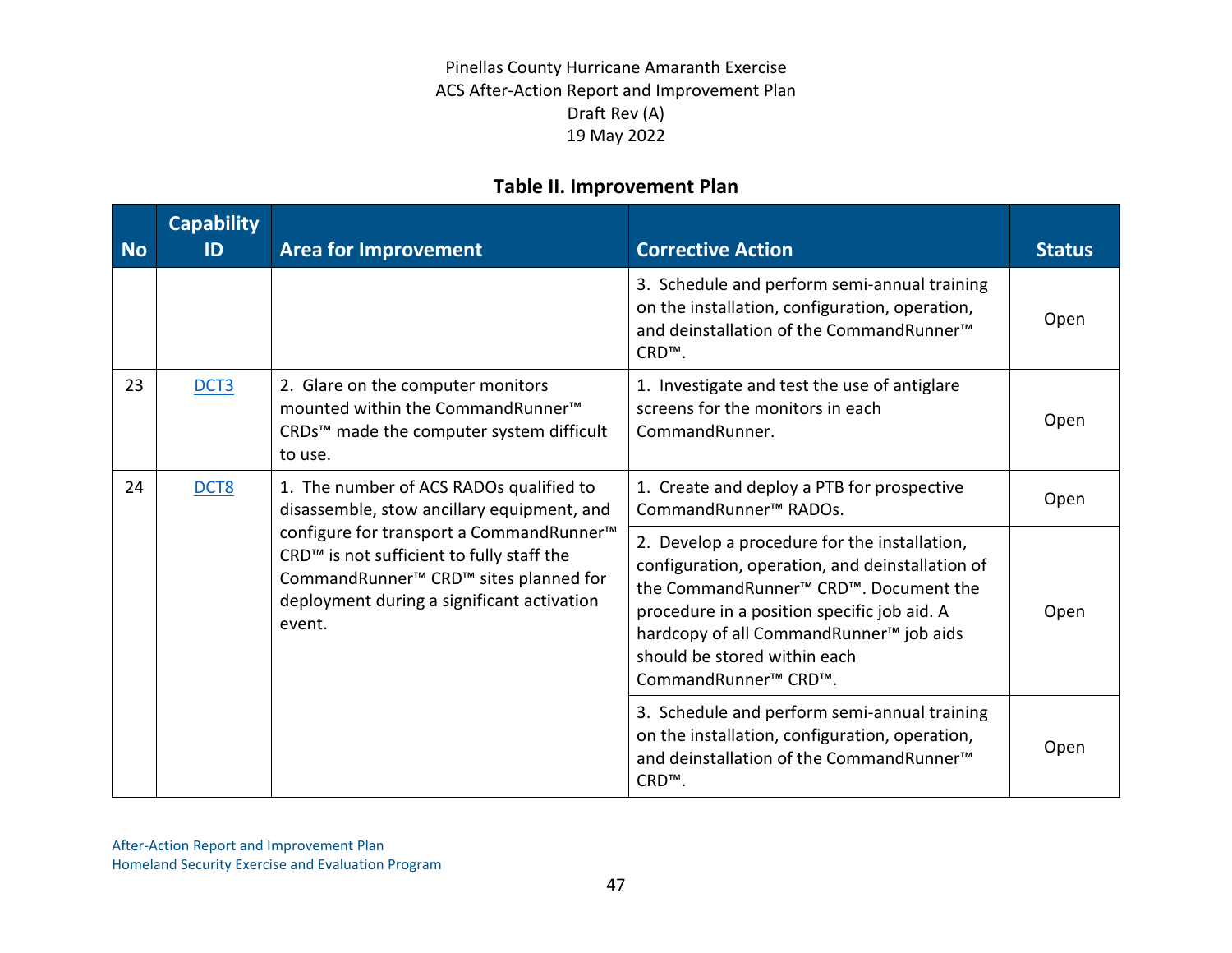| <b>No</b> | <b>Capability</b><br>ID | <b>Area for Improvement</b>                                                                                                                                                    | <b>Corrective Action</b>                                                                                                                                                                                                                                                                                                                    | <b>Status</b> |
|-----------|-------------------------|--------------------------------------------------------------------------------------------------------------------------------------------------------------------------------|---------------------------------------------------------------------------------------------------------------------------------------------------------------------------------------------------------------------------------------------------------------------------------------------------------------------------------------------|---------------|
| 25        | DCT8                    | 2. The internal battery within a<br>CommandRunner <sup>™</sup> CRD <sup>™</sup> was found to be<br>fully discharge several days after the<br>exercise.                         | 1. Investigate why the main power switch is<br>not illuminated when the CommandRunner <sup>™</sup><br>CRD™ is energized. Once the root cause is<br>identified, fix the underlying problem.                                                                                                                                                  | Open          |
|           |                         |                                                                                                                                                                                | 2. Develop a procedure for the installation,<br>configuration, operation, and deinstallation of<br>the CommandRunner <sup>™</sup> CRD <sup>™</sup> . Document the<br>procedure in a position specific job aid. A<br>hardcopy of all CommandRunner <sup>™</sup> job aids<br>should be stored within each<br>CommandRunner <sup>™</sup> CRD™. | Open          |
| 26        | DCT4                    | 1. The number of ACS RADOs qualified to<br>emplace and configure a CommandRunner <sup>™</sup>                                                                                  | 1. Create and deploy a PTB for prospective<br>CommandRunner <sup>™</sup> RADOs.                                                                                                                                                                                                                                                             | Open          |
|           |                         | CRD <sup>™</sup> is not sufficient to fully staff the<br>CommandRunner <sup>™</sup> CRD <sup>™</sup> sites planned for<br>deployment during a significant activation<br>event. | 2. Develop a procedure for the installation,<br>configuration, operation, and deinstallation of<br>the CommandRunner <sup>™</sup> CRD™. Document the<br>procedure in a position specific job aid. A<br>hardcopy of all CommandRunner <sup>™</sup> job aids<br>should be stored within each<br>CommandRunner <sup>™</sup> CRD™.              | Open          |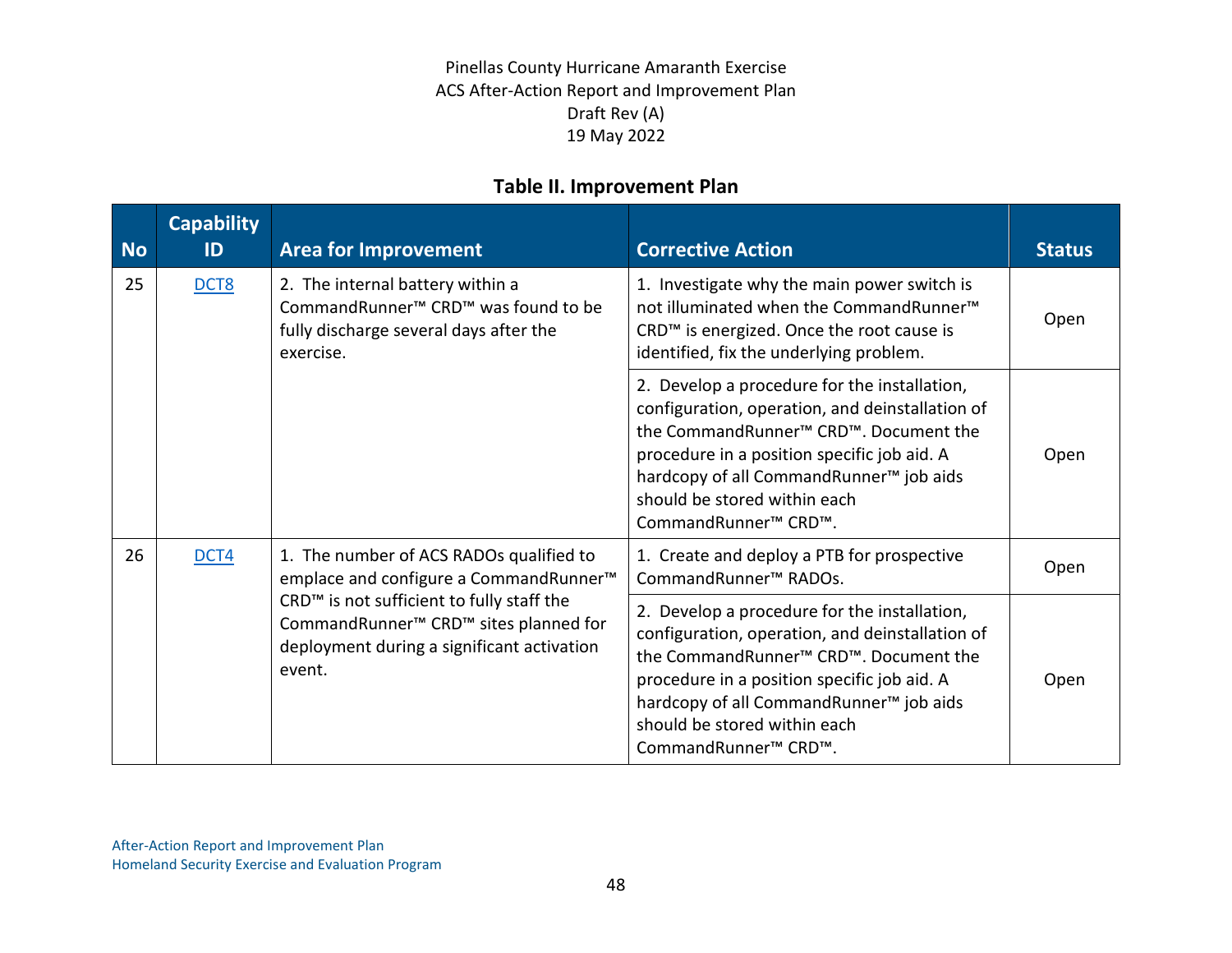| <b>No</b> | <b>Capability</b><br>ID | <b>Area for Improvement</b>                                                                               | <b>Corrective Action</b>                                                                                                                                                     | <b>Status</b> |
|-----------|-------------------------|-----------------------------------------------------------------------------------------------------------|------------------------------------------------------------------------------------------------------------------------------------------------------------------------------|---------------|
|           |                         |                                                                                                           | 3. Schedule and perform semi-annual training<br>on the installation, configuration, operation,<br>and deinstallation of the CommandRunner <sup>™</sup><br>CRD <sup>™</sup> . | Open          |
| 27        | DCT5                    | 1. Unable to verify phone or 800MHz P25<br>radio connectivity with all Pinellas County<br>municipalities. | 1. This corrective action has been allocated to<br>the Pinellas County Department of Emergency<br>Management.                                                                | Open          |
| 28        | DCT5                    | 2. The logs documenting the municipality<br>connectivity tests were difficult to interpret.               | 1. Update logs used to perform municipality<br>connectivity tests. Add instructions to the logs<br>that detail the process for documenting results.                          | Open          |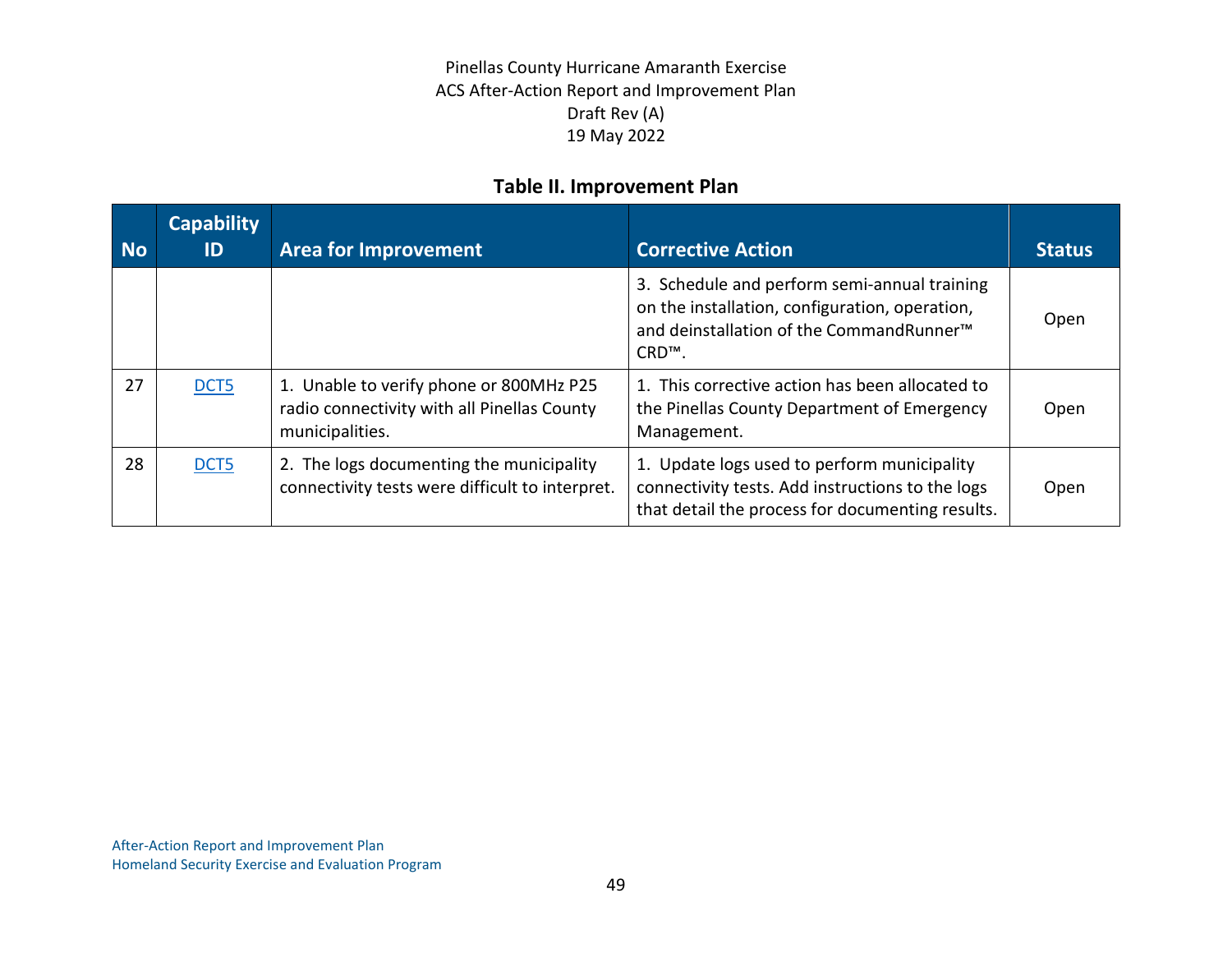## <span id="page-53-0"></span>5 ACRONYMS AND ABBREVIATIONS

#### 5.1 ACRONYMS

The following acronyms are used in this document.

| <b>ACRONYM</b>    | <b>DEFINITION</b>                                 |
|-------------------|---------------------------------------------------|
| AAR/IP            | After-Action Report / Improvement Plan            |
| AC                | <b>Alternating Current</b>                        |
| <b>ACS</b>        | <b>Auxiliary Communication Service</b>            |
| ARES <sup>®</sup> | <b>Amateur Radio Emergency Service</b>            |
| ARRL <sup>®</sup> | American Radio Relay League                       |
| CRD™              | <b>Compact Rapid Deployable</b>                   |
| <b>CT</b>         | <b>Capability Target</b>                          |
| <b>DEM</b>        | Department of Emergency Management                |
| EEG               | <b>Exercise Evaluation Guide</b>                  |
| EO                | <b>Exercise Objective</b>                         |
| EOC               | <b>Emergency Operations Center</b>                |
| HF                | <b>High Frequency</b>                             |
| <b>HSEEP</b>      | Homeland Security Exercise and Evaluation Program |
| HT                | Hand-held Transceiver                             |
| ICC               | <b>Incident Communications Center</b>             |
| ICS               | <b>Incident Command System</b>                    |
| <b>MSEL</b>       | Master Scenario Event List                        |
| <b>NTP</b>        | <b>Network Time Protocol</b>                      |
| <b>PTB</b>        | <b>Position Task Book</b>                         |
| <b>RO</b>         | Radio Officer                                     |